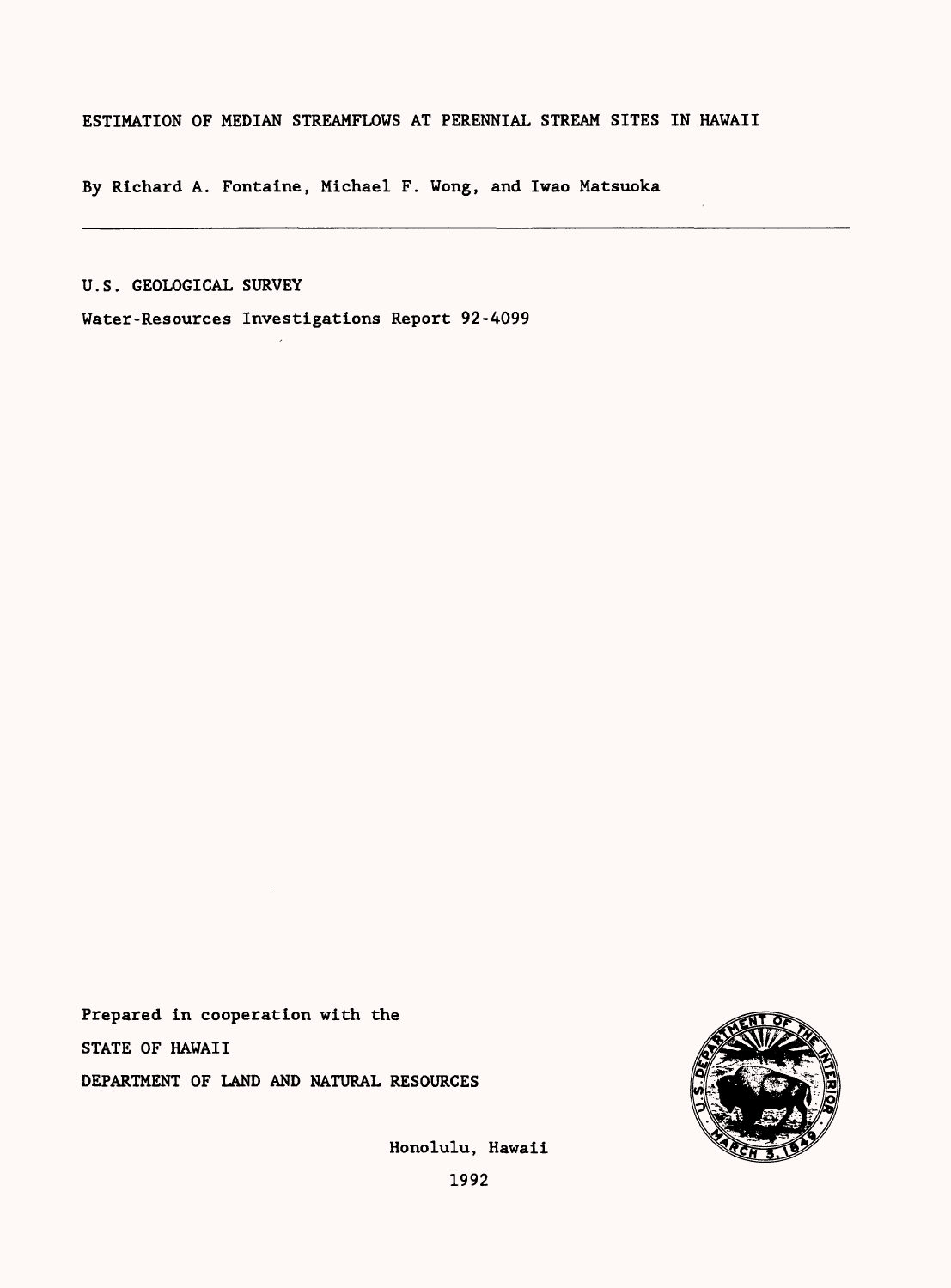# U.S. DEPARTMENT OF THE INTERIOR MANUEL LUJAN, JR., Secretary

U.S. Geological Survey Dallas L. Peck, Director

For additional information write to:

District Chief U.S. Geological Survey 677 Ala Moana Blvd., Suite 415 Honolulu, HI 96813

Copies of this report can be purchased from:

U.S. Geological Survey Books and Open-File Reports Section Federal Center, Box 25425 Denver, CO 80225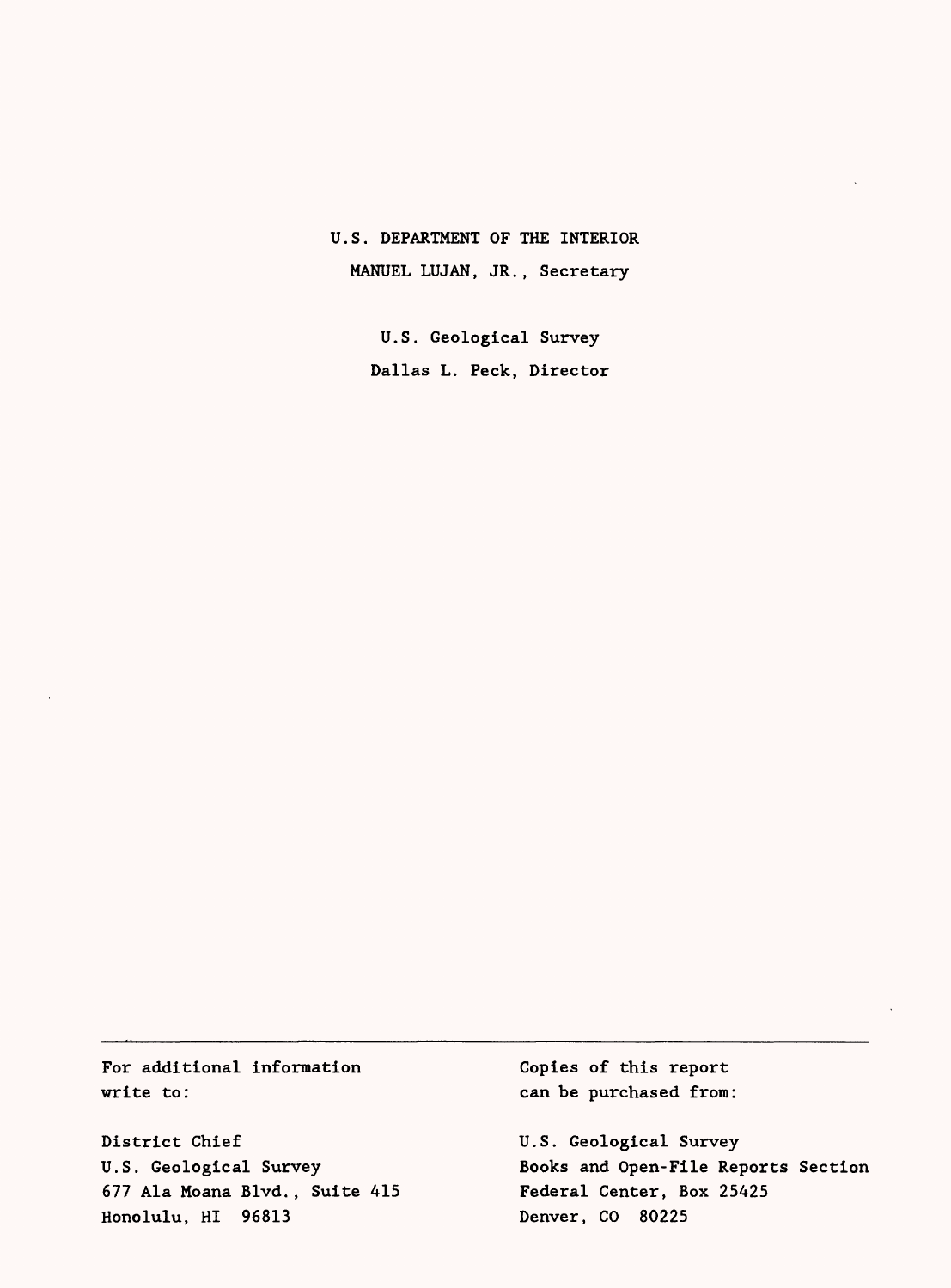# **CONTENTS**

|                                                                     | Page         |
|---------------------------------------------------------------------|--------------|
|                                                                     | $\mathbf{1}$ |
|                                                                     | 1            |
|                                                                     |              |
|                                                                     | 2            |
| Estimation of median streamflows at ungaged, unregulated,           |              |
|                                                                     | 3            |
|                                                                     | 3            |
|                                                                     | 3            |
|                                                                     | 4            |
|                                                                     | 18           |
| Development of multiple-regression equations ---------------------  | 19           |
| Accuracy and limitations of the equations ------------------------- | 23           |
| Estimation of median streamflows at regulated, perennial            |              |
|                                                                     | 26           |
|                                                                     | 27           |
|                                                                     | 27           |
| Accuracy and limitations of median-streamflow estimates ----------- | 34           |
|                                                                     | 35           |
|                                                                     | 36           |
|                                                                     |              |

# ILLUSTRATIONS

#### Figures Page

|    | 1-5. Maps showing locations of unregulated streamflow-     |            |
|----|------------------------------------------------------------|------------|
|    | gaging stations used in the regression analyses:           |            |
|    |                                                            | $_{\rm 8}$ |
|    |                                                            | - 9        |
|    | 3. Island of Molokai --------------------------------      | 10         |
|    |                                                            | 11         |
|    |                                                            | 12         |
| 6. | Graph showing water years with complete record for         |            |
|    | streamflow-gaging stations used in the regression          |            |
|    | analyses, 1910 through 1986                                | 14         |
| 7. | Graph showing plot of observed median streamflow as        |            |
|    | a function of drainage area and the calibrated             |            |
|    | regression line for the Oahu, Molokai, and Hawaii          |            |
|    |                                                            | 25         |
| 8. | Map showing locations of windward Oahu study basins and    |            |
|    | regulated, perennial index streamflow-gaging stations ---- | -28        |
|    |                                                            |            |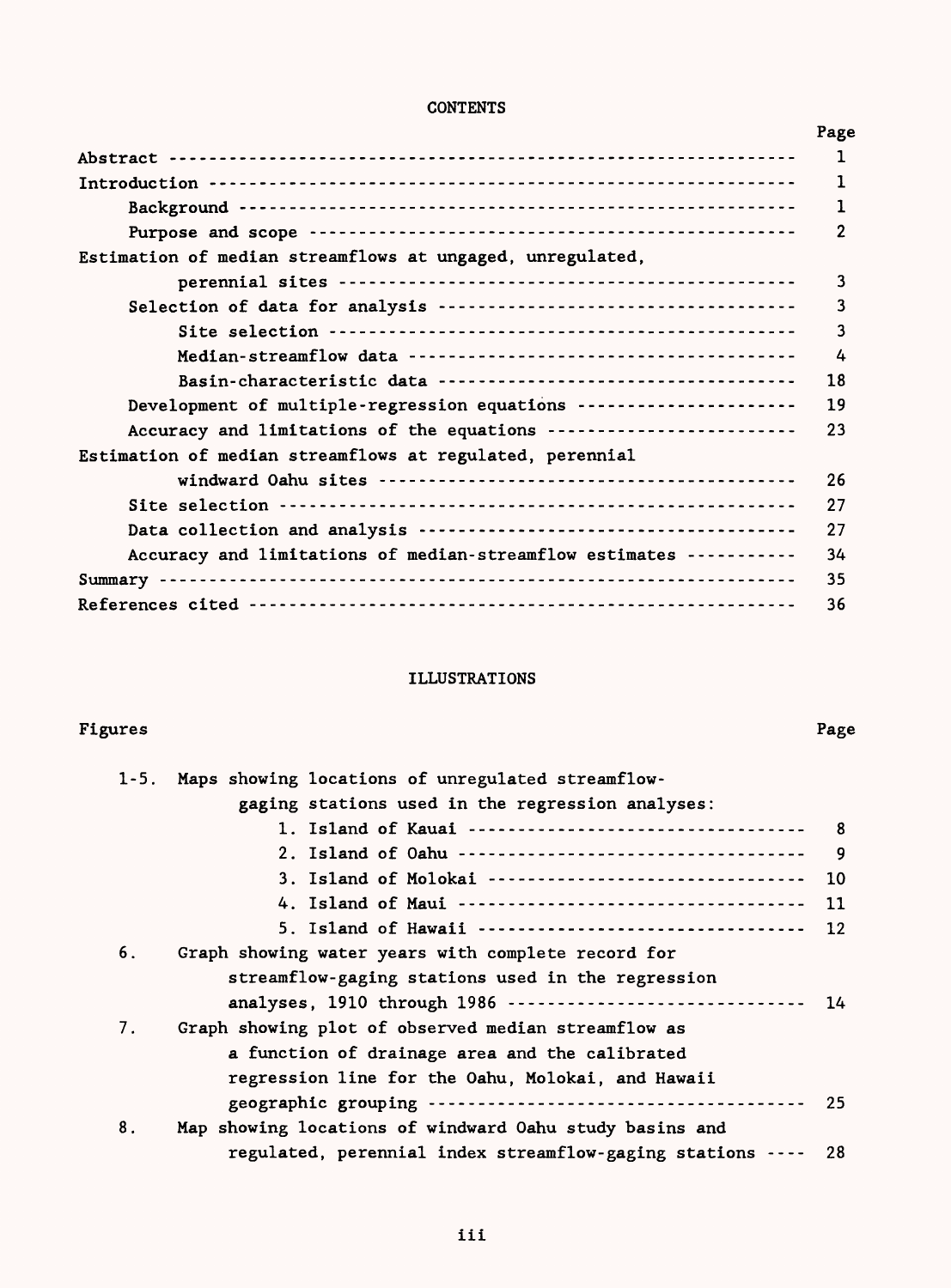# TABLES

| Table |                                                                 | Page           |
|-------|-----------------------------------------------------------------|----------------|
| 1.    | Unregulated, perennial streamflow-gaging stations used in       |                |
|       |                                                                 | 5 <sup>5</sup> |
| 2.    | Comparison of long-term median streamflow for the period 1912   |                |
|       | through 1986 at station 16587000, Honopou Stream                |                |
|       | near Huelo, Maui, to that computed for a variety                |                |
|       | of continuous short-term periods --------------------------     | 13             |
| 3.    | Estimated base-period (1912-1986) median streamflows for the    |                |
|       | unregulated, perennial streamflow-gaging stations used          |                |
|       | in the regression analyses                                      | 16             |
| 4.    | Basin characteristics for the unregulated, perennial            |                |
|       | streamflow-gaging stations used in the regression               |                |
|       |                                                                 | 20             |
| 5.    |                                                                 |                |
|       | Summary of regression equations used to estimate median         |                |
|       | streamflows for the base period at ungaged, unregulated,        |                |
|       | perennial stream sites in Hawaii --------------------------     | 24             |
| 6.    | Ranges of basin-characteristic values at stations used to       |                |
|       | develop regression equations ------------------------------     | 26             |
| 7.    | Regulated, perennial windward Oahu sites where median-          |                |
|       | streamflow estimates were made -----------------------------    | 29             |
| 8.    | Index stations used to estimate median streamflows              |                |
|       |                                                                 | 32             |
| 9.    | Regression-equation statistics and estimated median streamflows |                |
|       | for selected regulated, perennial windward Oahu sites -----     | 33             |
|       |                                                                 |                |

# CONVERSION FACTORS

| Multiply                        | By      | To obtain              |
|---------------------------------|---------|------------------------|
| foot $(ft)$                     | 0.3048  | meter                  |
| cubic foot $(ft3)$              | 0.02832 | cubic meter            |
| cubic foot per second $(ft3/s)$ | 0.02832 | cubic meter per second |
| inch $(in.)$                    | 25.4    | millimeter             |
| mile, statute (mi)              | 1.609   | kilometer              |
| square mile $(mi^2)$            | 2.590   | square kilometer       |
|                                 |         |                        |

 $\sim 10^{-10}$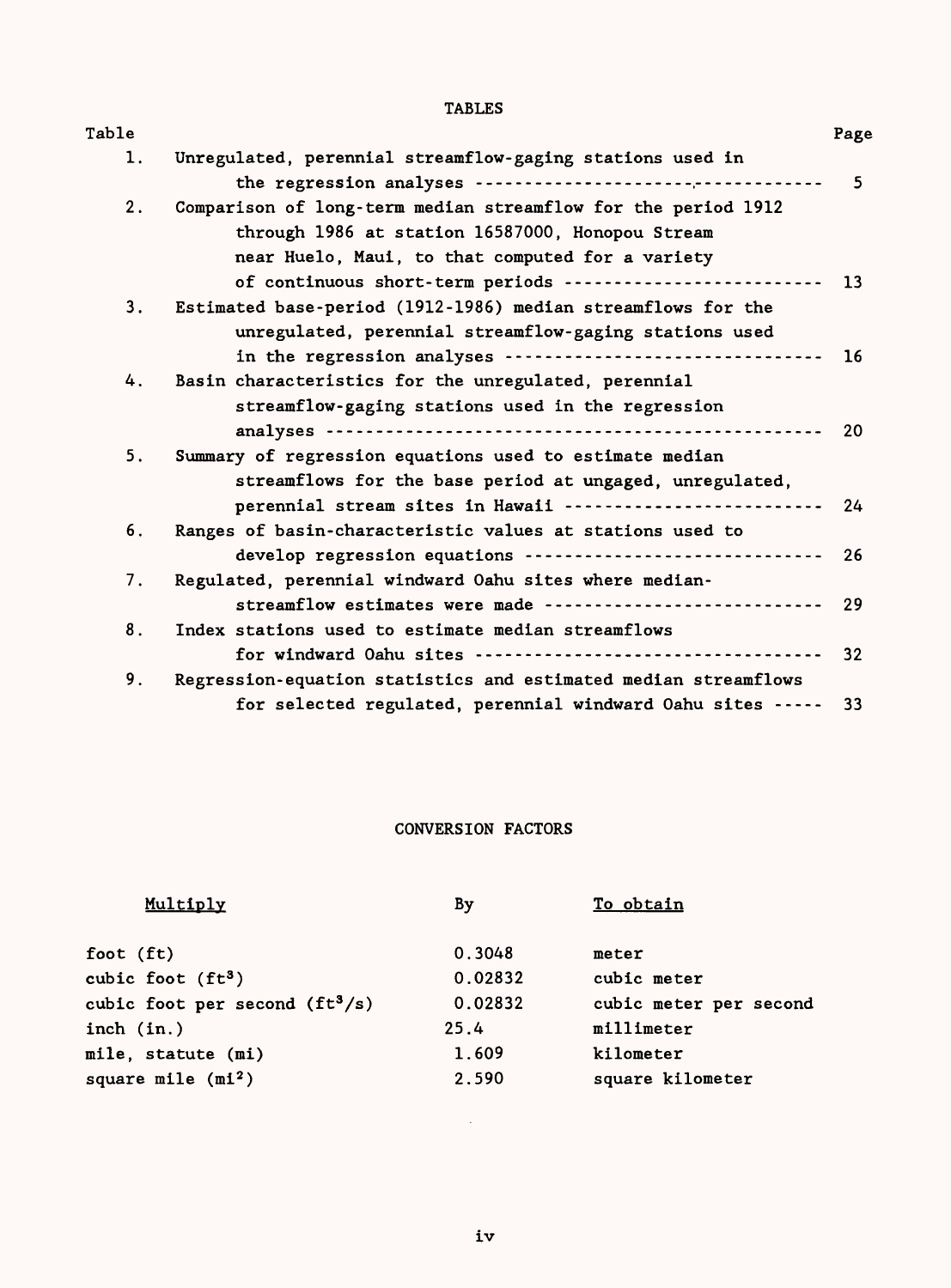ESTIMATION OF MEDIAN STREAMFLOWS AT PERENNIAL STREAM SITES IN HAWAII

By Richard A. Fontaine, Michael F. Wong, and Iwao Matsuoka

# ABSTRACT

The most accurate estimates of median streamflows at perennial stream sites in Hawaii are those made at streamflow-gaging stations. Two alternative methods for estimating median streamflows at ungaged sites are described in this report. Multiple-regression equations were developed for estimating median streamflows at ungaged, unregulated, perennial stream sites. The equations relate combinations of drainage area, mean altitude of the main stream channel, and mean annual precipitation to median streamflow. Streamflow data from 56 long-term continuous-record gaging stations were used in the analysis. Median-streamflow data for all 56 sites were adjusted using record-extension techniques to reflect base period (1912 through 1986) conditions.

Hawaii was subdivided into two geographic groups and multiple-regression equations were developed for each. The standard error of prediction for the equation developed for the first group, the islands of Oahu, Molokai, and Hawaii, is 41 percent. The standard error of prediction for the equation developed for the second group, the islands of Kauai and Maui, is 54 percent.

A method for estimating median-streamflow, based on discharge measurements and data from nearby streamflow-gaging stations, was also developed for 27 regulated, perennial windward Oahu sites. Standard errors of prediction for 23 of the sites range from 5 to 34 percent. Median-streamflow estimates for the four remaining sites were considered poor and no measures of accuracy are provided. Discharge measurements can be used to make estimates of median streamflows at ungaged, regulated sites where the regression equations developed in this report are not applicable. Discharge measurements can also be used to make estimates of median streamflows at ungaged, unregulated sites. Estimates of median streamflows based on discharge measurements have greater standard errors than estimates based on continuous streamflow records and in general have smaller standard errors than estimates based on regression equations.

# INTRODUCTION

### Background

In Hawaii serious concerns exist over possible water shortages and uncertainty over ownership of water. In an attempt to deal with these problems, the Hawaii State Constitutional Convention of 1978 opted for a State Water Code. In 1982, the State legislature created the Advisory Study Commission on Water Resources to develop a State Water Code "to recognize,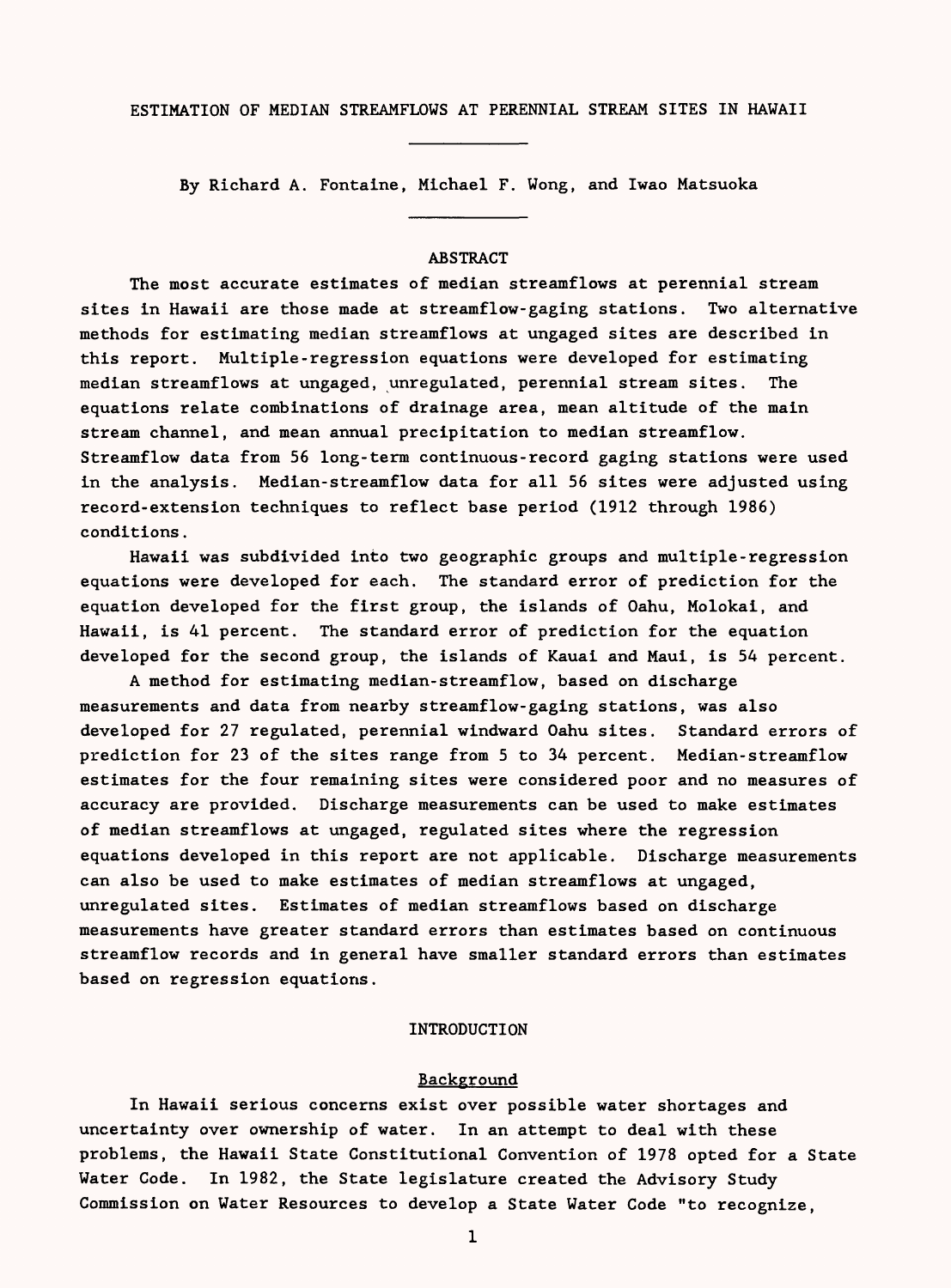clarify, and systematize legal concepts relating to water resources" (Lee and Valenciano, 1986, p. 201). In 1987 the State Water Code was passed by the Hawaii State Legislature. General administration of the Code was assigned to the Commission on Water Resources'Management.

Part VI of the State Water Code of 1987 calls for the protection of instream uses of water. To protect instream uses, the Commission needed to specify minimum streamflows or depths of water required in a stream to protect fishery, wildlife, recreational, aesthetic, scenic, and other beneficial uses (Yuen, 1990, p. V-37). According to the Code, beneficial instream uses include, but are not limited to (1) maintenance of fish and wildlife habitats, (2) outdoor recreational activities, (3) maintenance of ecosystems such as estuaries, wetlands, and stream vegetation, (4) aesthetic values such as waterfalls and scenic waterways, (5) navigation, (6) instream hydropower generation, (7) maintenance of water quality, (8) the conveyance of irrigation and domestic water supplies to downstream points of diversion, and (9) the protection of traditional and customary Hawaiian Rights (Yuen, 1990, p. V-37).

The Commission on Water Resource Management, Department of Land and Natural Resources selected median streamflow as the quantitative basis for establishing standards. Median streamflow is defined as a rate of flow that is equaled or exceeded 50 percent of the time at a particular location. In 1987, the Department of Land-and Natural Resources entered into a cooperative study with the U.S. Geological Survey to estimate median streamflows at perennial stream sites in Hawaii.

# Purpose and Scope

This report describes techniques for estimating the median streamflow for ungaged, perennial stream sites in Hawaii that are either unregulated or regulated. The report also provides median-streamflow estimates at selected partial-record, regulated stream sites in windward Oahu.

To provide a methodology for estimating median streamflow for ungaged, perennial stream sites, daily streamflow data collected in Hawaii since 1909 at a total of 664 sites were reviewed. A total of 56 stations were selected from the data base representing sites where flows were both perennial and unregulated. Multiple regression analyses relating median streamflow at the 56 stations to selected basin characteristics were conducted. The regression equations developed can be used to estimate median streamflow for ungaged, unregulated, perennial streams on the islands of Kauai, Oahu, Molokai, Maui, and Hawaii.

To provide median-streamflow estimates at 27 partial-record, regulated, perennial stream sites located in windward Oahu, about 12 discharge measurements per site were made over a 3-year period. In addition, historic data files were reviewed to locate any existing data for the sites. Discharge measurements at each site were correlated with data available at nearby, hydrologically similar, continuous-record stations. Median streamflow at the

 $\overline{2}$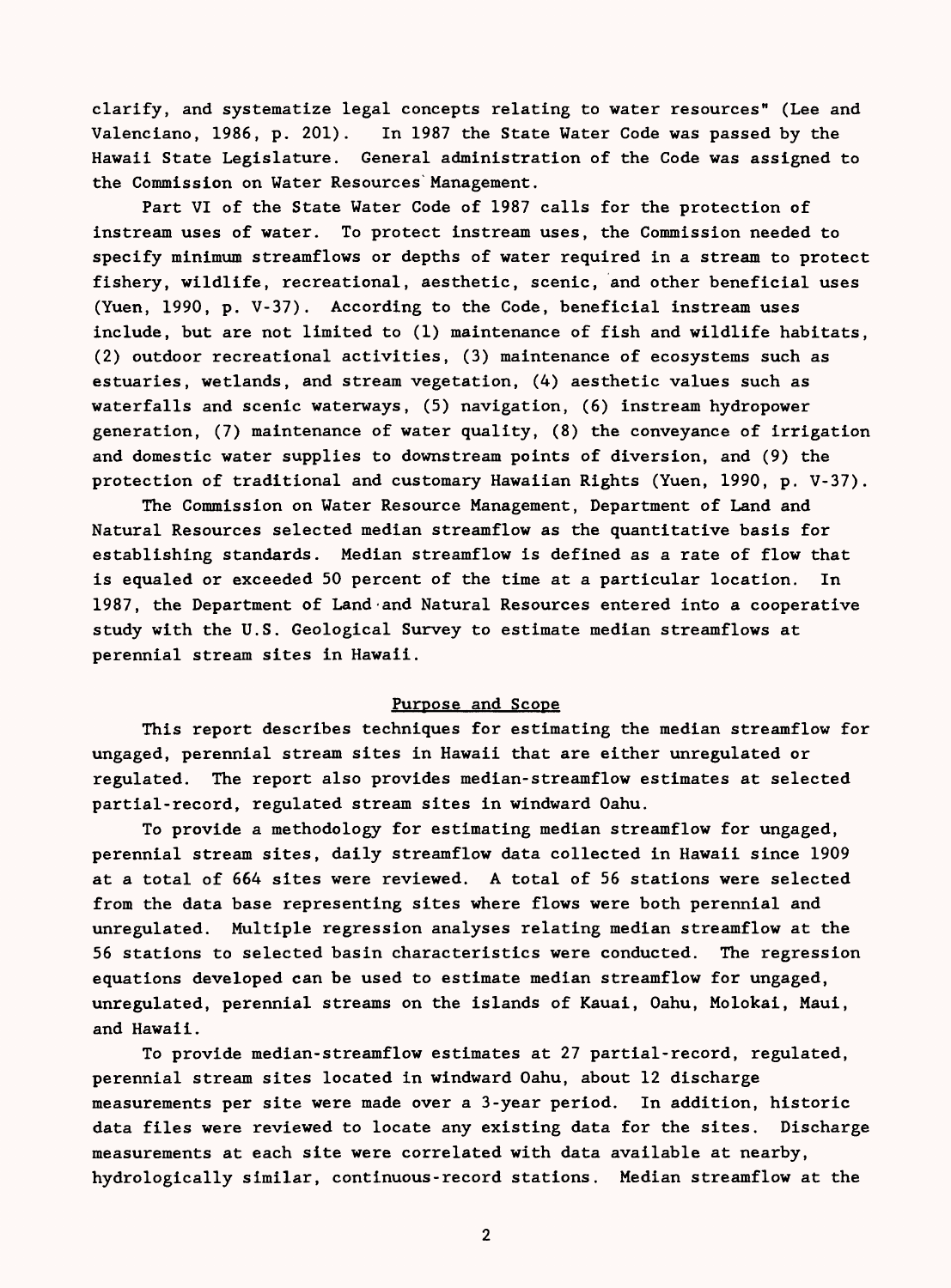continuous-record stations and the relations established between the partialrecord and continuous-record stations were used to estimate median streamflow for the partial-record stations. The techniques applied at the 27 windward Oahu sites can be used to provide median-streamflow estimates at both unregulated and regulated perennial stream sites in Hawaii.

# ESTIMATION OF MEDIAN STREAMFLOWS AT UNGAGED, UNREGULATED, PERENNIAL SITES

Median streamflow can be reliably determined from long-term continuous records, but data cannot be collected at all sites where information might be needed. Other methods that are based on existing data can be used to estimate median streamflows at ungaged sites. Thomas and Benson (1970) demonstrated that a practical estimation method is to relate streamflow characteristics at gaged sites to basin characteristics by multiple-regression analysis. Results of the regression analyses then can be extended to estimate streamflow characteristics at the ungaged sites based on easily determined basin characteristics. Characteristics used in the multiple-regression analyses, the resulting equations, and the accuracy and limitations of the equations are discussed in the following sections.

#### Selection of Data for Analyses

To apply multiple-regression techniques a data set composed of streamflow and basin characteristics for gaged sites was compiled. To develop this data set it was necessary to screen all sites where data were available to determine which were appropriate for inclusion. Once sites were selected, the streamflow characteristics of interest (in this case median streamflow) and the significant basin characteristics for each of the selected gaged basins were determined.

### Site Selection

Estimates of median streamflows at ungaged, unregulated, perennial stream sites were based on data from unregulated and perennial continuous-record stations. Unregulated streamflow stations are defined as those having no identified diversions upstream from the gage. An exception to this rule is where the diverted flows upstream from the streamflow station are gaged. Here it is possible to add diverted flows to data from the gage and, therefore, reconstruct what unregulated flows at the gage would have been. Perennial streamflow stations are defined as those that have a minimum of 10 years of record and have no zero-flow days.

Available surface-water data for the period 1910-1979 in Hawaii have been summarized by Matsuoka (1981 and 1983). In addition the U.S. Geological Survey (USGS) (1980-87) has published data collected since 1979 in a series of annual data reports. In these reports, data-collection stations are listed and information including the period of record, the existence of upstream diversions or regulation, and if zero-flow days have occurred are provided. A total of 664 stations have been gaged for some period of time between 1910 and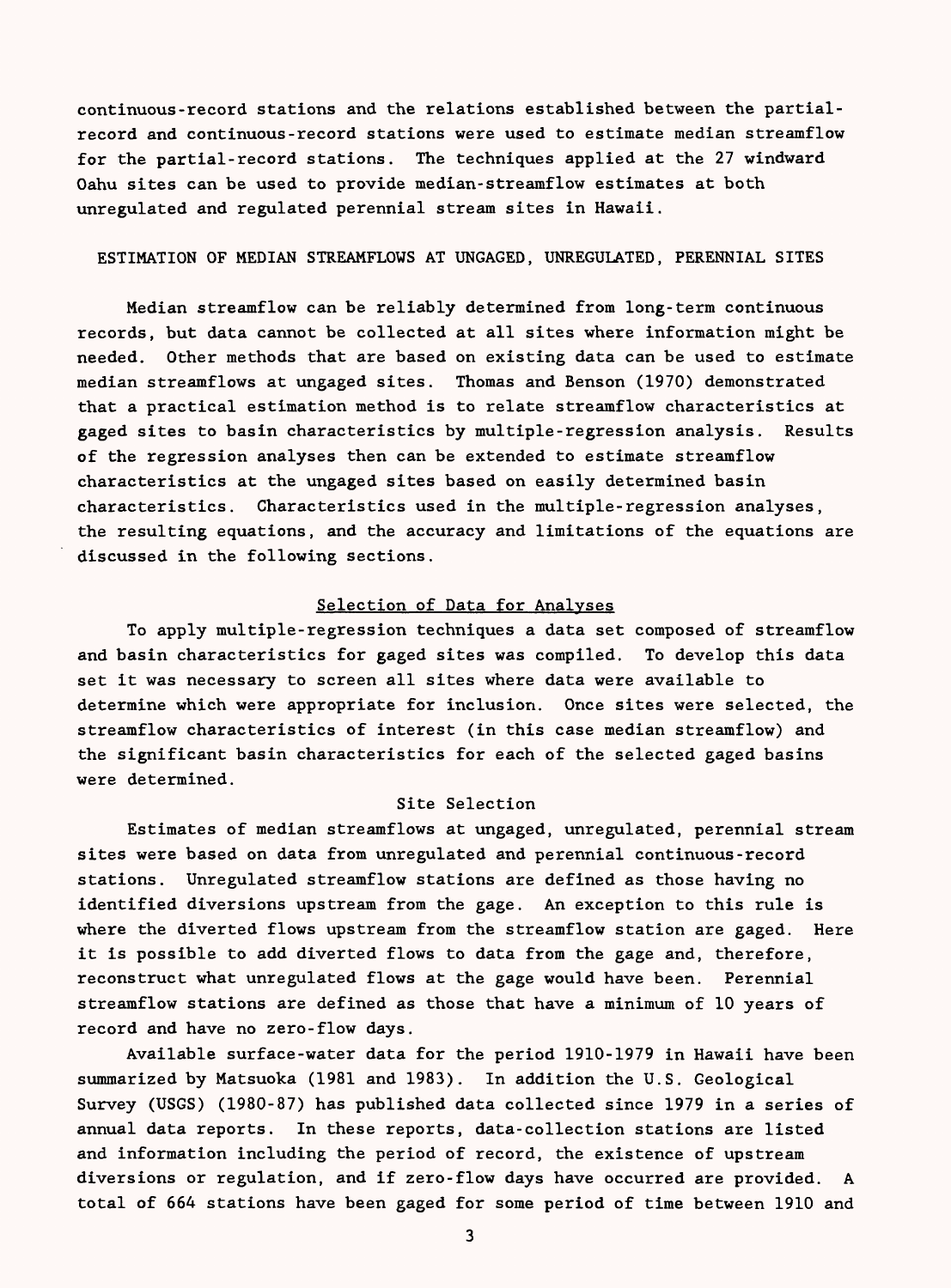1986, and 112 of these can be considered unregulated. Included in the 112 stations is one, Punaluu Stream near Punaluu, Oahu (station 16303000) where the upstream diversions were gaged and therefore unregulated .flows can be accurately reconstructed.

The 112 unregulated stations were then screened to determine those that also met the perennial-flow criteria. Only 56 of the stations had at least 10 years of record and no zero-flow days. The 56 stations considered unregulated, perennial gages that were be used in this study and their periods of record are listed in table 1. Locations of the 56 streamflow-gaging stations are shown in figures 1 through 5.

# Median-Streamflow Data

A flow-duration curve is a cumulative frequency curve that indicates the percentage of time specified discharges were equaled or exceeded during a set time period (Searcy, 1959, p.l). In this study the flow-duration statistic of interest is the median or the streamflow that is equaled or exceeded 50 percent of the time.

Median streamflows computed for the 56 gaging stations listed in table 1 were compared with each other as part of the regression analyses and will also be used as estimates of future streamflow conditions. Accurate comparison of median streamflows assumes that data are based on concurrent periods of record. Dissimilarities between median streamflows at gages will then be due to differences in climatic or drainage-basin characteristics and not because the records cover different periods of time (Searcy, 1959, p. 12). Median streamflow computed for the period of record at a gaging station has no timesampling error because the median statistic was based on the entire population of daily mean discharges for the period. When median-streamflow estimates are used as predictors of future streamflow conditions, time-sampling errors may become significant. To minimize the time-sampling errors, records from longterm stations should be used. Calculated median streamflow for short-term stations can be improved by adjusting the flow to represent longer periods (Searcy, 1959, p. 12).

The problem becomes one of selecting a long-term or base period during which physical conditions have remained essentially the same and is of a sufficient length to be used to represent future streamflow conditions without significant error. The base period needs to be selected such that an adequate number of the 56 selected gages have the equivalent of complete record for the entire base period. Gages with complete, long-term records for the base period will be considered as index stations and their records will be used to adjust records from the remaining stations. Index stations therefore need to have common or concurrent periods of record with all short-term stations with which they are to be correlated.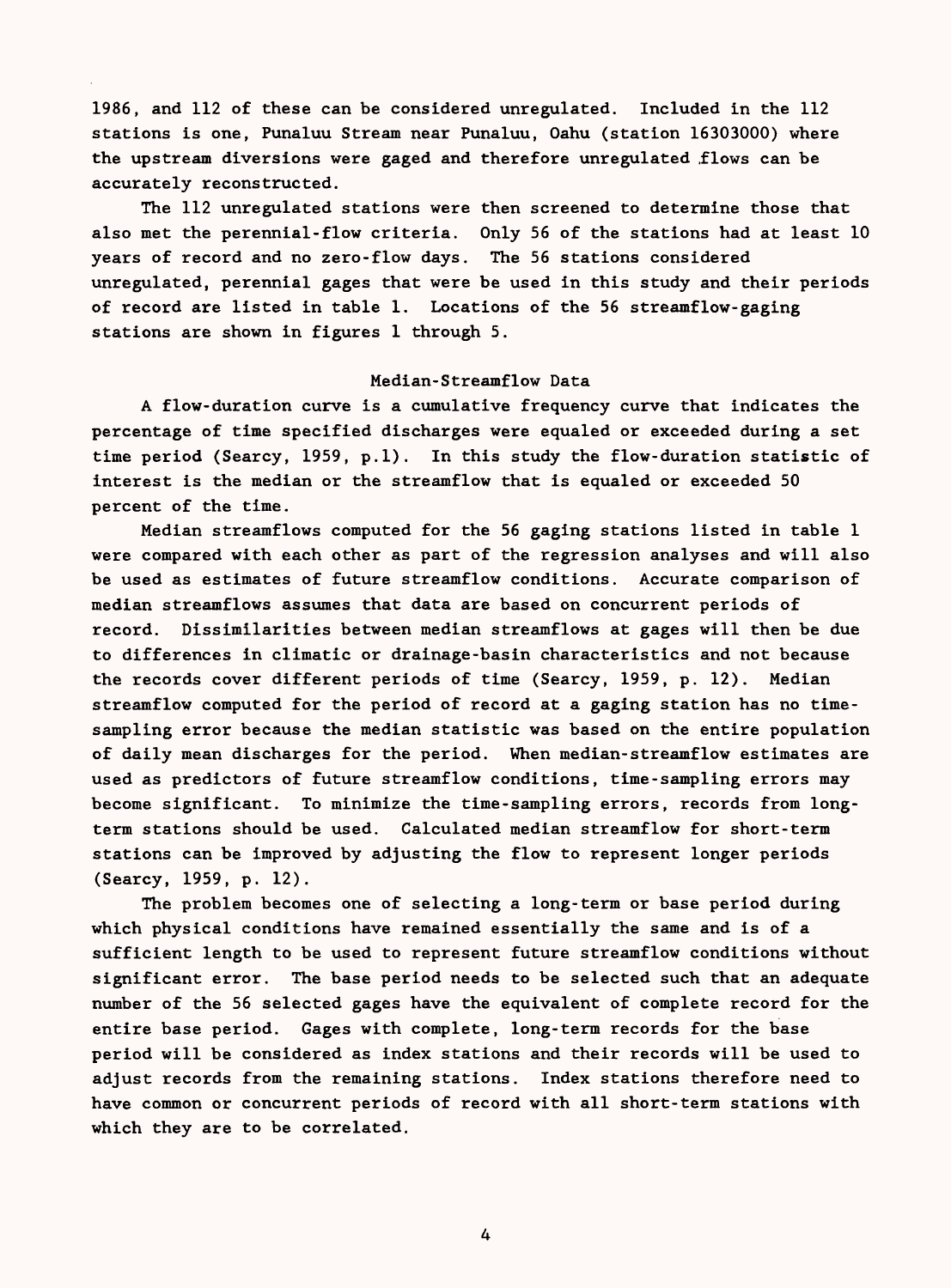#### Table 1. --Unregulated, perennial streamflow-gaging stations used in the regression analyses

 $\bar{\mathcal{E}}$ 

| Station<br>number    | Latitude               | Longitude                | Station name                                                                                             | Period of<br>record                  |
|----------------------|------------------------|--------------------------|----------------------------------------------------------------------------------------------------------|--------------------------------------|
|                      |                        |                          | Island of Kauai                                                                                          |                                      |
| 16010000             | 22°08'09"              | 159°37'22"               | Kawaikoi Stream near Waimea                                                                              | 1909-1916;<br>$1919-p$               |
| 16013000             | 22°07'13"              | 159°36'14"               | Mohihi Stream at altitude<br>3,420 ft, near Waimea                                                       | $1920 - 1926$ ;<br>1936-1971         |
| 16017000             | 22°06′57"              | 159°33'53"               | Koaie Stream at altitude<br>3,770 ft, near Waimea                                                        | $1919 - 1932$ ;<br>1954-1968         |
| 16019000             | 22°05'20"              | 159°34'18"               | Waialae Stream at altitude<br>3,820 ft, near Waimea                                                      | 1920-1932;<br>$1952-p$               |
| 16068000             | 22°04'19"              | 159°25'05"               | East Branch of North Fork<br>Wailua River near Lihue                                                     | $1912-p$                             |
| 16071500             | 22°04'44"              | 159°23'55"               | Left Branch Opaekaa Stream<br>near Kapaa                                                                 | $1960-p$                             |
| 16097500             | 22°10'54"              | 159°25'17"               | Halaulani Stream at altitude<br>400 ft, near Kilauea                                                     | $1957-p$                             |
| 16105000<br>16106000 | 22°10'15"<br>22°09'05" | 159°29'53"<br>159°31'40" | Waioli Stream near Hanalei<br>Lumahai River near Hanalei                                                 | 1914-1932<br>1914-1917:<br>1920-1933 |
| 16108000             | 22°08'20"              | 159°33'38"               | Wainiha River near Hanalei                                                                               | 1952-1956;<br>$1957 - p$             |
| 16115000             | 22°11'20"              | 159°35'50"               | Hanakapiai Stream near<br>Hanalei                                                                        | 1931-1952                            |
| 16116000<br>16117000 | 22°11'00"<br>22°09'50" | 159°37'35"<br>159°38'15" | Hanakoa Stream near Hanalei<br>Kalalau Stream near Hanalei                                               | 1931-1952<br>1931-1955               |
|                      |                        |                          | Island of Oahu                                                                                           |                                      |
| 16200000             | 21°31'09"              | 157°56'53"               | North Fork Kaukonahua Stream<br>above Right Branch, near<br>Wahiawa                                      | 1913-1953;<br>$1960-p$               |
| 16201000             | 21°31'10"              | 157°56'55"               | Left Branch of North Fork<br>Kaukonahua Stream near Wahiawa                                              | 1913-1953                            |
| 16206000             | 21°30'05"              | 157°56'50"               | South Fork Kaukonahua Stream<br>near Wahiawa                                                             | 1913-1917;<br>1944-1957              |
| 16303003             | 21°33'33"              | 157°54'06"               | Combined records of stations<br>16302000, Punaluu Ditch, and<br>16303000, Punaluu Stream<br>near Punaluu | $1953-p$                             |
|                      |                        |                          | Island of Molokai                                                                                        |                                      |
| 16400000             | 21°09'31"              | 156°45'53"               | Halawa Stream near Halawa                                                                                | 1917-1932;                           |
| 16402000             | 21°07'35"              | 156°49'50"               | Pulena Stream near Wailau                                                                                | $1937-p$<br>$1919 - 1928;$           |
| 16403000             | 21°07'25"              | 156°49'45"               | Waiakeakua Stream near                                                                                   | 1937-1957<br>1919-1929;              |
| 16403900             | 21°07′59"              | 156°52'38"               | Wailau<br>Kawainui Stream near<br>Pelekunu                                                               | 1937-1957<br>1968-1980               |

[p, station in operation as of end of water year 1986; ft, feet]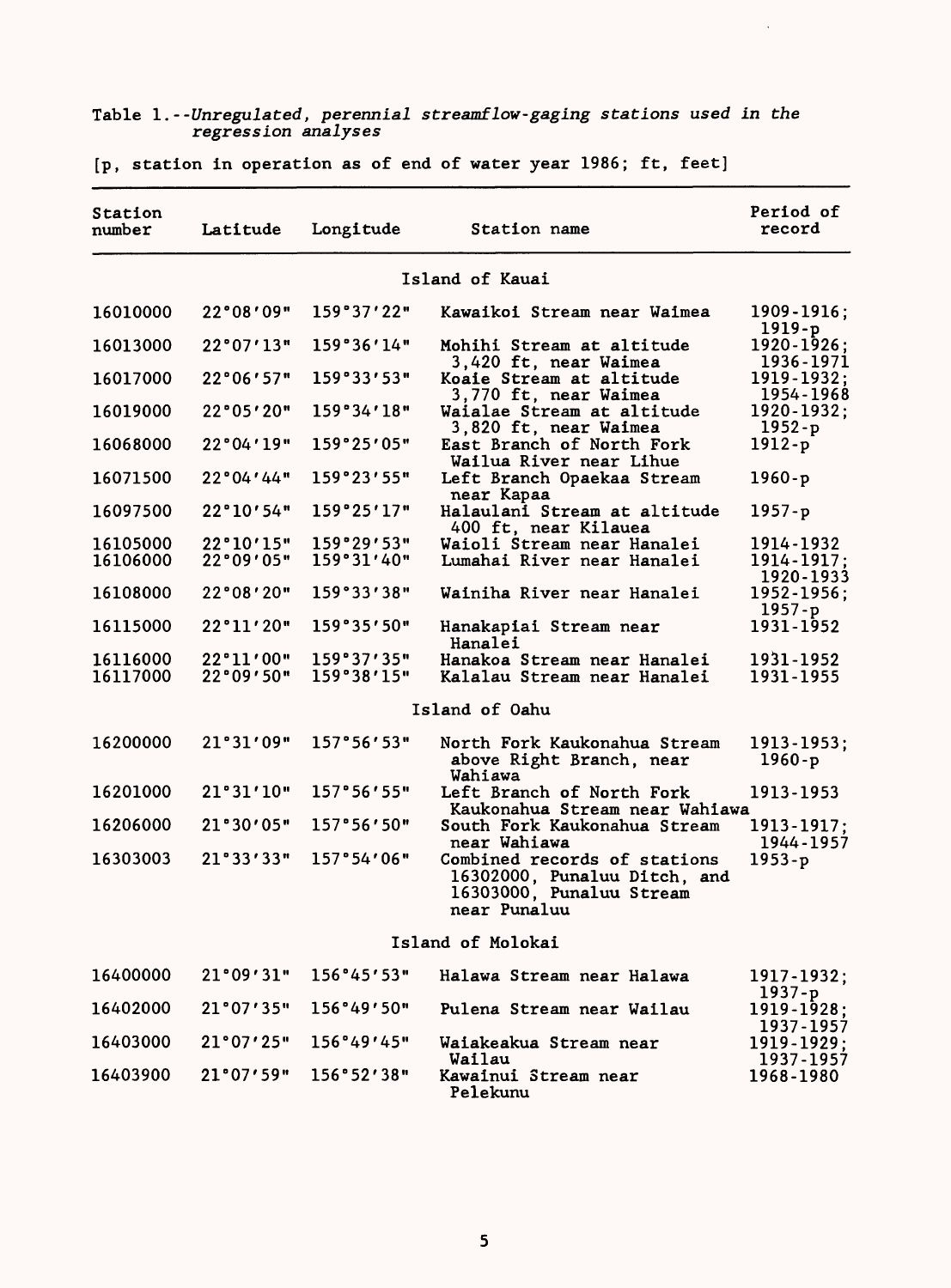#### Table 1.--Unregulated, perennial streamflow-gaging stations used in the regression analyses--Continued

[p, station in operation as of end of water year 1986; ft, feet]

| Station<br>number    | Latitude               | Longitude                | Station name                                                       | Period of<br>record                                |
|----------------------|------------------------|--------------------------|--------------------------------------------------------------------|----------------------------------------------------|
|                      |                        |                          | Island of Molokai--continued                                       |                                                    |
| 16404000             | 21°08'11"              | 156°52'43"               | Pelekunu Stream near<br>Pelekunu                                   | 1919-1929;<br>1937-1957;<br>1971-1982              |
| 16404200             | 21°08'08"              | 156°53'09"               | Pilipililau Stream near<br>Pelekunu                                | $1968-p$                                           |
| 16405000             | 21°08'38"              | 156°52'26"               | Lanipuni Stream near<br>Pelekunu                                   | 1919-1929;<br>1937-1957                            |
| 16416000             | 21°05'50"              | 156°48'48"               | Punaula Gulch near Pukoo                                           | 1947-1972                                          |
|                      |                        |                          | Island of Maui                                                     |                                                    |
| 16502000<br>16508000 | 20°40'55"<br>20°48'37" | 156°02'50"<br>156°07'00" | Hahalawe Gulch near Kipahulu<br>Hanawi Stream near Nahiku          | 1927-1969<br>1914-1916;<br>$1921-p$                |
| 16510000             | 20°48'46"              | 156°07'05"               | Kapaula Gulch near Nahiku                                          | 1921-1963                                          |
| 16515000<br>16516000 | 20°49'05"<br>20°49'05" | 156°07'45"<br>156°08'12" | Waiohue Gulch near Nahiku                                          | 1921-1963<br>1914-1917;                            |
|                      |                        |                          | Kopiliula Stream near Keanae                                       | 1921-1958                                          |
| 16517000             | 20°49'03"              | 156°08'26"               | East Wailuaiki Stream near<br>Keanae                               | 1913-1917;<br>1922-1958                            |
| 16518000             | 20°49'16"              | 156°08'37"               | West Wailuaiki Stream near<br>Keanae                               | 1914-1917:<br>$1921-p$                             |
| 16519000             | 20°49'40"              | 156°08'53"               | West Wailuaiki Stream near<br>Keanae                               | 1913-1917;<br>1922-1958                            |
| 16520000             | 20°49'24"              | 156°08'37"               | East Wailuaiki Stream near<br>Keanae                               | 1914-1917;<br>1921-1958                            |
| 16524000             | 20°49'17"              | 156°12'14"               | Homomanu Stream at Haiku-uka<br>boundary near Kailiili             | 1919-1927;<br>1932-1934;<br>1962-1968              |
| 16527000             | 20°50'07"              | 156°11'18"               | Homomanu Stream near Keanae                                        | 1913-1964                                          |
| 16557000             | 20°51'46"              | 156°11'49"               | Alo Stream near Huelo                                              | 1910-1957                                          |
| 16565000             | 20°52'02"              | 156°12'17"               | Kaaiea Gulch near Huelo                                            | 1921-1962                                          |
| 16566000<br>16577000 | 20°52'17"<br>20°52'35" | 156°12'29"<br>156°13'25" | Oopuola Stream near Huelo<br>Kailua Stream near Huelo              | 1930-1957<br>1910-1911:<br>1913-1918;<br>1919-1958 |
| 16585000<br>16586000 | 20°53'14"<br>20°53'17" | 156°14'52"<br>156°14'35" | Hoolawanui Stream near Huelo<br>Hoolawaliilii Stream near<br>Huelo | 1910-1971<br>1912-1957                             |
| 16587000             | 20°53'20"              | 156°15'20"               | Honopou Stream near Huelo                                          | $1910-p$                                           |
| 16618000             | 20°58'54"              | 156°33'26"               | Kahakuloa Stream near<br>Honokohau                                 | $1939 - 1943$ ;<br>1947-1970;<br>$1974-p$          |
| 16620000             | 20°57'48"              | 156°35'22"               | Honokohau Stream near<br>Honokohau                                 | $1913 - 1920$ ;<br>1922-1988                       |
| 16636000             | 20°53'45"              | 156°38'40"               | Kanaha Stream above pipeline<br>intake, near Lahaina               | 1916-1925;<br>1926-1932                            |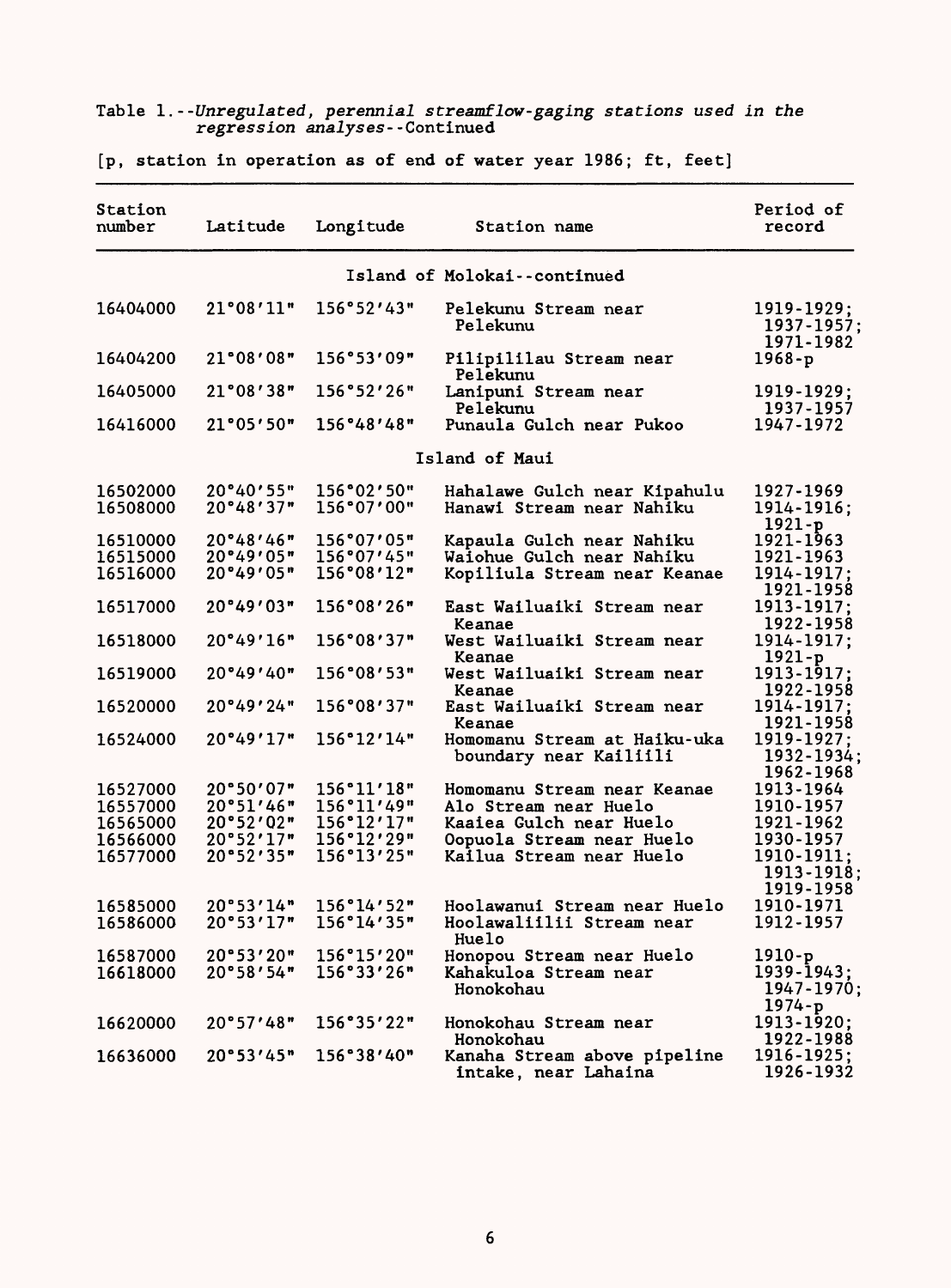#### Table 1.- -Unregulated, perennial streamflow-gaging stations used in the regression analyses--Continued

| Station<br>Latitude<br>Longitude<br>number |           |                        | Station name                       | Period of<br>record        |
|--------------------------------------------|-----------|------------------------|------------------------------------|----------------------------|
|                                            |           |                        | Island of Hawaii                   |                            |
| 16717000                                   | 19°46'00" | 155°09'16"             | Honolii Stream near Papaikou       | $1911 - 1913;$<br>$1967-p$ |
| 16717800                                   | 19°57'20" | 155°11'20"             | Pohakupuka Stream near<br>Papaaloa | 1962-1979                  |
| 16720000                                   | 20°05'18" | 155°40'58"             | Kawainui Stream near Kamuela       | $1964-p$                   |
| 16720300                                   |           | $20°05'13"$ 155°40'59" | Kawaiki Stream near Kamuela        | $1968-p$                   |
| 16737000                                   | 20°07'46" | 155°39′51"             | Waiilikahi Stream near<br>Waimanu  | 1939-1960                  |
| 16739000                                   |           | $20°08′50"$ 155°39′46" | Punalulu Stream near Waimanu       | 1939-1952                  |
| 16740000                                   | 20°09'05" | 155°39'58"             | Waiaalala Stream near<br>Waimanu   | 1939-1952                  |
| 16741000                                   | 20°09'05" | 155°40'09"             | Paopao Stream near Waimanu         | 1939-1952                  |
| 16742000                                   | 20°09'15" | 155°40'15"             | Kukui Stream near Waimanu          | 1939-1952;<br>1959-1966    |
| 16757000                                   | 20°03'17" | 155°40'01"             | Waikoloa Stream near Kamuela       | 1947-1971                  |

[p, station in operation as of end of water year 1986; ft, feet]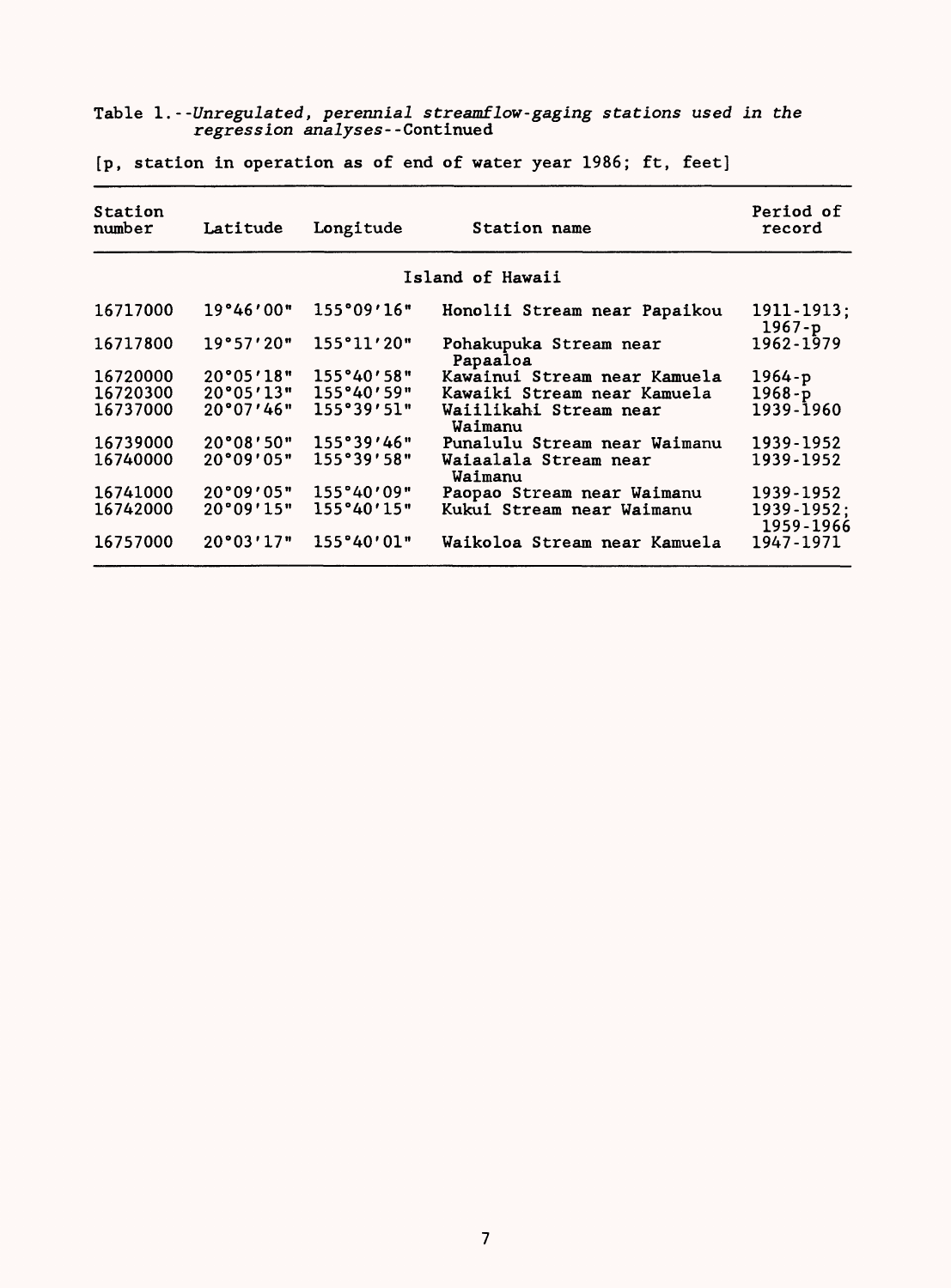

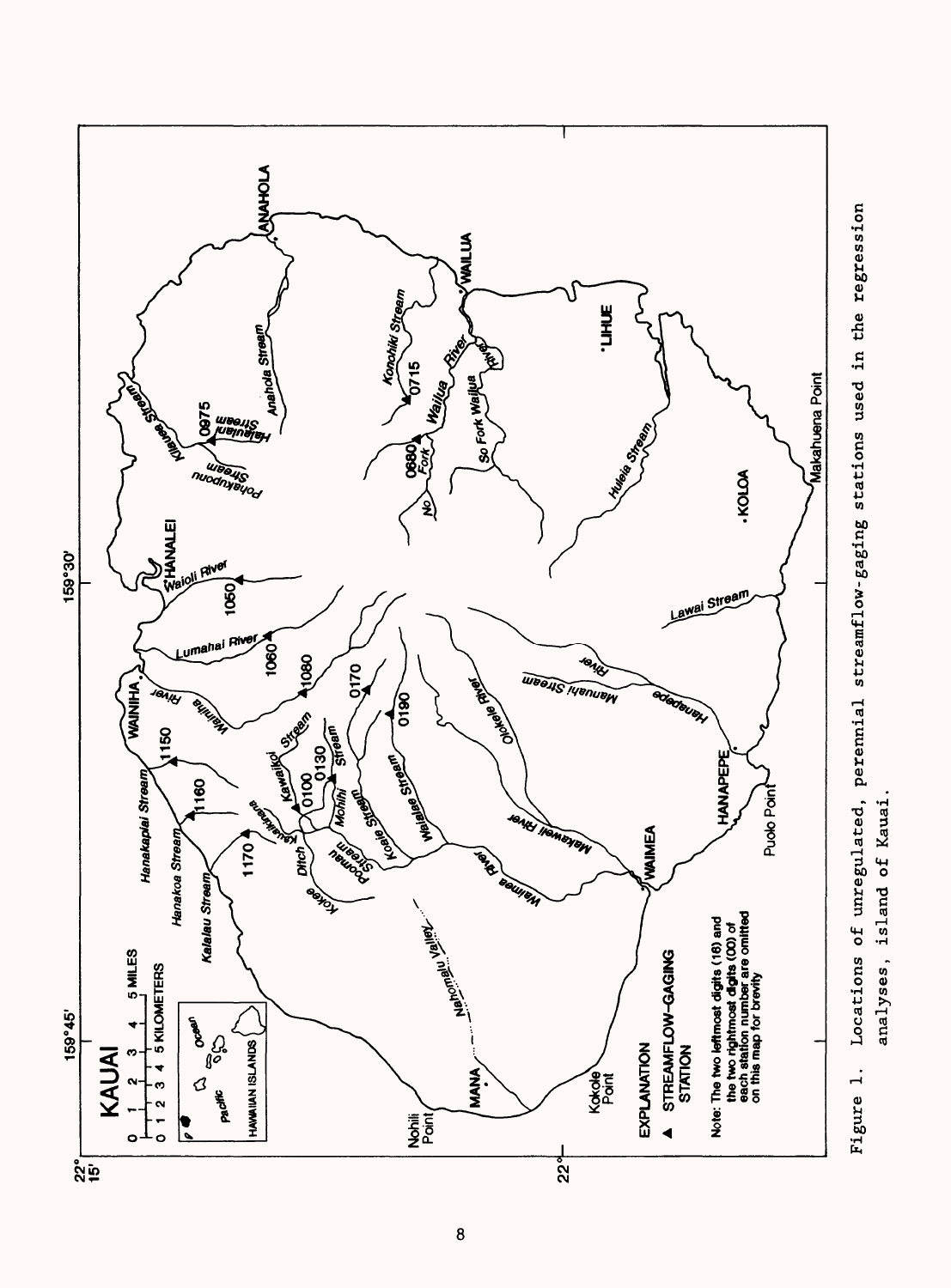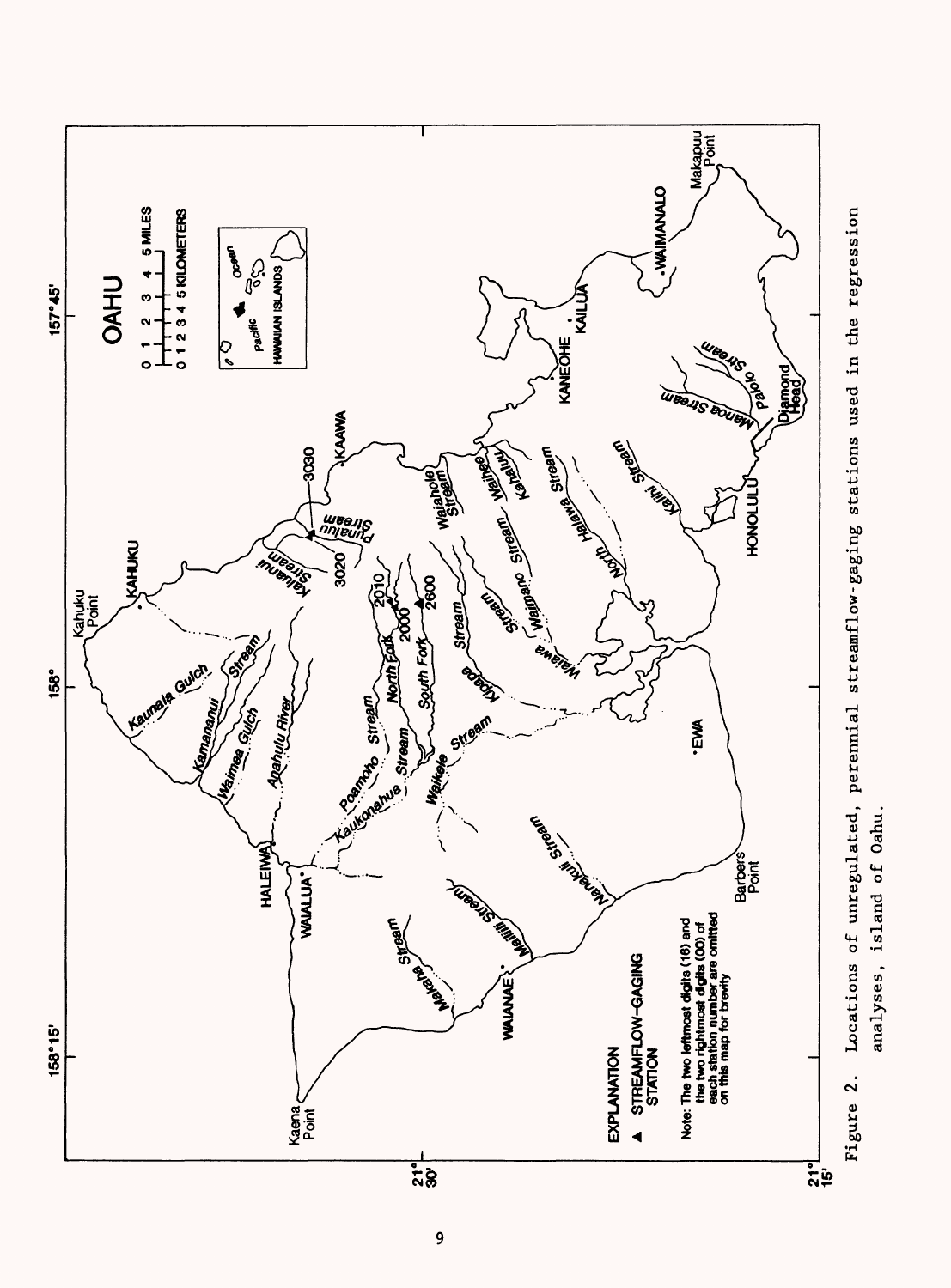

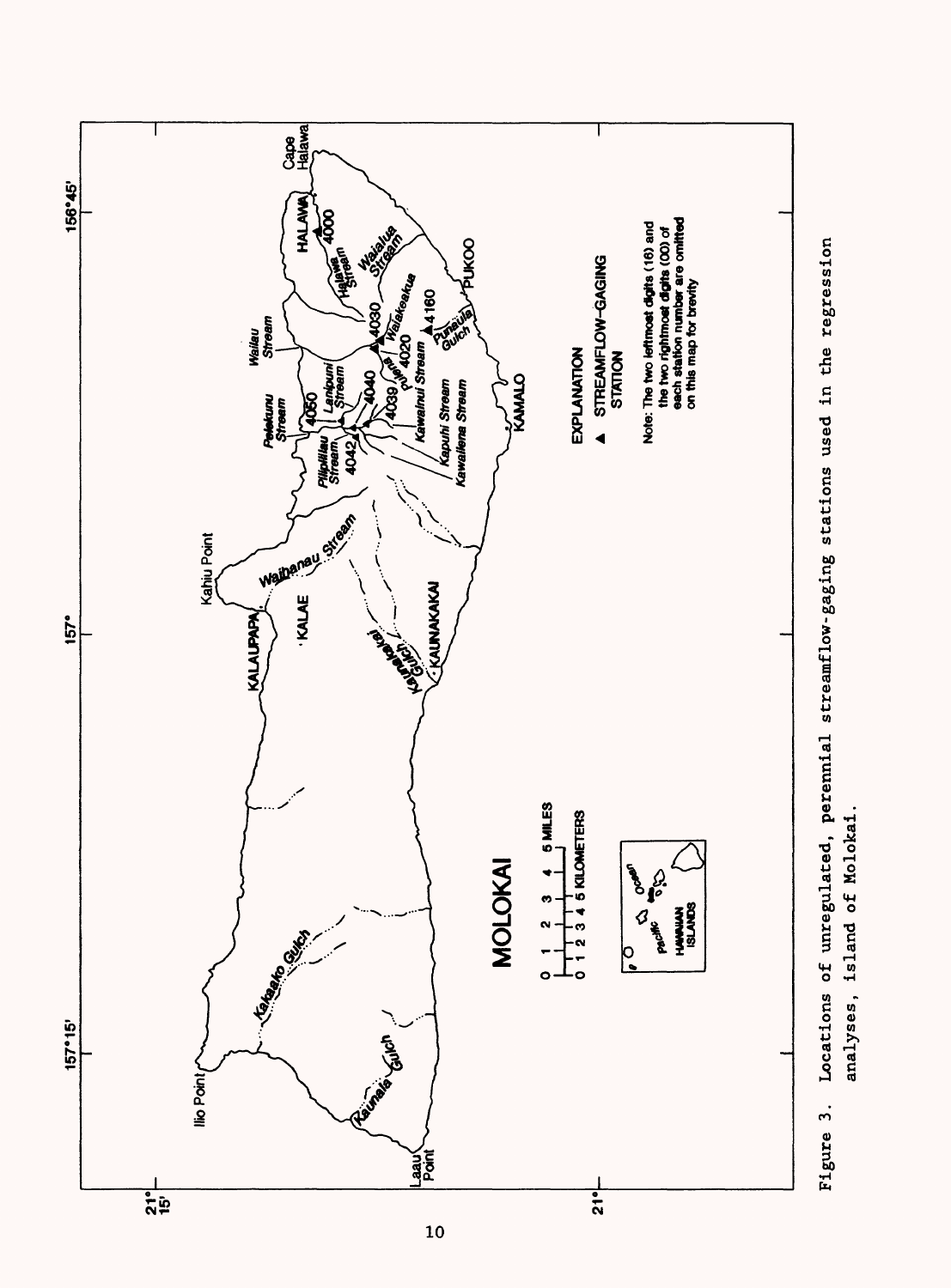

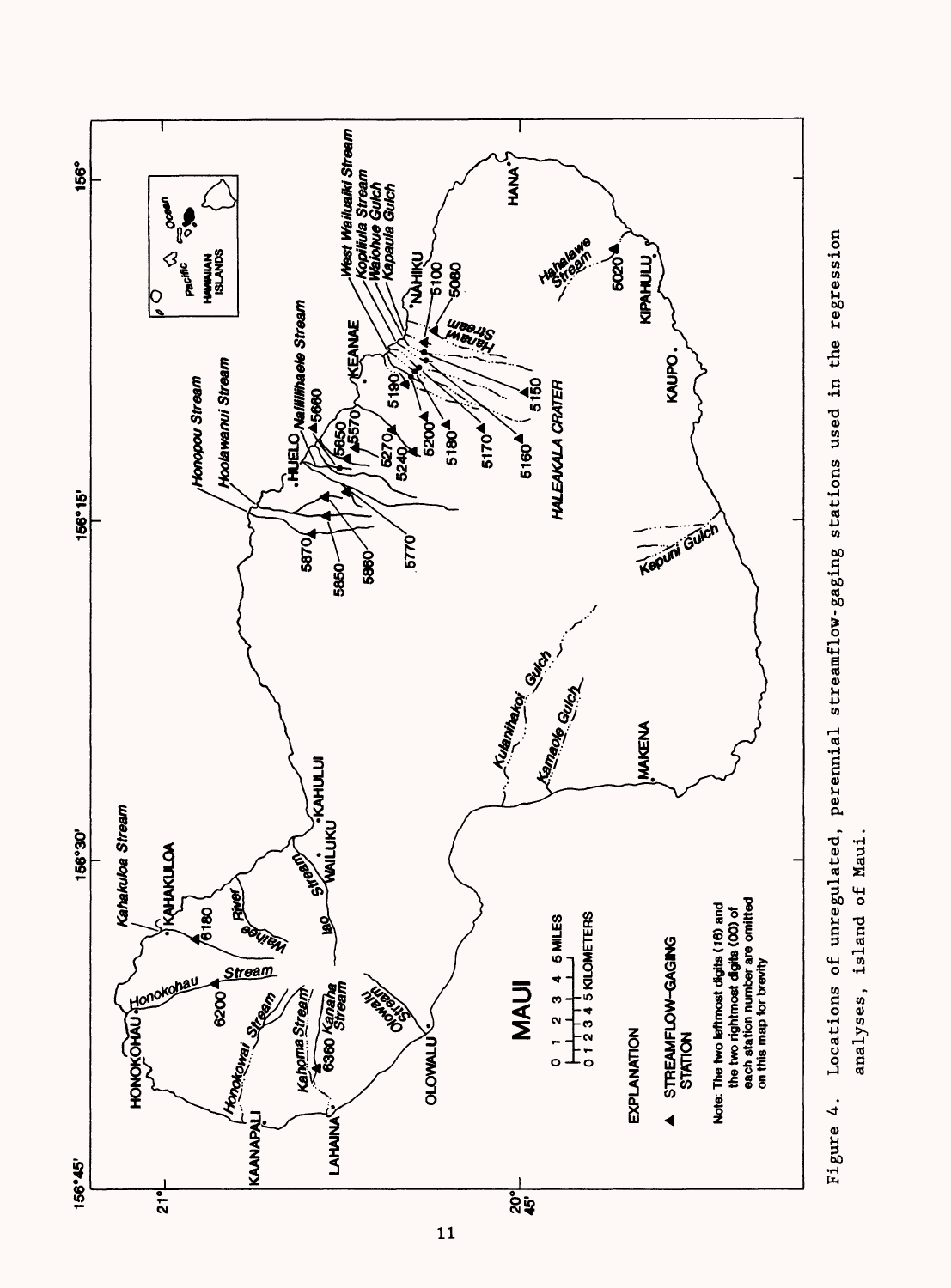

Figure 5. Locations of unregulated, perennial streamflow-gaging stations used in the regression analyses, island of Hawaii.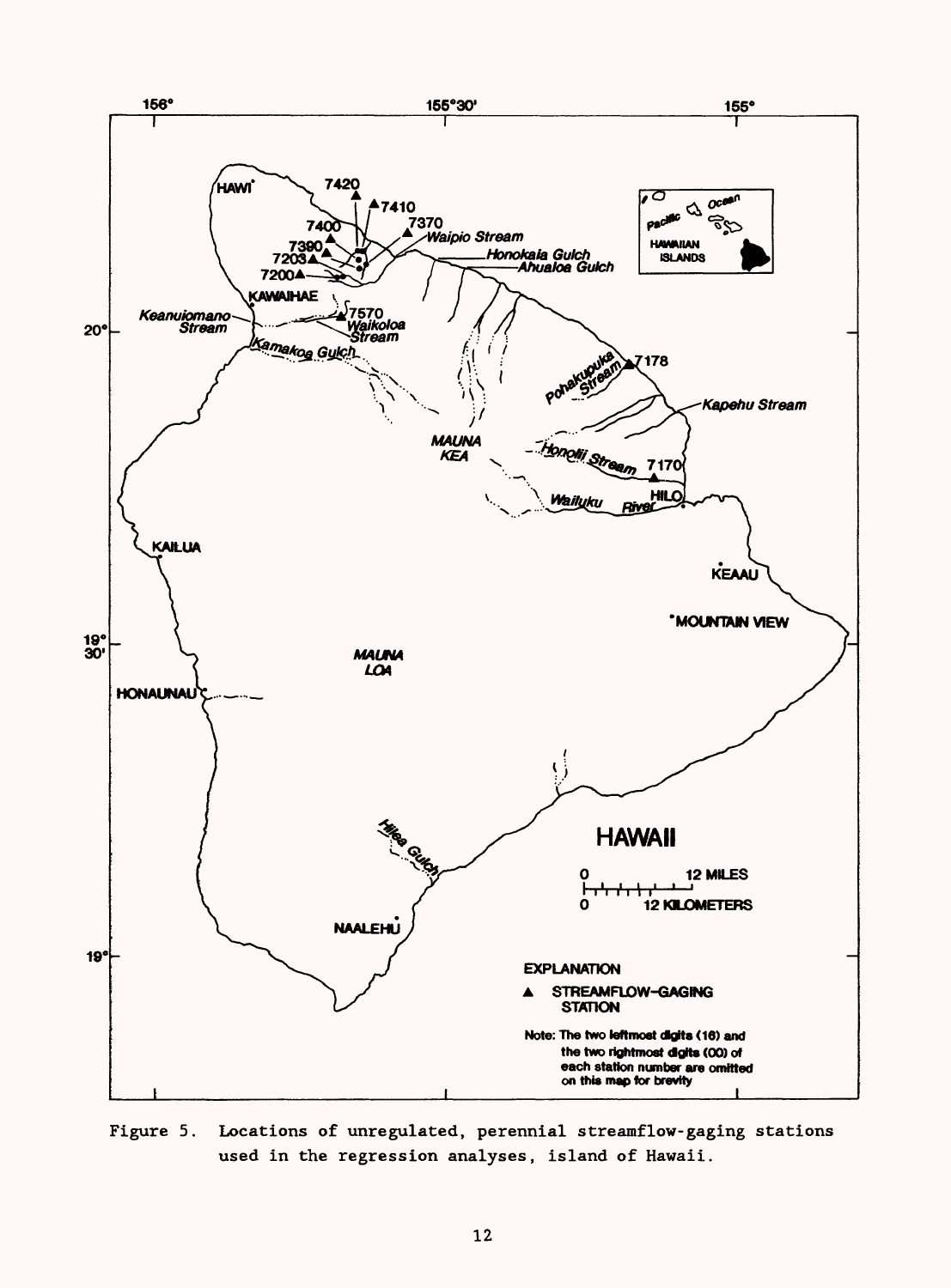Periods of record for the 56 stations listed in table 1 vary considerably, making the process of selecting a base period difficult. To facilitate the analysis, water years with complete records during the period 1910 through 1986, for each of the 56 stations were compared graphically (fig. 6). Water years are the 12-month periods that run from October 1 through September 30. Data shown in figure 6 indicate that, to avoid eliminating any of the 56 stations, the base period should span as much of the period from 1910 through 1986 as possible. For example, if the base period did not include at least part of the period 1940 through 1986, none of the 10 stations on the island of Hawaii would have concurrent record and would therefore be eliminated from the analyses.

Station 16587000 has the longest, complete period of record (75 years) of the 56 stations shown in figure 6. Data from station 16587000 were analyzed to determine how much of the station's period of record would be used as the base period and which of the remaining stations qualified as index stations. Median streamflows were computed for the entire period of record at station 16587000 and for numerous combinations of a variety of short-term periods. The range of median streamflows computed and the standard errors of median base period or long-term estimates based on the variety of short-term periods evaluated are shown in table 2. Data in table 2 clearly demonstrate how

Table 2.--Comparison of long-term median streamflow for the period 1912 through 1986 at station 16587000, Honopou Stream near Huelo, Maui, to that computed for a variety of short-term periods

| Length of<br>period<br>(years) | Number of<br>periods<br>evaluated | Range of median<br>streamflow estimates<br>$(ft^3/s)$ | Standard<br>error<br>(percent) |
|--------------------------------|-----------------------------------|-------------------------------------------------------|--------------------------------|
| 75                             | 1                                 | 2.5                                                   | 0.0                            |
| 70                             | 3                                 | $2.4 - 2.5$                                           | 2.8                            |
| 65                             | 3                                 | $2.4 - 2.5$                                           | 4.0                            |
| 60                             | 4                                 | $2.4 - 2.6$                                           | 4.6                            |
| 50                             | 6                                 | $2.3 - 2.7$                                           | 6.4                            |
| 40                             | 6                                 | $2.2 - 2.7$                                           | 7.8                            |
| 30                             | 6                                 | $2.2 - 2.8$                                           | 10.1                           |
| 20                             | 7                                 | $2.0 - 2.8$                                           | 12.0                           |
| 10                             | 8                                 | $1.9 - 3.0$                                           | 15.4                           |
| 5                              | 15                                | $1.7 - 4.0$                                           | 24.2                           |
| $\overline{1}$                 | 16                                | $0.9 - 7.7$                                           | 69.7                           |

 $[ft<sup>3</sup>/s, cubic feet per second]$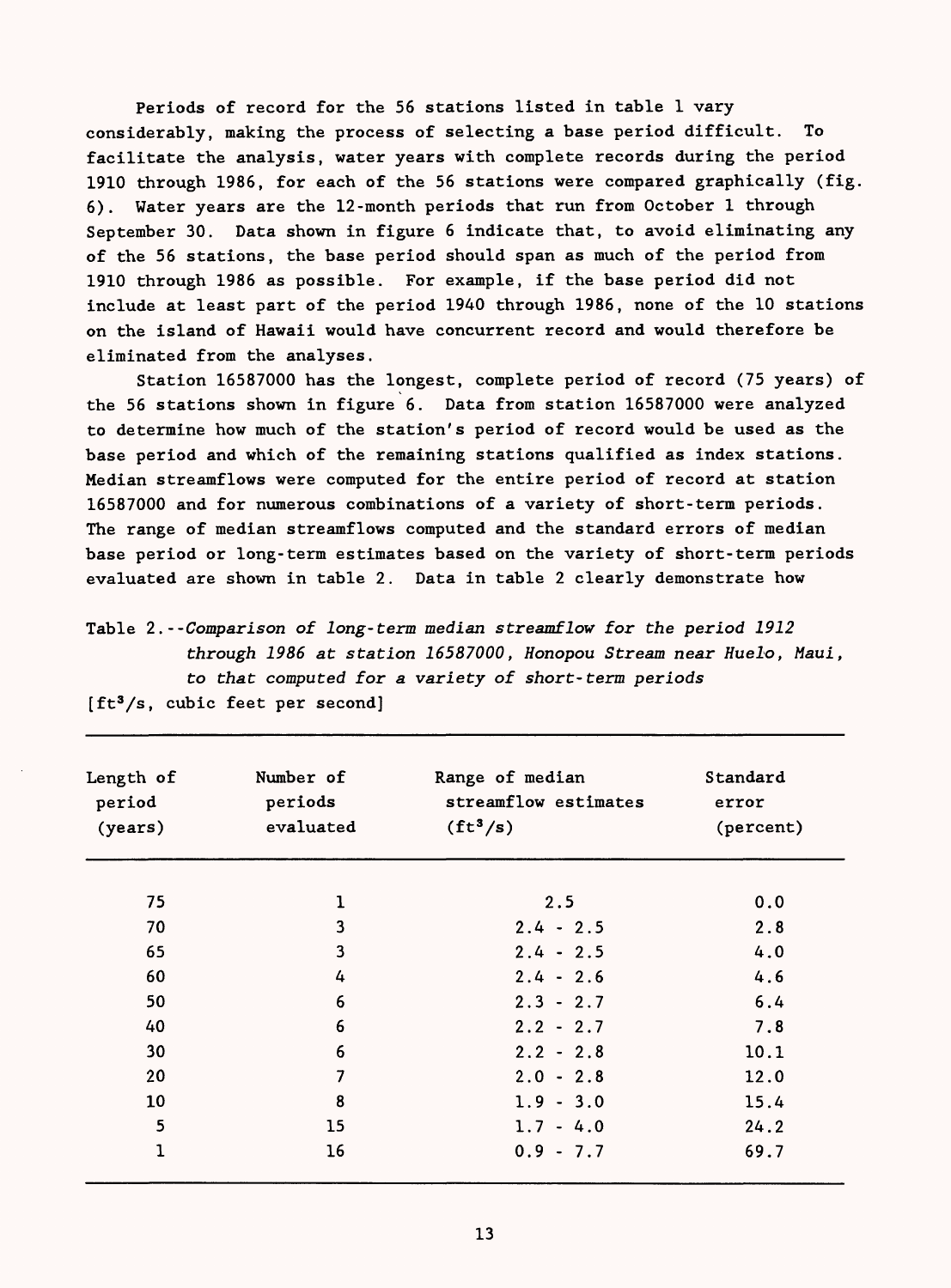

**Figure 6. Water years with complete record for the streamflow-gaging stations used in the regression analyses, 1910 through 1986. Stations marked with an asterisk (\*) were used as index stations in the analyses.**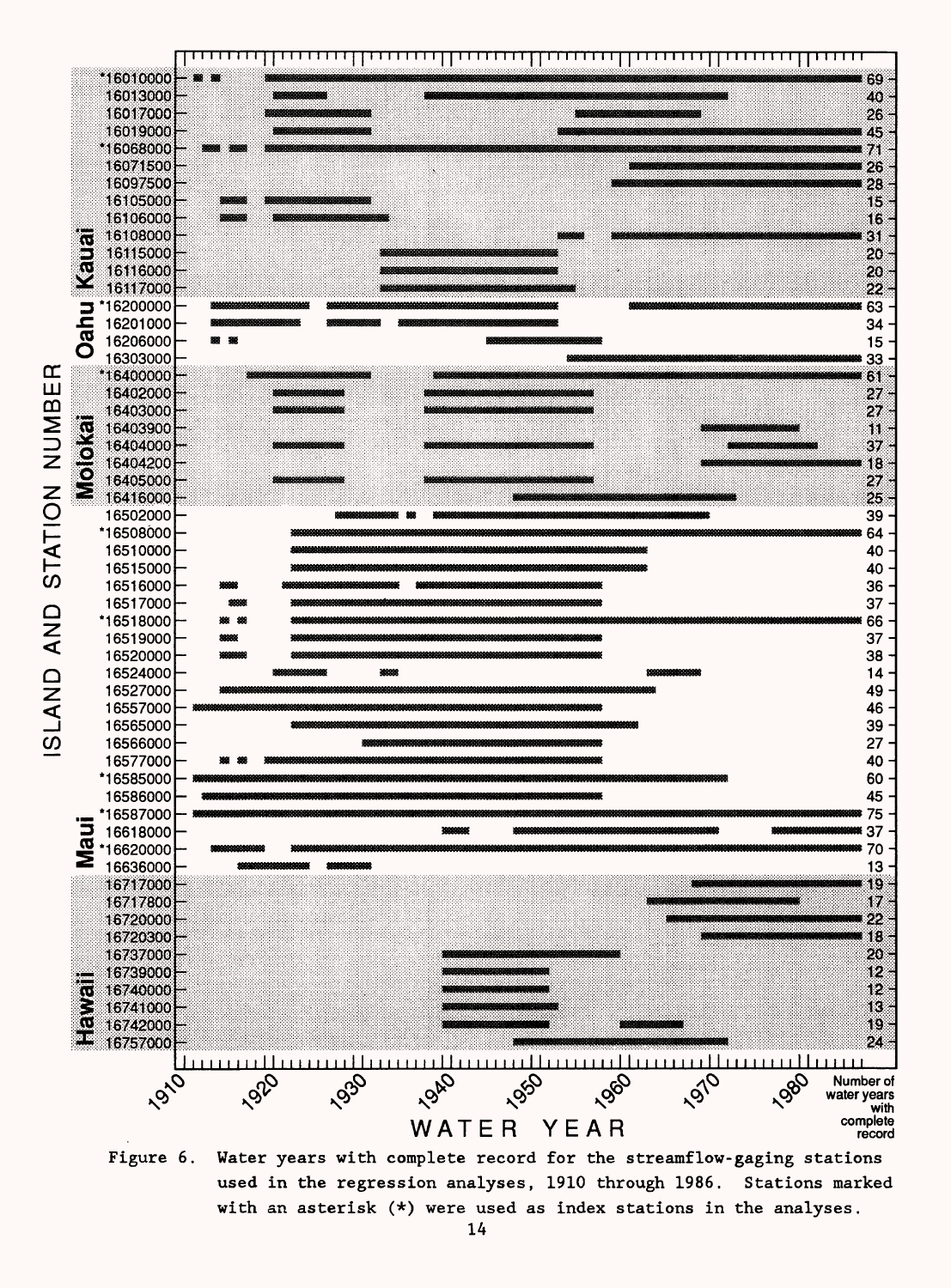estimates of long-term medians are improved with increased length of record. Errors in estimates of long-term median-streamflow for tested combinations with at least 60 years of record were less than 5 percent. On the basis of these results, the base period for this study was the entire length of record at station 16587000, or the period 1912 through 1986 water years. It was assumed that any station with at least 60 years of record provides an acceptable estimate of the median streamflow for this entire base period and therefore long-term conditions. Nine of the 56 stations with at least 60 years of record are indicated in figure 6 and were used as index stations. None of the index stations are located on the island of Hawaii.

To include more of the 56 stations as index stations would require that the base period be shortened. None of the 56 stations have between 50 and 60 years of record. There are four stations that have between 45 and 50 years of record. The reduction in the length of base period required to include these four stations as index stations would eliminate several stations from the analysis entirely. The stations would be eliminated because their periods of record would now fall outside the base period. This was not considered an acceptable tradeoff.

To compute long-term estimates of median streamflows for the 47 stations with less than 60 years of record, the index-station method was used (Searcy, 1959, p. 12). To apply the index-station method, each of the short-term stations needs to be correlated with at least one of the index stations. Flow-duration curves were computed for the period of common or concurrent record at the stations. Corresponding flow-duration points for the two stations were plotted on logarithmic paper, thus establishing a curve or relation between the two stations. A basic assumption underlying the indexstation method is that the short-term relation represents the relation between the stations for the long-term, or base, period. Given this assumption, the median streamflow for the base period at the index station can be used with the curve to obtain the base-period median streamflow for the short-term station. Estimated base-period (1912-1986) or long-term median streamflows for the 56 stations used in the regression analyses are listed in table 3.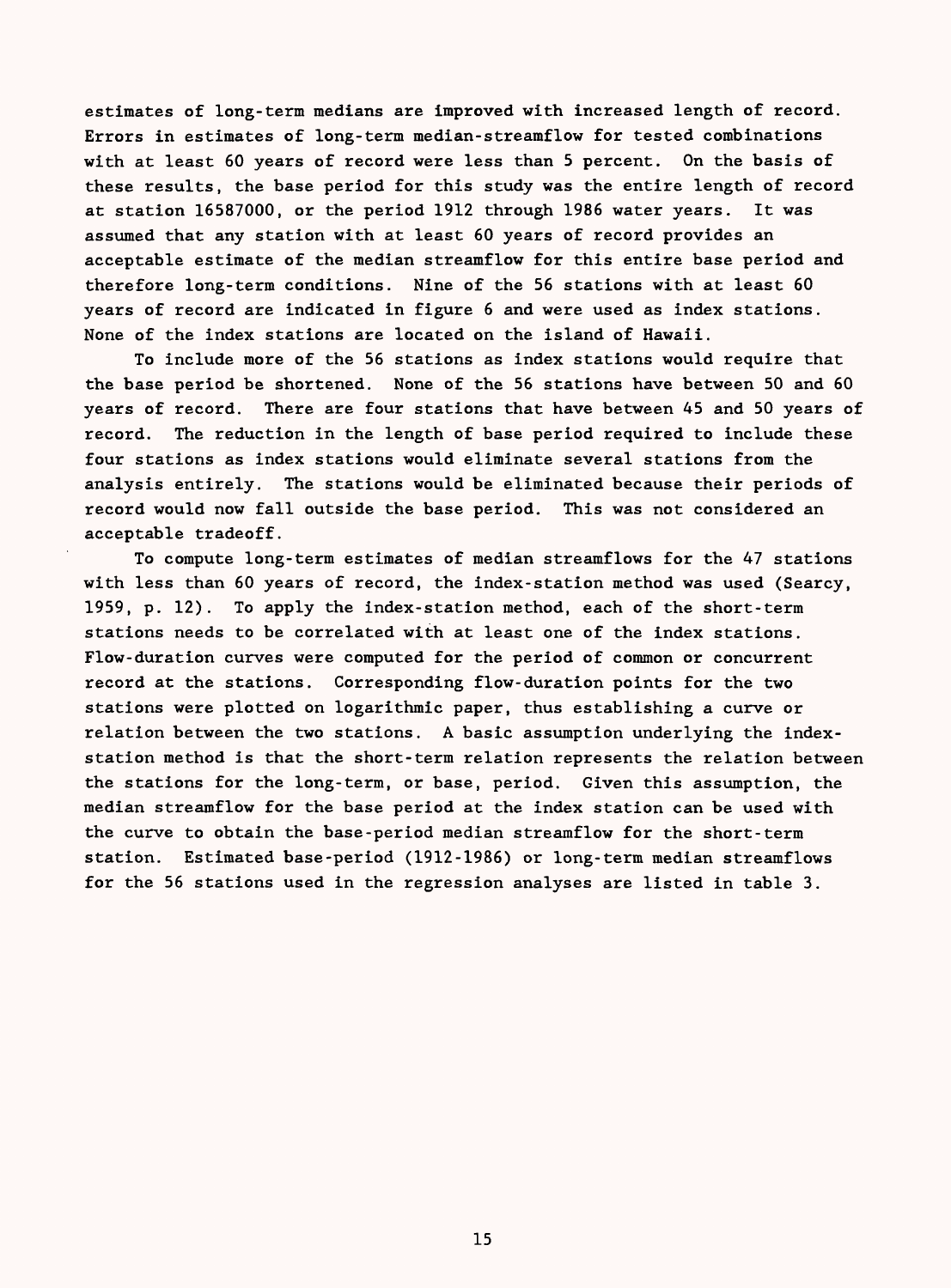| Station<br>number    | Correlated<br>index-station | Concurrent<br>years of<br><u>record</u> | for period of<br>record $(ft^3/s)$ | Median streamflow Base-period median<br>streamflow $(ft^3/s)$ |
|----------------------|-----------------------------|-----------------------------------------|------------------------------------|---------------------------------------------------------------|
|                      |                             |                                         | Island of Kauai                    |                                                               |
| 16010000             |                             |                                         | 13.4                               | 13.4                                                          |
| 16013000             | 16010000                    | 34                                      | 3.0                                | 3.0                                                           |
| 16017000             | 16010000                    | 14                                      | 8.2                                | 7.9                                                           |
| 16019000             | 16010000                    | 34                                      | 6.8                                | 6.8                                                           |
| 16068000             | $\overline{\phantom{a}}$    | $\ddot{\phantom{1}}$<br>26              | 31.6                               | 31.6                                                          |
| 16071500<br>16097500 | 16068000<br>16068000        | 28                                      | 1.8<br>7.5                         | 1.8<br>7.6                                                    |
| 16105000             | 16010000                    | 12                                      | 20.0                               | 19.3                                                          |
| 16106000             | 16010000                    | 13                                      | 66.6                               | 60.3                                                          |
| 16108000             | 16010000                    | 28                                      | 79.3                               | 80.4                                                          |
| 16115000             | 16010000                    | 20                                      | 8.4                                | 8.7                                                           |
| 16116000             | 16010000                    | 20                                      | 1.8                                | 1.9                                                           |
| 16117000             | 16010000                    | 22                                      | 5.2                                | 5.4                                                           |
|                      |                             |                                         | Island of Oahu                     |                                                               |
| 16200000             | $\overline{\phantom{a}}$    | $\ddot{\phantom{1}}$                    | 7.3                                | 7.3                                                           |
| 16201000             | 16200000                    | 18                                      | 4.9                                | 4.7                                                           |
| 16206000             | 16200000                    | 8                                       | 5.8                                | 6.0                                                           |
| 16303003             | 16200000                    | 26                                      | 19.8                               | 19.1                                                          |
|                      |                             |                                         | Island of Molokai                  |                                                               |
| 16400000             |                             | $\overline{\phantom{a}}$                | 14.2                               | 14.2                                                          |
| 16402000             | 16400000                    | 18                                      | 20.1                               | 19.1                                                          |
| 16403000             | 16400000                    | 18                                      | 7.6                                | 7.1                                                           |
| 16403900             | 16400000                    | 11                                      | 4.9                                | 5.9                                                           |
| 16404000             | 16400000                    | 18                                      | 9.3                                | 8.8                                                           |
| 16404200             | 16400000                    | 18                                      | 1.0                                | 1.1                                                           |
| 16405000             | 16400000                    | 18<br>25                                | 8.3                                | 7.6                                                           |
| 16416000             | 16400000                    |                                         | 0.36                               | 0.36                                                          |
|                      |                             |                                         | Island of Maui                     |                                                               |
| 16502000             | 16508000                    | 31                                      | 3.2                                | 3.2                                                           |
| 16508000             | - -                         | $\overline{\phantom{a}}$                | 7.1                                | 7.1                                                           |
| 16510000             | 16508000                    | 40                                      | 5.3                                | 4.6                                                           |
| 16515000             | 16508000                    | 40                                      | 6.7                                | 6.2                                                           |
| 16516000             | 16518000                    | 21                                      | 9.1                                | 8.2                                                           |

Table 3.--Estimated base-period (1912-1986) median streamflows for the unregulated, perennial streamflow-gaging stations used in the regression analyses

 $[ft<sup>3</sup>/s, cubic feet per second; --, indicates the station is an index-station]$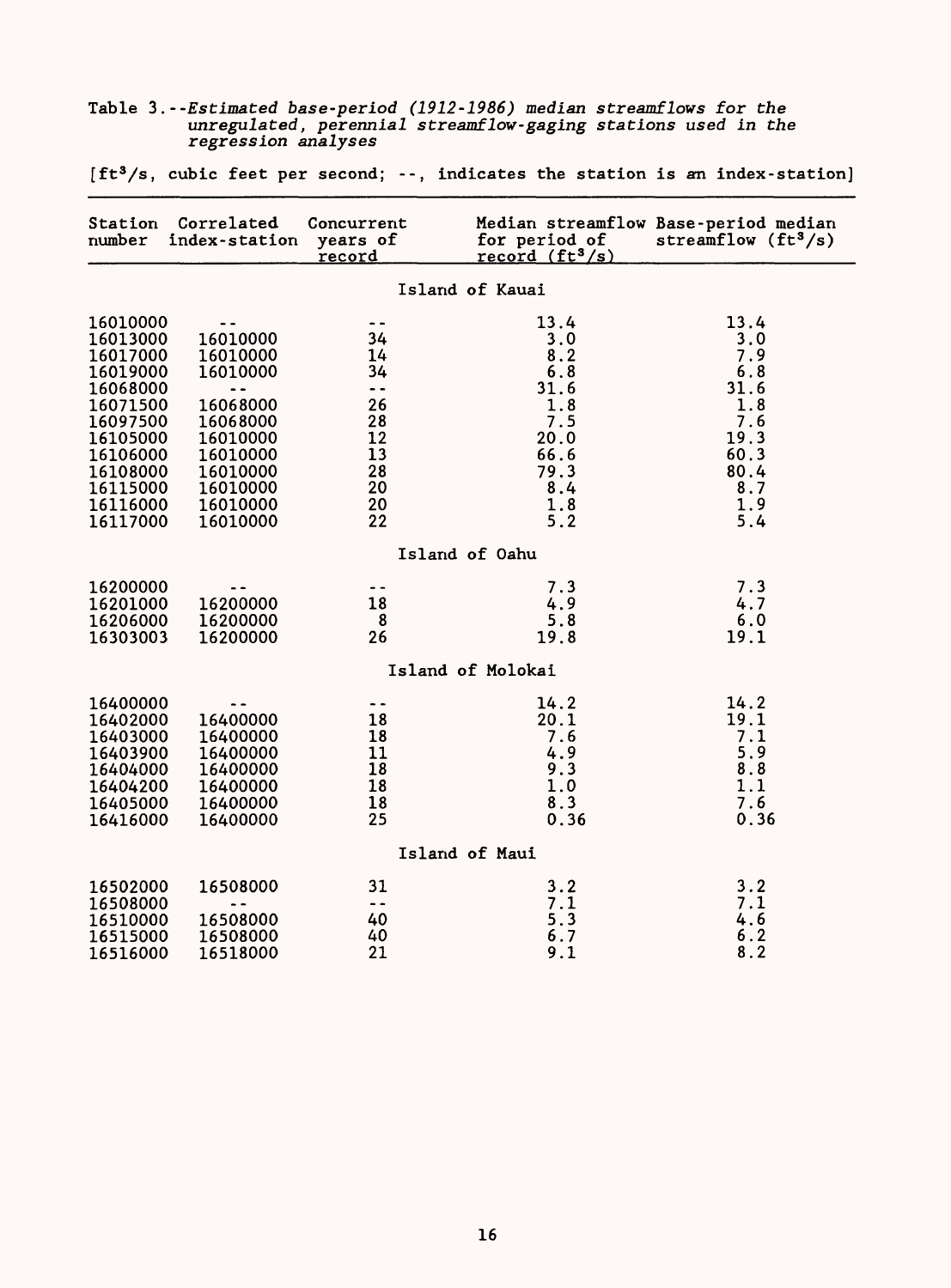|                                                                                                                                                                      |                                                                                                                                             |                                                                                                                              | $[It'/s, cubic$ reet per second; --, indicates the station is an index-station $[$                    |                                                                                                   |
|----------------------------------------------------------------------------------------------------------------------------------------------------------------------|---------------------------------------------------------------------------------------------------------------------------------------------|------------------------------------------------------------------------------------------------------------------------------|-------------------------------------------------------------------------------------------------------|---------------------------------------------------------------------------------------------------|
| number                                                                                                                                                               | Station Correlated<br>index-station                                                                                                         | Concurrent<br>years of<br>record                                                                                             | for period of<br>record $(ft^3/s)$                                                                    | Median streamflow Base-period median<br>streamflow $(ft3/s)$                                      |
|                                                                                                                                                                      |                                                                                                                                             |                                                                                                                              | Island of Maui--continued                                                                             |                                                                                                   |
| 16517000<br>16518000<br>16519000<br>16520000<br>16524000<br>16527000<br>16557000<br>16565000<br>16566000<br>16577000<br>16585000<br>16586000<br>16587000<br>16618000 | 16518000<br>- -<br>16518000<br>16518000<br>16518000<br>16518000<br>16587000<br>16587000<br>16587000<br>16587000<br><br>16587000<br>16620000 | 35<br>$\overline{\phantom{a}}$<br>35<br>35<br>11<br>41<br>46<br>39<br>27<br>38<br>$\sim$ $\sim$<br>45<br>$\sim$ $\sim$<br>23 | 10.3<br>10.4<br>5.2<br>$3.8$<br>$2.1$<br>$6.2$<br>$2.1$<br>$2.8$<br>$9.8$<br>5.6<br>4.4<br>2.5<br>8.8 | 8.5<br>10.4<br>4.5<br>3.3<br>$2.5$<br>6.0<br>2.9<br>2.8<br>1.1<br>9.1<br>5.6<br>4.4<br>2.5<br>9.1 |
| 16620000<br>16636000                                                                                                                                                 | 16620000                                                                                                                                    | $\overline{\phantom{a}}$<br>5                                                                                                | 24.3<br>5.0                                                                                           | 24.3<br>4.9                                                                                       |
|                                                                                                                                                                      |                                                                                                                                             |                                                                                                                              | Island of Hawaii                                                                                      |                                                                                                   |
| 16717000<br>16717800<br>16720000<br>16720300<br>16737000<br>16739000<br>16740000<br>16741000<br>16742000<br>16757000                                                 | 16518000<br>16518000<br>16518000<br>16518000<br>16518000<br>16518000<br>16518000<br>16518000<br>16518000<br>16518000                        | 19<br>17<br>22<br>18<br>20<br>12<br>12<br>13<br>12<br>24                                                                     | 38.0<br>7.7<br>4.2<br>1.7<br>4.3<br>2.4<br>0.59<br>1.1<br>0.91<br>4.0                                 | 45.0<br>9.1<br>5.6<br>2.2<br>4.3<br>2.5<br>0.60<br>1.1<br>0.94<br>4.0                             |

Table 3. --Estimated base-period (1912-1986) median streamflows for the unregulated, perennial streamflow-gaging stations used in the regression analyses--Continued

 $\overline{\phantom{a}}$ 

[ft $^{\mathrm{3}}\!/$ s, cubic feet per second; --, indicates the station is an index-station]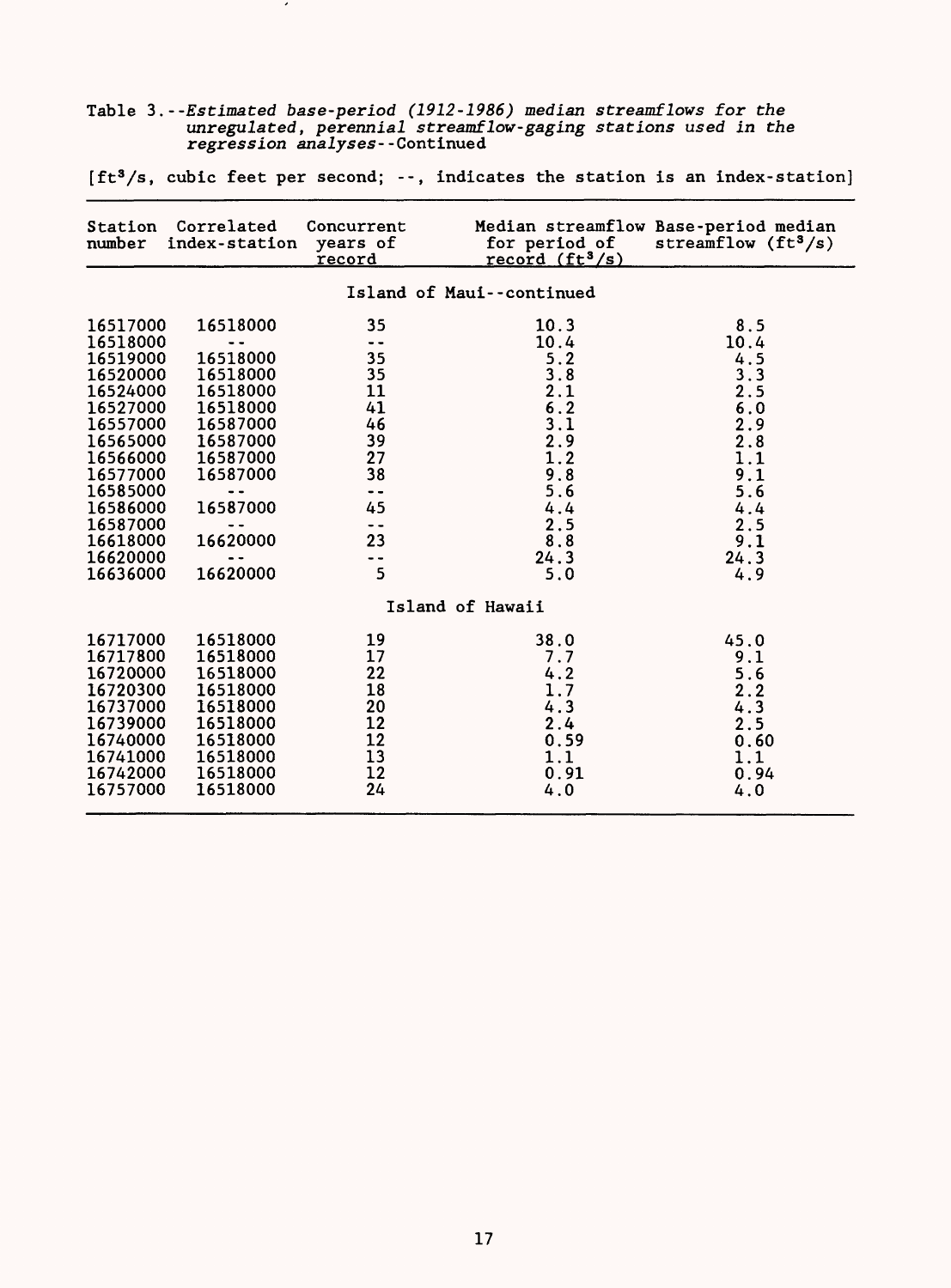### Basin-Characteristic Data

To do regression analyses, basin characteristics that might be related to median streamflow need to be determined in a quantitative form. Basin characteristics considered in this study can be placed in one of three basic categories: basin morphology, land use, and climate. The seven characteristics considered are: drainage area, channel length, mean basin altitude, mean altitude of the main stream channel, forest cover, swamp cover, and mean annual precipitation. The seven characteristics are described below:

Drainage area  $(DA)$ --in mi<sup>2</sup>; determined by planimetering the area enclosed by basin divides drawn on 1:24,000-scale USGS topographic maps. Previous studies have consistently shown that drainage area is an important factor in determining streamflow characteristics for a basin (Thomas and Benson, 1970).

Channel length (CL)--in mi; is the longest distance measured along a stream from the site of interest to the basin divide. The stream channel was defined by the blue line on 1:24,000-scale USGS topographic maps and measured using a map wheel.

Mean basin altitude (BE)--in ft; determined by placing a uniform grid over the basin outline as identified pn 1:24,000-scale USGS topographic maps. The altitude at a minimum of 25 grid intersections in the basin were estimated from the topographic maps. Mean basin altitude was calculated as the average of the altitudes at the grid intersections. Mean basin altitude acts as a surrogate index for factors such as temperature, wind, and solar radiation, which are difficult to evaluate and may cause streamflow variations (Thomas and Benson, 1970).

Mean altitude of the main stream channel (CE)--in ft; determined by averaging channel altitudes determined at points located 10 percent and 85 percent of the channel length upstream from the gaging station.

Forest cover (FC)--in percent; is the percentage of the drainage area covered by forest and vegetation. Forest cover was determined to be the area shown in green on the 1:24,000-scale USGS topographic maps and was measured with a planimeter. Percent forest cover serves to represent variations in evapotranspiration and rainfall interception caused by various degrees of vegetation.

Swamp cover (SO--in percent; is the percentage of the drainage area covered by swamps. Swamp cover was determined to be the area shown on the 1:24,000 scale USGS topographic maps that was identified as swamp or marsh. Area of swamp cover was measured with a planimeter. A constant of 0.1 percent was added to all sites where the percent of swamp cover was determined to be zero. Use of the constant avoids problems caused when using logarithms with a data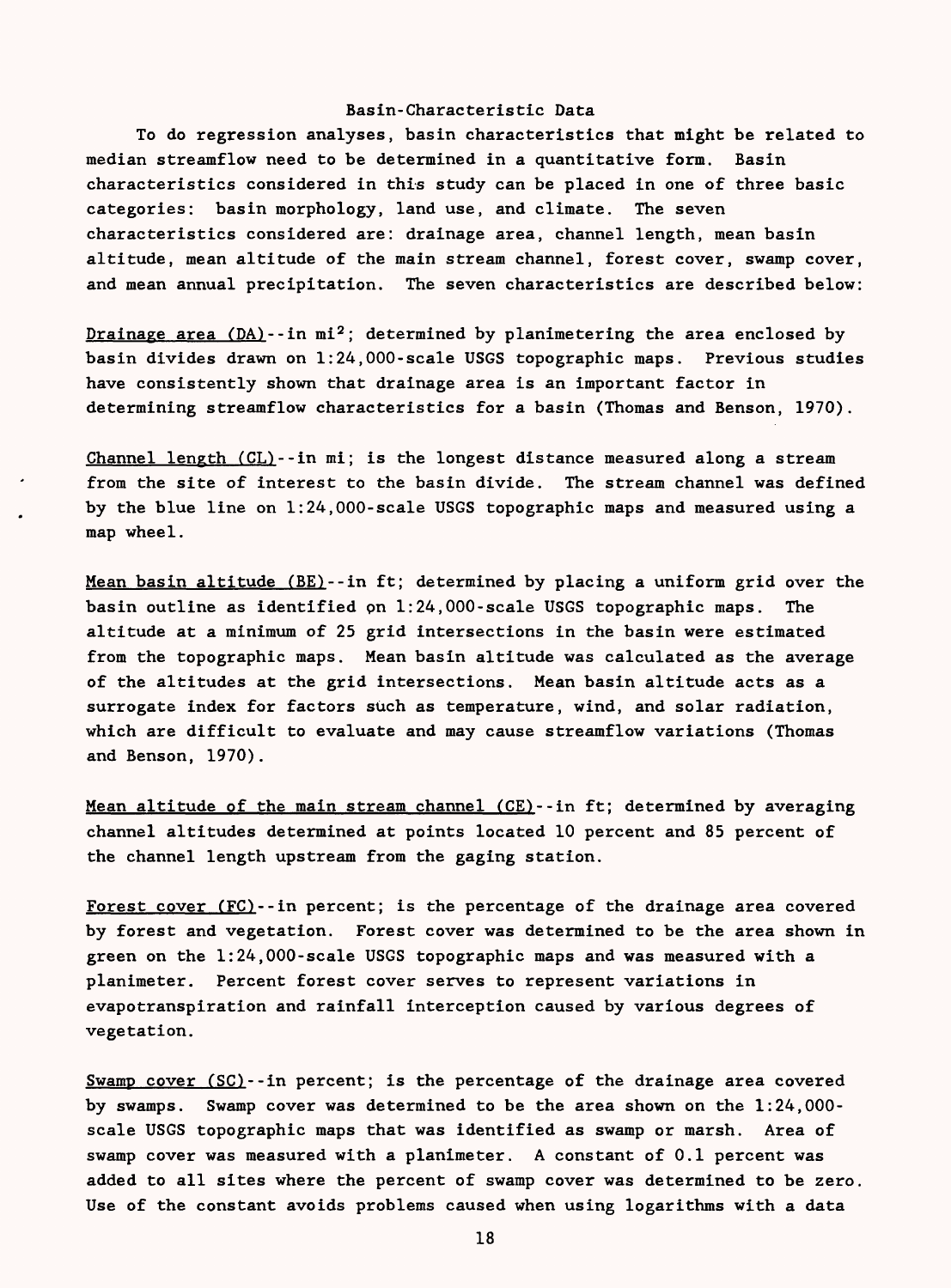set that includes zero values. Swamps and wetlands can affect streamflows as a result of their ability to store water, provide ground-water recharge, and cause increased evapotranspiration (Carter, 1986).

Mean annual precipitation  $(P)$ --in in.; determined by placing a uniform grid over maps showing lines of equal mean annual precipitation as prepared by Giambelluca and other (1986). Mean annual precipitation was determined at a minimum of 20 to 25 grid intersections located within the drainage-basin boundary. Mean annual precipitation for the basin was calculated as the average of the values determined at each of the grid intersections.

Basin characteristics described above are summarized for each of the 56 unregulated, perennial, streamflow-gaging stations used in the regression analyses in table 4. Each of the 56 gaging stations were also classified as being located on either the windward or leeward regions of their respective island. The divisions between windward and leeward were based on work by Yamanaga (1972).

# Development of Multiple-Regression Equations

For the regression analysis, the adjusted base-period median-streamflow values were the dependent variables and the independent variables were the basin characteristics. The multiple-regression technique requires that independent and dependent variables be linearly related. An examination of the median-streamflow values and the basin characteristics, along with previous studies (Thomas and Benson, 1970), have shown that the logarithmic transformation creates the required linear relation. The natural log (base e) transformation was used for transformation of all variables in this study. A problem with logarithmic transformations is the bias introduced when regression results are back-transformed from logarithms to the original units of measurement. This problem can be corrected by using a bias-correction factor. The smearing estimate (Duan, 1983) was used to estimate this biascorrection factor.

After transforming all variables, the significant independent variables for median streamflow were determined by correlation and stepwise regression. Correlation measures the degree of the linear relation between two variables. This degree of relation is indicated by the Pearson correlation coefficient, which ranges from -1 to 1. Values close to -1 or 1 represent high correlation among variables. In regression analysis, high correlation among independent variables tends to reduce the significance of each variable involved and can lead to unstable regression models. To avoid this problem, only the more significant and reliable variable should be retained in the regression model.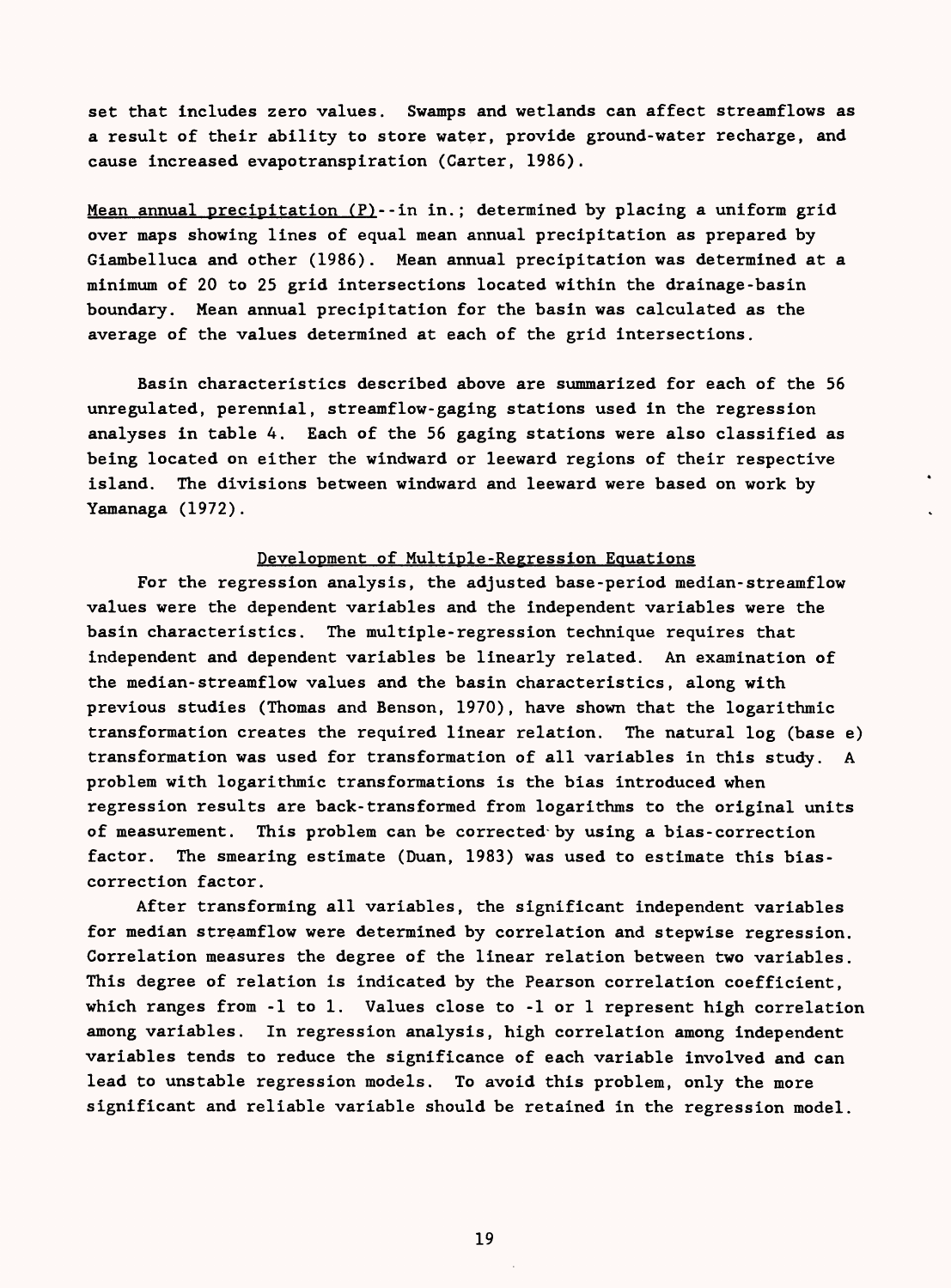Table 4.--Basin characteristics for the unregulated, perennial streamflowgaging stations used in the regression analyses

[mi2 , square miles; mi, miles; ft, feet; %, percent; in., inches; L, leeward; W, windward]

| Station<br>number                                                                                                                                        | Region                                                        | Drainage Channel<br>area<br>$(m1^2)$                                                                 | length<br>(m1)                                                                                       | <b>Basin</b><br>altitude<br>(f <sub>t</sub> )                                                                   | Channel<br>altitude<br>(f <sub>t</sub> )                                                                      | Forest Swamp<br>cover<br>(3)                                                     | cover<br>(8)                                                                       | Mean annual<br>rainfall<br>(in.)                                                      |
|----------------------------------------------------------------------------------------------------------------------------------------------------------|---------------------------------------------------------------|------------------------------------------------------------------------------------------------------|------------------------------------------------------------------------------------------------------|-----------------------------------------------------------------------------------------------------------------|---------------------------------------------------------------------------------------------------------------|----------------------------------------------------------------------------------|------------------------------------------------------------------------------------|---------------------------------------------------------------------------------------|
|                                                                                                                                                          |                                                               |                                                                                                      |                                                                                                      | Island of Kauai                                                                                                 |                                                                                                               |                                                                                  |                                                                                    |                                                                                       |
| 16010000<br>16013000<br>16017000<br>16019000<br>16068000<br>16071500<br>16097500<br>16105000<br>16106000<br>16108000<br>16115000<br>16116000<br>16117000 | L<br>L<br>L<br>L<br>W<br>W<br>W<br>W<br>W<br>W<br>W<br>W<br>W | 3.95<br>1.68<br>1.68<br>1.79<br>6.27<br>0.65<br>1.90<br>1.81<br>6.95<br>10.2<br>2.73<br>0.50<br>1.55 | 6.41<br>4.42<br>4.69<br>4.35<br>4.30<br>1.90<br>2.41<br>2.88<br>3.81<br>6.95<br>3.51<br>1.50<br>1.40 | 3,840<br>3,920<br>4,250<br>4,360<br>1,390<br>790<br>1,110<br>2,220<br>2,280<br>3,210<br>2,990<br>3,440<br>2,890 | 3,720<br>3,750<br>4,080<br>4,240<br>860<br>720<br>2,500<br>2,500<br>1,260<br>1,620<br>2,060<br>2,020<br>1.460 | 58<br>72<br>18<br>31<br>100<br>100<br>82<br>100<br>100<br>73<br>100<br>100<br>99 | 42<br>28<br>82<br>69<br>0.1<br>0.1<br>8.0<br>0.1<br>0.1<br>27<br>0.1<br>0.1<br>0.1 | 132<br>135<br>180<br>146<br>147<br>105<br>139<br>180<br>262<br>274<br>123<br>95<br>90 |
|                                                                                                                                                          |                                                               |                                                                                                      |                                                                                                      | Island of Oahu                                                                                                  |                                                                                                               |                                                                                  |                                                                                    |                                                                                       |
| 16200000<br>16201000<br>16206000<br>16303003                                                                                                             | L<br>L<br>L<br>W                                              | 1.38<br>1.17<br>1.93<br>2.78                                                                         | 4.84<br>3.00<br>5.84<br>3.02                                                                         | 1,750<br>1,700<br>1,650<br>1,160                                                                                | 1,520<br>1,550<br>1.490<br>745                                                                                | 100<br>100<br>100<br>100                                                         | 0.1<br>0.1<br>0.1<br>0.1                                                           | 255<br>250<br>243<br>200                                                              |
|                                                                                                                                                          |                                                               |                                                                                                      |                                                                                                      | Island of Molokai                                                                                               |                                                                                                               |                                                                                  |                                                                                    |                                                                                       |
| 16400000<br>16402000<br>16403000<br>16403900<br>16404000<br>16404200<br>16405000<br>16416000                                                             | W<br>W<br>W<br>W<br>W<br>W<br>W<br>L                          | 4.62<br>4.38<br>1.41<br>1.18<br>2.59<br>0.49<br>1.09<br>0.24                                         | 5.26<br>3.69<br>1.60<br>1.80<br>2.16<br>1.06<br>1.56<br>1.10                                         | 2,210<br>2,200<br>1,960<br>2,370<br>2,330<br>2,340<br>2,270<br>2,430                                            | 1,980<br>1,620<br>1,930<br>2,190<br>1,730<br>2,160<br>1,540<br>2,170                                          | 100<br>100<br>100<br>100<br>100<br>100<br>100<br>100                             | 0.1<br>0.1<br>0.1<br>0.1<br>0.1<br>0.1<br>0.1<br>0.1                               | 86<br>130<br>128<br>132<br>131<br>123<br>95<br>119                                    |
|                                                                                                                                                          |                                                               |                                                                                                      |                                                                                                      | Island of Maui                                                                                                  |                                                                                                               |                                                                                  |                                                                                    |                                                                                       |
| 16502000<br>16508000<br>16510000<br>16515000<br>16516000<br>16517000<br>16518000<br>16519000<br>16520000<br>16524000                                     | L<br>W<br>W<br>W<br>W<br>W<br>W<br>W<br>W<br>W                | 0.43<br>3.49<br>0.69<br>0.32<br>4.31<br>3.11<br>3.66<br>1.93<br>0.51<br>2.54                         | 2.50<br>6.20<br>0.54<br>2.40<br>6.60<br>6.50<br>6.80<br>6.80<br>2.50<br>5.60                         | 2,470<br>4,630<br>2,100<br>2,490<br>4,600<br>4,340<br>4,800<br>4,650<br>2,115<br>5,425                          | 2,360<br>4,070<br>3,420<br>2,000<br>4,150<br>4,000<br>4,000<br>3,910<br>1,980<br>5,280                        | 95<br>85<br>100<br>100<br>100<br>100<br>100<br>100<br>100<br>100                 | 2.0<br>0.1<br>0.1<br>0.1<br>0.1<br>0.1<br>0.1<br>0.1<br>0.1<br>0.1                 | 153<br>257<br>257<br>250<br>223<br>226<br>207<br>190<br>241<br>164                    |

 $\bullet$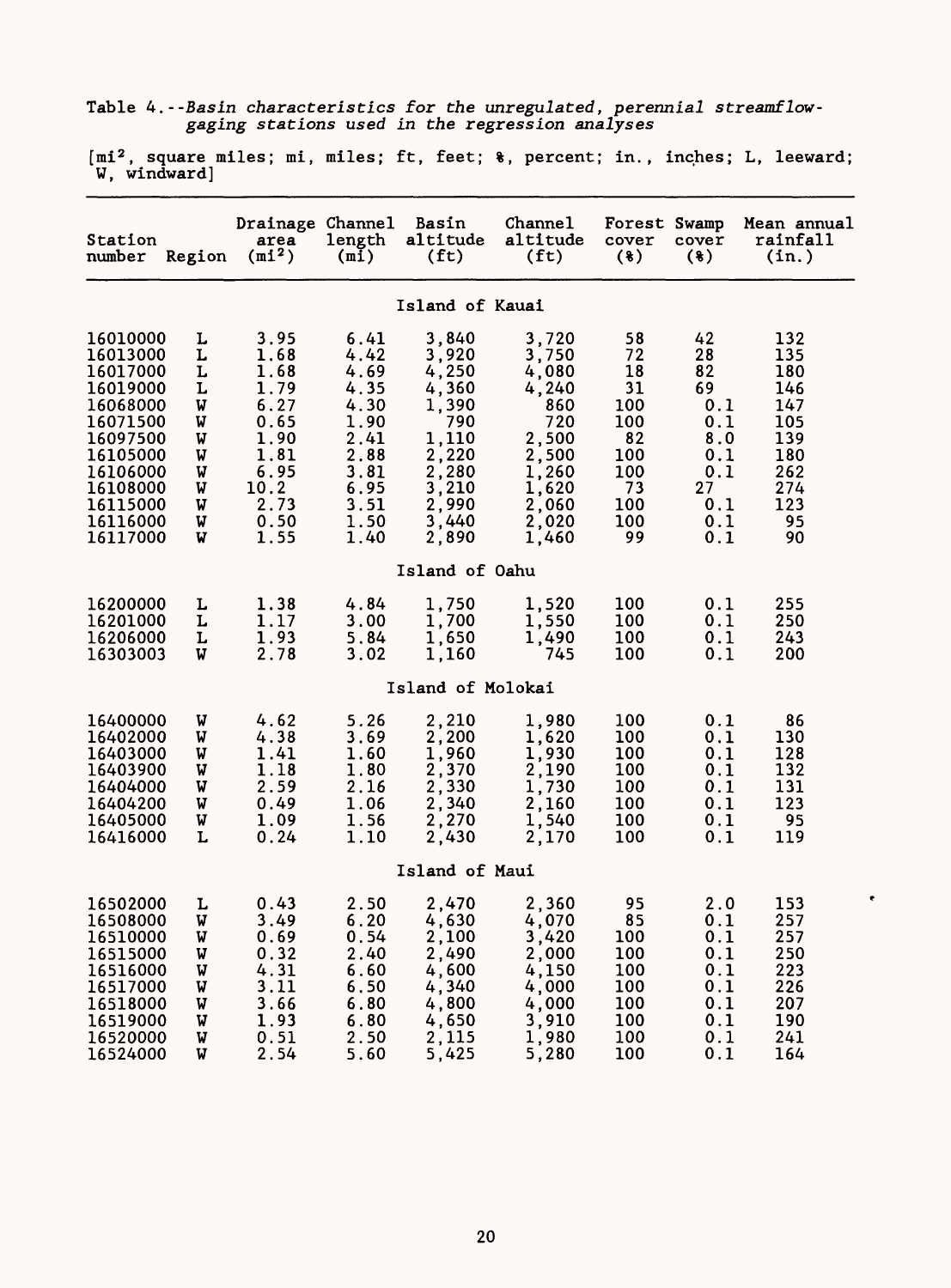|  |  |  |  |                                                            | Table 4.--Basin characteristics for the unregulated, perennial streamflow- |
|--|--|--|--|------------------------------------------------------------|----------------------------------------------------------------------------|
|  |  |  |  | gaging stations used in the regression analyses--Continued |                                                                            |

[mi $^2$ , square miles; mi, miles; ft, feet;  $\ast$ , percent; in., inches; L, leeward; W, windward]

| Station<br>number                                                                                                                | Region                                              | Drainage Channel<br>area<br>$(mi^2)$                                                 | length<br>(mi)                                                                       | Basin<br>altitude<br>(f <sub>t</sub> )                                                          | Channel<br>altitude<br>(f <sub>t</sub> )                                                        | Forest Swamp<br>cover<br>$(*)$                                          | cover<br>$(*)$                                                            | Mean annual<br>rainfall<br>(in.)                                          |
|----------------------------------------------------------------------------------------------------------------------------------|-----------------------------------------------------|--------------------------------------------------------------------------------------|--------------------------------------------------------------------------------------|-------------------------------------------------------------------------------------------------|-------------------------------------------------------------------------------------------------|-------------------------------------------------------------------------|---------------------------------------------------------------------------|---------------------------------------------------------------------------|
|                                                                                                                                  |                                                     |                                                                                      |                                                                                      |                                                                                                 | Island of Maui--continued                                                                       |                                                                         |                                                                           |                                                                           |
| 16527000<br>16557000<br>16565000<br>16566000<br>16577000<br>16585000<br>16586000<br>16587000<br>16618000<br>16620000<br>16636000 | W<br>W<br>W<br>W<br>W<br>W<br>W<br>V<br>W<br>W<br>L | 3.17<br>0.47<br>0.58<br>0.20<br>2.41<br>1.34<br>0.55<br>0.64<br>3.47<br>4.11<br>1.51 | 7.10<br>2.30<br>3.80<br>1.70<br>6.10<br>4.90<br>2.70<br>3.00<br>5.70<br>6.20<br>3.70 | 4,810<br>1,900<br>2,125<br>1,665<br>3,170<br>2,350<br>1,815<br>1,790<br>2,285<br>3,190<br>3,350 | 4,670<br>1,790<br>2,130<br>1,590<br>2,840<br>2,190<br>1,750<br>1,830<br>1,870<br>2,690<br>2,660 | 100<br>100<br>100<br>100<br>100<br>100<br>100<br>100<br>92<br>99<br>100 | 0.1<br>0.1<br>0.1<br>0.1<br>0.1<br>0.1<br>0.1<br>0.1<br>8.0<br>0.1<br>0.1 | 180<br>204<br>201<br>180<br>193<br>165<br>150<br>175<br>154<br>236<br>124 |
| Island of Hawaii                                                                                                                 |                                                     |                                                                                      |                                                                                      |                                                                                                 |                                                                                                 |                                                                         |                                                                           |                                                                           |
| 16717000<br>16717800<br>16720000<br>16720300<br>16737000<br>16739000<br>16740000<br>16741000<br>16742000<br>16757000             | L<br>V<br>V<br>W<br>W<br>W<br>W<br>W<br>W<br>v      | 11.6<br>2.76<br>1.58<br>0.45<br>0.76<br>0.66<br>0.12<br>0.32<br>0.22<br>0.78         | 13.4<br>9.30<br>2.50<br>1.70<br>3.30<br>3.70<br>0.47<br>2.00<br>1.60<br>2.00         | 3,720<br>2,330<br>4,620<br>4,410<br>3,760<br>3,220<br>2,340<br>2,780<br>2,580<br>3,860          | 3,590<br>2,330<br>4,330<br>4,470<br>3,610<br>3,100<br>2,170<br>2,680<br>2,550<br>3,870          | 100<br>85<br>100<br>100<br>100<br>100<br>100<br>100<br>100<br>100       | 0.1<br>0.1<br>0.1<br>0.1<br>0.1<br>0.1<br>0.1<br>0.1<br>0.1<br>0.1        | 190<br>191<br>108<br>148<br>166<br>159<br>137<br>152<br>144<br>103        |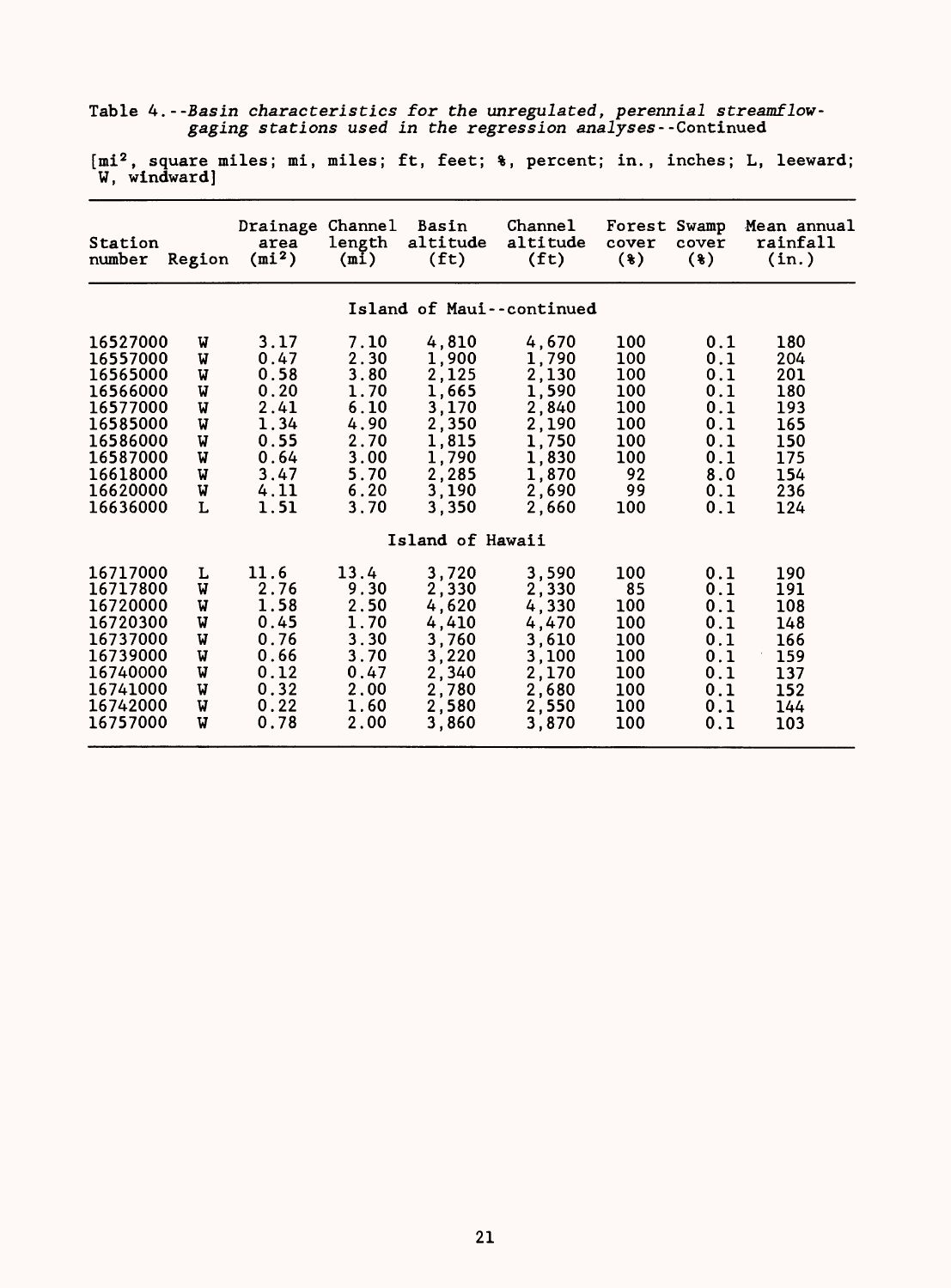The stepwise regression procedure adds or deletes variables one by one into the regression model according to their level of significance for entry and retention (Draper and Smith, 1981). In this study an entry and retention significance level of 0.05 (5 percent) was chosen for the F-test used in stepwise regression to measure significance. Previous regression analyses between streamflow characteristics and basin characteristics in Hawaii have shown that a 5 percent significance value usually limits regression models to no more than 3 independent variables (Yamanaga, 1972; Nakahara, 1980; Wong, 1991). The final regression model when back-transformed has the form,

$$
Q_{50} = a(X^{b})(Y^{c})(Z^{d})(BCF),
$$

where:  $Q_{50}$  is the median streamflow in ft<sup>3</sup>/s, X,Y, and Z are basin characteristics, a is the regression constant, b, c, and d are the regression coefficients, or exponents of the basin characteristics, and BCF is the bias-correction factor.

Residuals from the regression analysis of the entire State (56 stations) were plotted geographically and analyzed visually for possible regional grouping. The use of groupings into homogeneous regions can improve regression estimates (Lettenmaier and others, 1987). Possible groupings of islands were determined from the residual plots and from existing knowledge of the geology and hydrology of the area. These groupings were then tested for significance at the 10-percent level by using the Wilcoxon Signed Ranks Test (Tasker, 1982) on the regression residuals. The Wilcoxon Signed Ranks Test does not statistically verify regions but provides a quantitative index as a guide for defining homogeneous regions (Choquette, 1988; Tasker, 1982). In addition to the Wilcoxon test, the percent standard error of estimate from regression analyses of the various groupings were also used to judge the groupings. The results of the Wilcoxon test showed that none of the groupings chosen were significantly different from the State as a whole at the 10 percent significance level. The regression analysis of the groupings did indicate that lumping data for Oahu, Molokai, and Hawaii together and data for Kauai and Maui together did provide improved standard errors.

Ordinary-least-squares regression procedures were used to develop the final regression models to estimate median streamflows for the Oahu, Molokai, and Hawaii grouping and the Kauai and Maui grouping. Final models were tested to ensure that (1) all independent variables selected were statistically significant at the 5-percent level, (2) the standard error was minimized, (3) the coefficient of determination adjusted for degrees of freedom was maximized, (4) multicolinearity or correlation between selected variables was not a problem, (5) overly influential observations were not present, and (6) residual variances were constant. In addition to the statistical measures of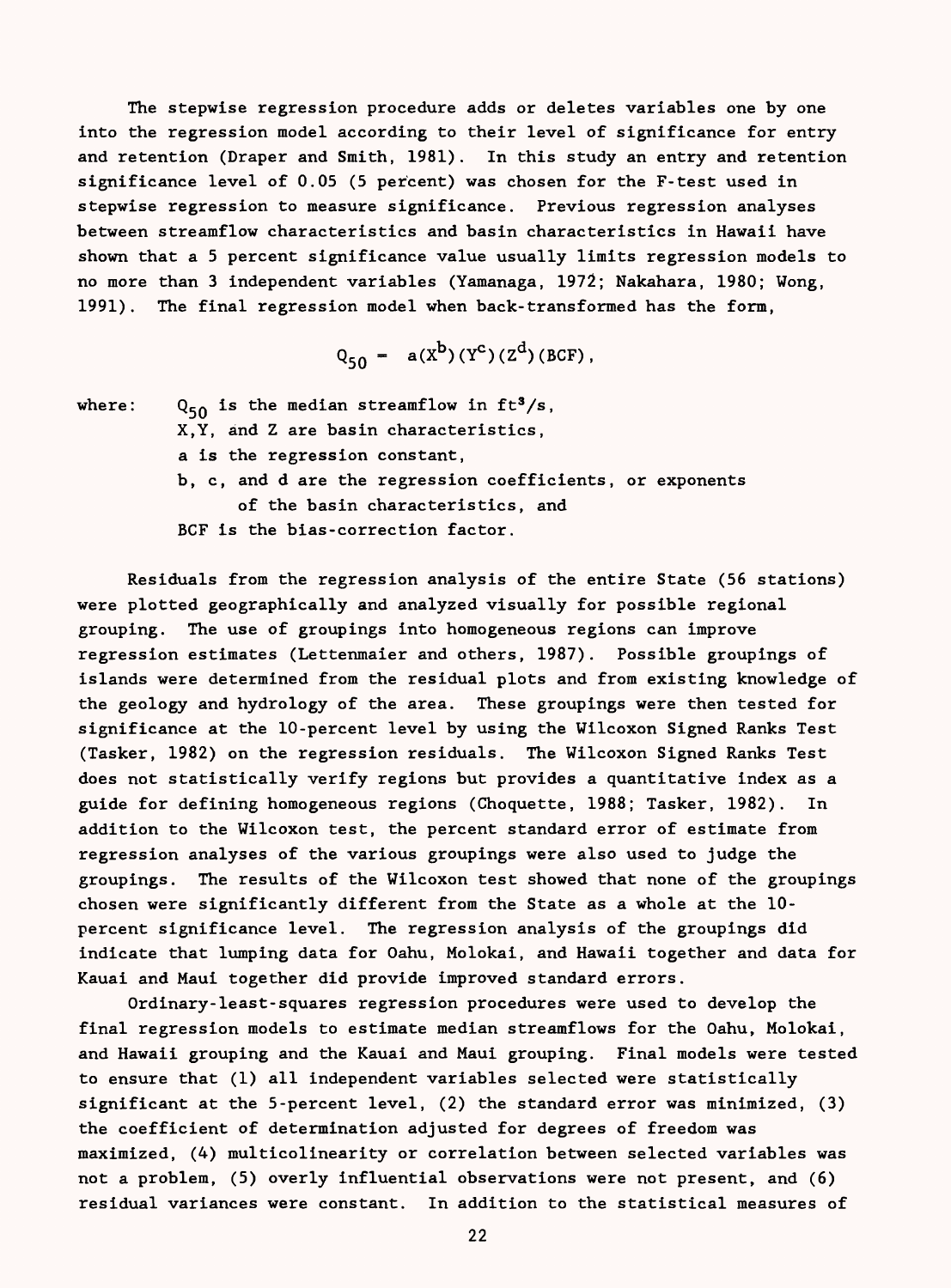acceptability, the signs and magnitudes of the coefficients determined for the significant, independent variables were reviewed to ensure that they were hydrologically reasonable.

The independent variable that gave the best estimates for median streamflow for the Oahu, Molokai, and Hawaii grouping was drainage area. No additional independent variable qualified under the 5-percent significancelevel criteria. The independent variables that gave the best estimates for median streamflow for the Kauai and Maui grouping were drainage area, mean altitude of the main stream channel, and mean annual precipitation. Regression equations, used to estimate median streamflow for the two groupings, their respective coefficients of determination, and standard errors of regression and prediction are shown in table 5. The regression statistics, as well as the accuracy and limitations of the equations, are described in the next section of the report. Smearing adjustments or bias correction factors of 1.055 and 1.090 were incorporated into the regression constants for the Oahu, Molokai, and Hawaii and for the Kauai and Maui equations.

#### Accuracy and Limitations of the Equations

The coefficient of determination, standard error of the regression, and standard error of prediction associated with the regression equations are shown in table 5. The coefficient of determination provides a measure of the proportion of total variation of median streamflow accounted for by the regression equations. Standard error of the regression is a measure of the average deviation of observed median streamflows from those predicted by the regression equations. Standard error of prediction is a measure of average deviation to be expected when applying the regression equations at ungaged sites. About 68 percent of median-streamflow estimates, using the regression equation, should be within the given standard errors of prediction of their true values. Standard errors determined from the regression equations are comparable to standard errors associated with estimates of long-term median streamflow made for station 16587000 (table 2) in which between 1 and 5 years of continuous-data are used. To provide a graphical representation of the accuracy of the regression equation computed for the Oahu, Molokai, and Hawaii geographic group, observed median streamflow is plotted against drainage area in figure 7. Drainage area is the only independent variable included in the regression equation for the group. The difference between observed and predicted median-streamflow data for each of the stations is represented by the vertical distance (measured in cubic feet per second) between the circles and the regression equation, which is plotted as the straight line in figure 7.

Limitations on the use of the equations in table 5 also need to be considered. The equations should not be used for sites that are subjected to the effects of regulation. The equations are only applicable for perennial stream sites on the islands for which they were developed. Within each island grouping the equations should be applied only at sites having basin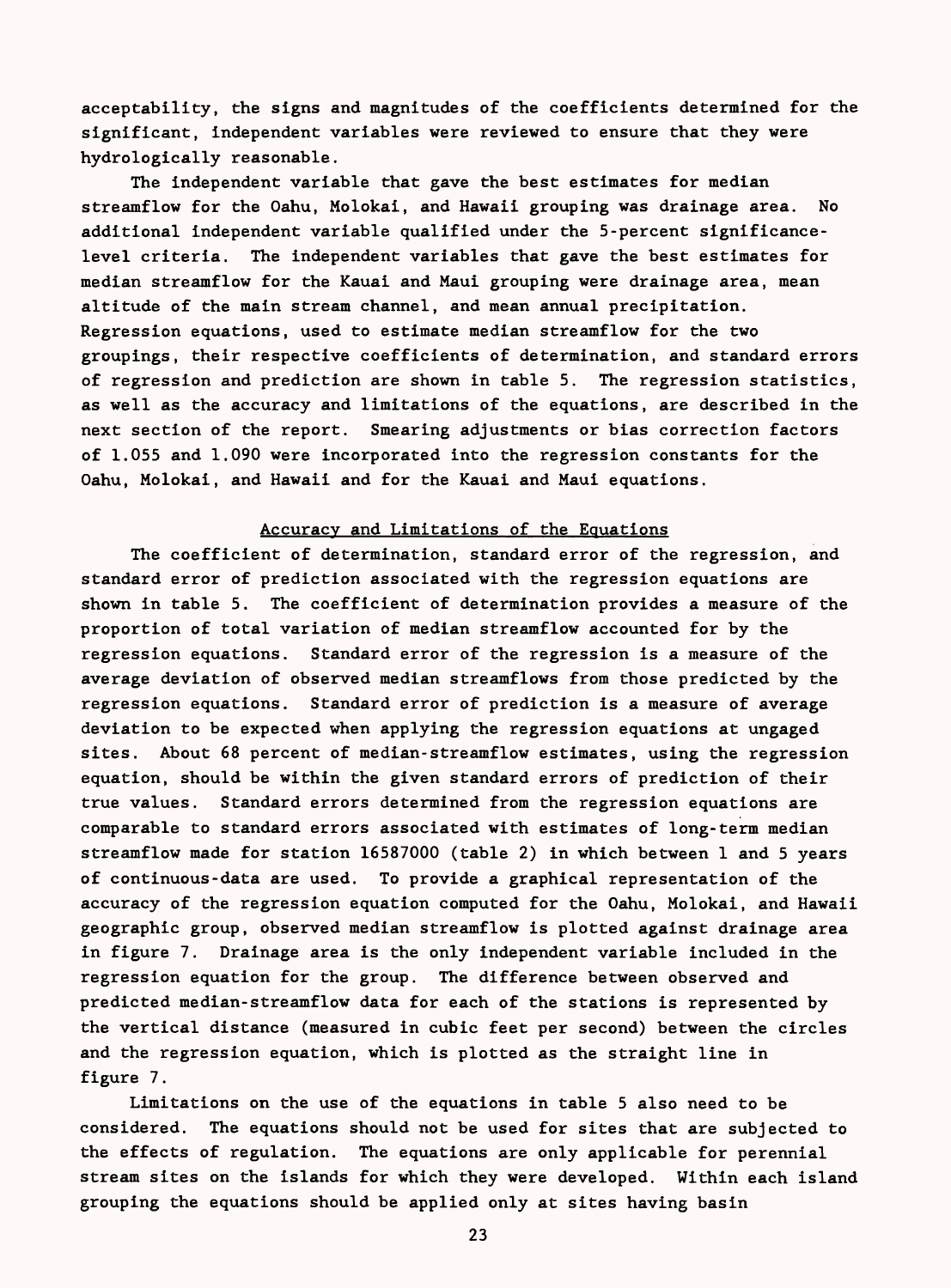| Geographic<br>grouping      | Number of<br>stations | Regression equation                                                                       | R <sup>2</sup> | $SE_T$ | $\sigma_{\rm BB}$ |
|-----------------------------|-----------------------|-------------------------------------------------------------------------------------------|----------------|--------|-------------------|
| Oahu, Molokai<br>and Hawaii | 22                    | $Q_{50} = 4.25 (DA)^{1.04}$                                                               | 0.91           | 37.2   | 41.4              |
| Kauai and Maui              | 34                    | $Q_{50} = 4.49 (DA)^{0.808} (CB)^{-0.641} (P)^{0.985}$                                    | 0.78           | 46.2   | 54.3              |
| Where: Q <sub>50</sub>      |                       | is median streamflow, in cubic feet per second                                            |                |        |                   |
| <b>ED</b>                   |                       | is mean altitude of the main stream channel, in feet<br>is drainage area, in square miles |                |        |                   |
| <b>آباد</b>                 |                       | is mean annual precipitation, in inches                                                   |                |        |                   |
| $R^2$                       |                       | is the coefficient of determination, adjusted for lost degrees of freedom                 |                |        |                   |
| $SE_r$                      | logarithms<br>1s      | the standard error of the regression, in percent, from units of natural                   |                |        |                   |
| $\mathbf{S}^{\mathbf{E}}$ p | ogarithms             | the standard error of prediction, in percent, from units of natural                       |                |        |                   |

 $\ddot{\phantom{a}}$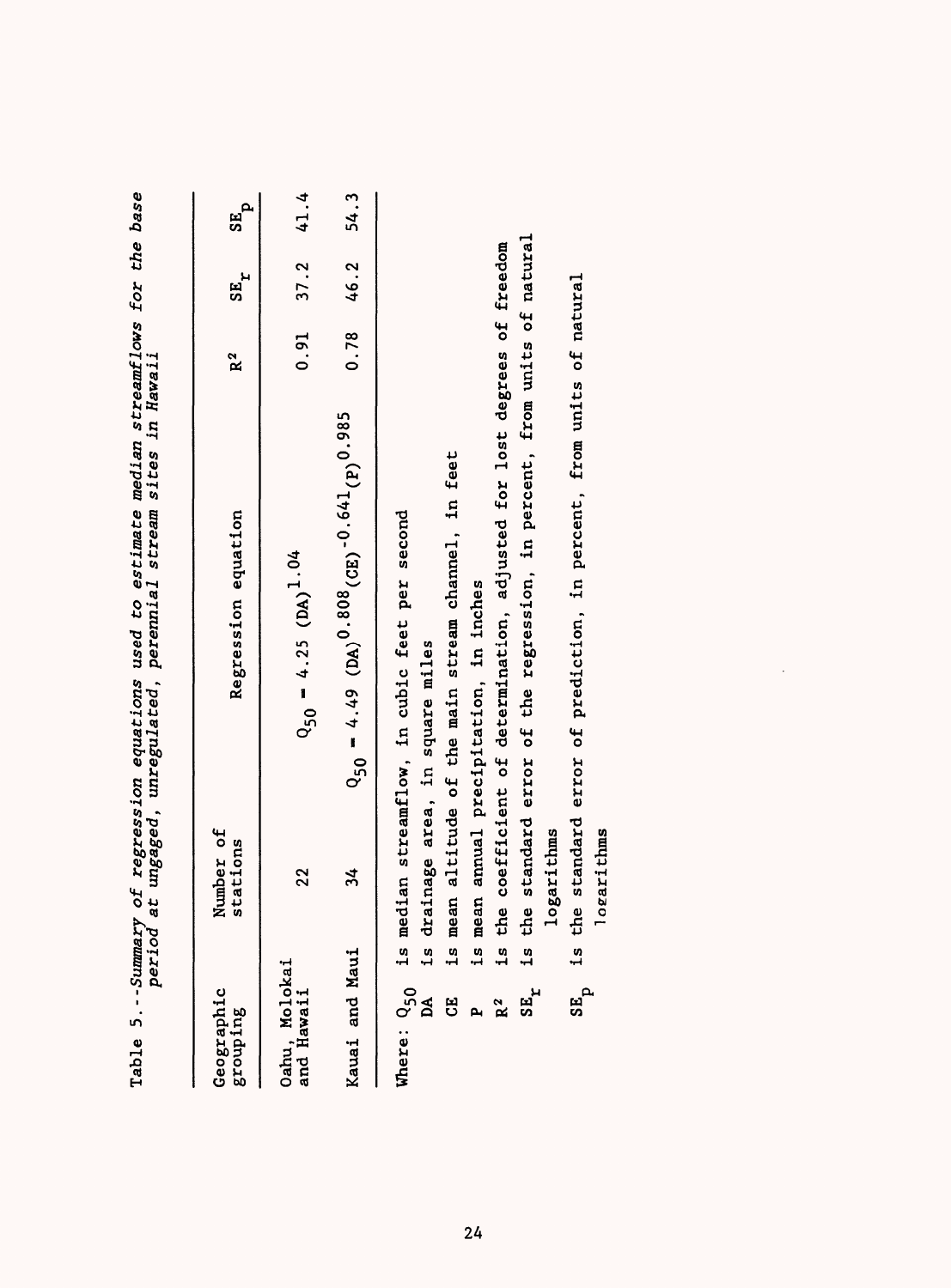

Figure 7. Plot of observed median streamflow as a function of drainage area with the calibrated regression line for the Oahu, Molokai, and Hawaii geographic grouping.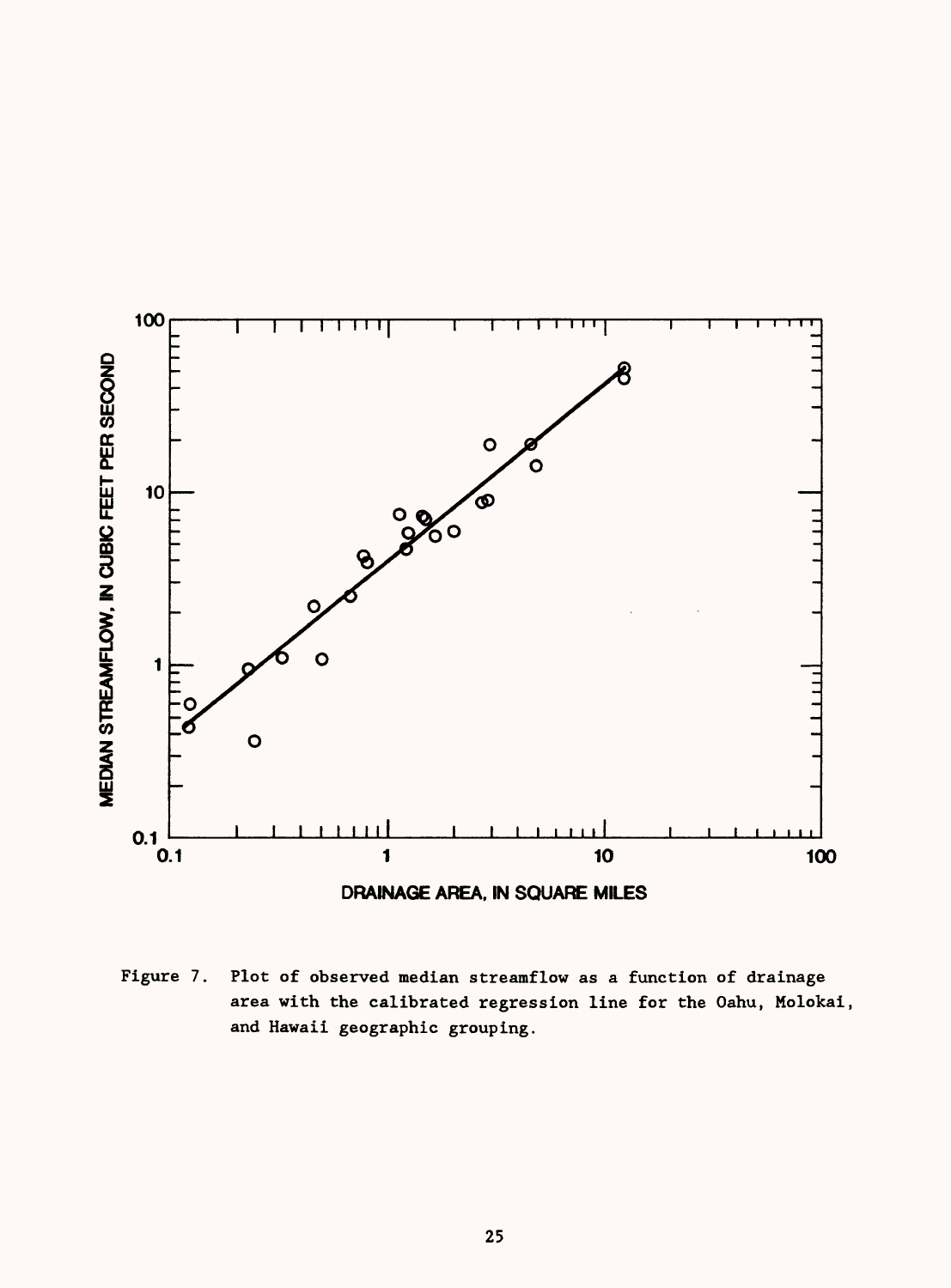characteristics within the range of values at the gaged sites used to develop the equations. Ranges for the basin characteristics used in each of the regression equations are summarized in table 6. Application of the regression equations at sites with basin characteristics outside the appropriate ranges, as indicated in table 6, will provide median-streamflow estimates with unknown levels of accuracy.

|                   | Geographic grouping                             |                                                                              | DA   |      | CЕ<br>minimum maximum minimum maximum                |      | minimum maximum |
|-------------------|-------------------------------------------------|------------------------------------------------------------------------------|------|------|------------------------------------------------------|------|-----------------|
| and Hawaii        | Oahu, Molokai                                   | 0.12                                                                         | 11.6 | n.a. | n.a.                                                 | n.a. | n.a.            |
| Kauai<br>and Maui |                                                 | 0.20                                                                         | 10.2 | 720  | 5.280                                                | 90   | 274             |
| Where:            | n.a. indicates not applicable<br>DA<br>CE.<br>P | is drainage area, in square miles<br>is mean annual precipitation, in inches |      |      | is mean altitude of the main stream channel, in feet |      |                 |

|  |                              | Table 6.--Ranges of basin-characteristic values at stations used to |  |  |  |
|--|------------------------------|---------------------------------------------------------------------|--|--|--|
|  | develop regression equations |                                                                     |  |  |  |

# ESTIMATION OF MEDIAN STREAMFLOWS AT REGULATED, PERENNIAL WINDWARD OAHU SITES

A significant number of perennial stream sites in Hawaii are subject to regulation and the equations developed in the preceding section of this report are not applicable at regulated sites. As previously noted, in the section "Site Selection," only 112 of the 664 streamflow-gaging stations that have been operated in Hawaii for some period of time between 1910 and 1986 can be considered unregulated. Accurate median streamflows can be computed at gaged, regulated stations. To be representative of future conditions, the median streamflows should be based on long-term data collected over a period of uniform regulation similar to what is expected in the future. Because medianstreamflow estimates are required at ungaged, regulated sites, a different technique is required. In this section of the report, specific regulated sites located on the windward side of Oahu were selected. Additional hydrologic data collected at selected sites and concurrent data available at nearby continuous-record index stations were analyzed by correlation and ordinary-least-squares regression to provide estimates of median streamflows. Associated accuracies and limitations of the results are also discussed.

The technique of correlating additional hydrologic data collected at ungaged sites to concurrent data available at gaged stations was applied only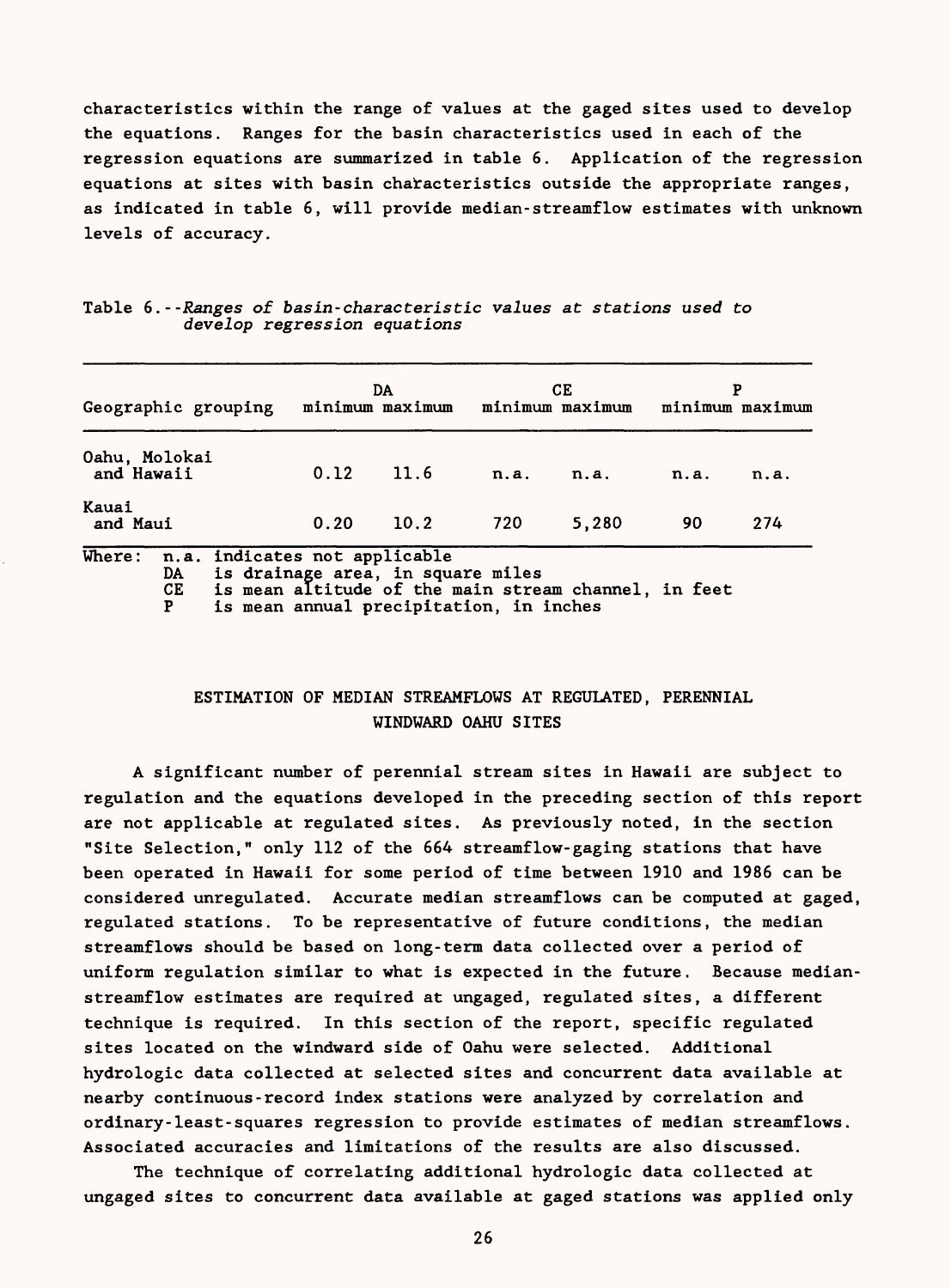at selected regulated windward Oahu sites in this report. However, the technique can be applied to both regulated and unregulated perennial sites in other areas on the islands of Oahu as well as on Kauai, Molokai, Maui, and Hawaii. The obvious limitation of the technique is that the additional hydrologic data must be collected before the estimates of median streamflows can be made.

### Site Selection

A total of 27 regulated stream sites located on the windward side of Oahu were selected for analysis. Selected sites are located in six drainage basins: nine sites in the Maunawili basin, five sites each in the Waiahole and Waikane basins, three sites each in the Funaluu and Kaluanui basins, and two sites in the Kahana basin. Locations of the windward Oahu study basins are shown in figure 8. Where possible, sites were selected to coincide with locations where data had previously been collected. The sites selected with associated site numbers, latitude, longitude, description of location, and drainage areas are summarized in table 7. Site numbers are of three types and provide information regarding the data collection history of the location. Eight-digit site numbers are USGS station numbers and indicate that some systematic data collection has previously been done at the location. Two- and three-digit numbers indicate that the location coincides with a site where miscellaneous low-flow data were collected by Takasaki and others (1969, pi. 3). Two- and three-digit site numbers followed by a letter or an underscore and an additional digit are sites where data have not been collected before this study. The leading two or three digits for the third type of site numbers represent the nearest site from the study by Takasaki and others (1969, pi. 3).

#### Data Collection and Analysis

To determine median streamflows for the 27 sites listed in table 7, about 4 discharge measurements per year were made at each of the 27 sites during water years 1988 through 1990. Measurements were made over a range of discharges that were expected to bracket median streamflows. In addition to these data, previous streamflow measurements available at 19 of the sites were used. Previous measurements were screened and only those that fell within the range of discharges measured at the site during water years 1988 through 1990 were used. This screening was done to prevent potential bias that might be caused by including high- or low-flow measurements in the analysis. An exception was made at site 16260500 where 3 years of record are available and were used in the analysis. All measured discharges for the 27 sites have been published by Takasaki and others (1969), by the USGS in the series of waterresources data reports for Hawaii (1971-91), or in Water-Supply Papers 1937 and 2137 (U.S.Geological Survey, 1971 and 1977).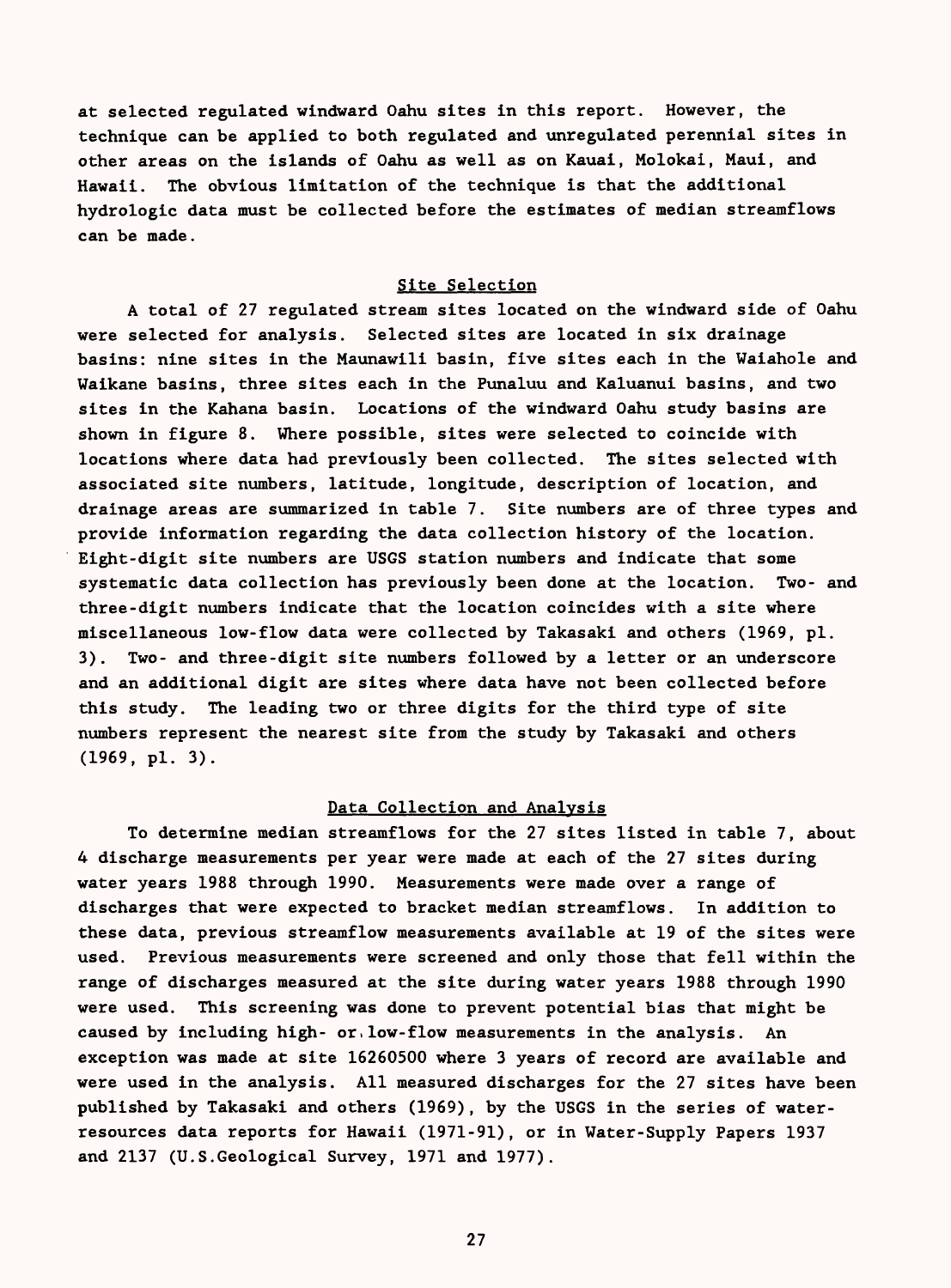

Figure 8. Locations of windward Oahu study basins and regulated, perennial index streamflow-gaging stations.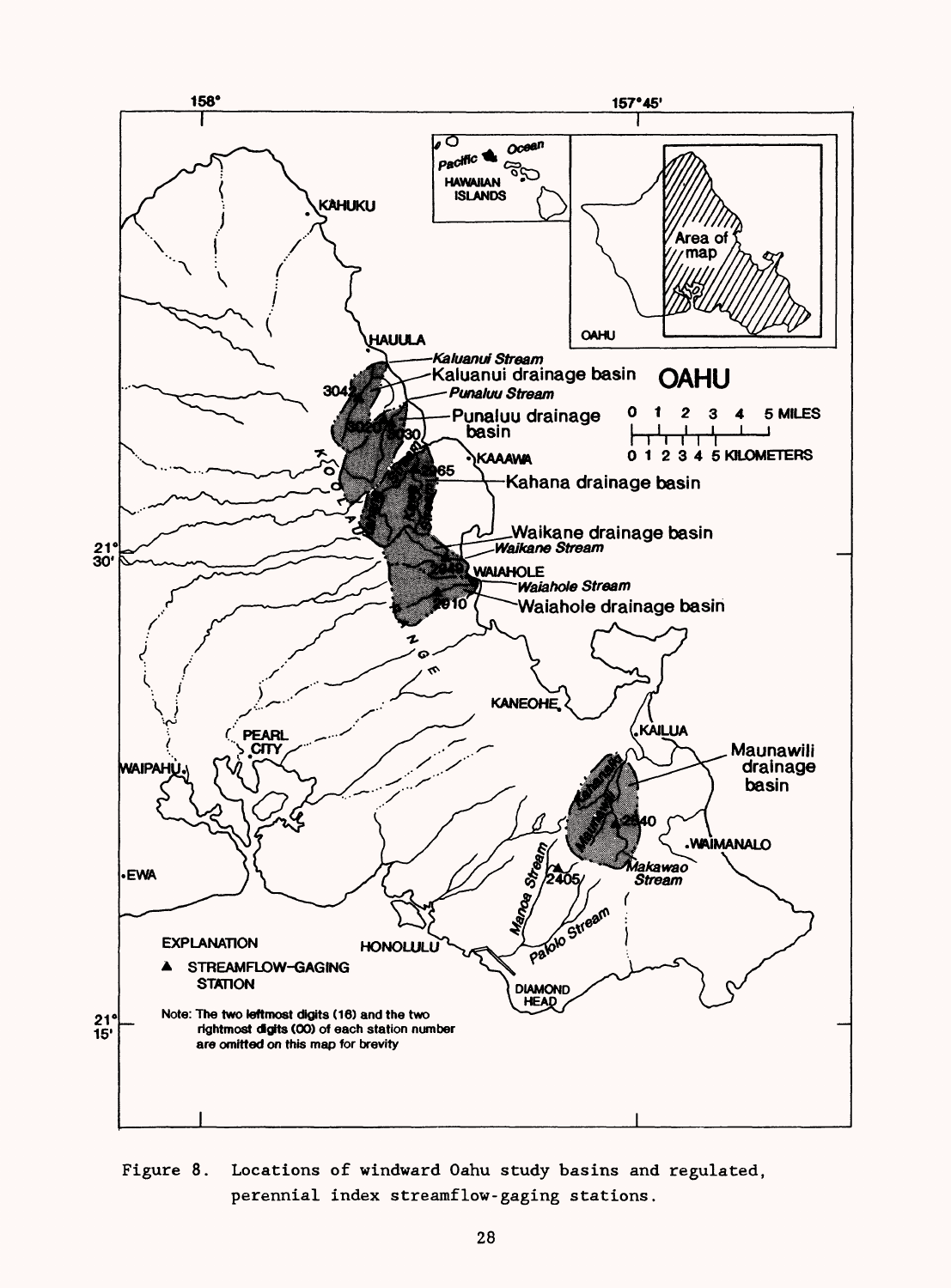| Site<br>number  | Latitude      | Longitude                           | Location                                                                                                                          | Drainage<br>area $(m\bar{i}^2)$ |
|-----------------|---------------|-------------------------------------|-----------------------------------------------------------------------------------------------------------------------------------|---------------------------------|
|                 |               |                                     | Maunawili basin                                                                                                                   |                                 |
| 26 <sub>2</sub> |               | $21°21'20"$ 157°45'52"              | Makawao Stream, 1.8 mi southwest<br>of Maunawili School and 2.2 mi<br>southeast of Hawaii Loa College                             | 0.84                            |
| 28              |               | 21°21'26" 157°45'55"                | Ainoni Stream, 1.7 mi southwest of<br>Maunawili School and 2.1 mi<br>southeast of Hawaii Loa College                              | 0.60                            |
|                 |               | 34 5 21°21'28" 157°46'13"           | Maunawili Stream, 1.9 mi southwest<br>of Maunawili School and 1.9 mi<br>southeast of Hawaii Loa College                           | 1.09                            |
| 35 <sub>1</sub> |               | 21°21′51" 157°46′05"                | Maunawili Stream, 1.4 mi southwest<br>of Maunawili School and 1.6 mi<br>southeast of Hawaii Loa College                           | 1.19                            |
| 38              |               | $21°21'56"$ 157°46'46"              | Omao Stream, 1.3 mi southwest of<br>Maunawili School and 1.5 mi<br>southeast of Hawaii Loa College                                | 0.94                            |
|                 |               | $16260500$ $21°22'51"$ $157°45'48"$ | Maunawili Stream, 0.6 mi west of<br>Maunawili School and 1.6 mi<br>southwest of Kailua Post Office                                | 5.34                            |
| 45              |               | $21°22'22"$ 157°46'27"              | Kahanaiki Stream, 1.4 mi southwest<br>of Maunawili School and 0.9 mi<br>southwest of Hawaii Loa College                           | 0.36                            |
|                 |               | $16263000$ $21°22'20"$ $157°46'25"$ | Kahanaiki Stream, 1.3 mi southwest<br>of Maunawili School and 0.9 mi<br>southeast of Hawaii Loa College                           | 0.61                            |
|                 |               | $16264100$ $21°22'49"$ $157°46'46"$ | Kahanaiki Stream, 0.9 mi west of<br>Maunawili School and 1.0 mi east<br>of Hawaii Loa College                                     | 1.43                            |
|                 |               |                                     | Waiahole basin                                                                                                                    |                                 |
| 176 5           | 21°28'29"     | 157°52'39"                          | Waiahole Stream, 1.7 mi southwest<br>of Waiahole School and 2.8 mi<br>northwest of Kahaluu                                        | 0.92                            |
| 178             | 21°28'59"     | 157°51'39"                          | Waiahole Stream, 0.6 mi southwest<br>of Waiahole School, 2.2 mi<br>northwest of Kahaluu, and<br>downstream from a diversion ditch | 1.65                            |
|                 |               | $178T$ $21°28′59"$ $157°51′43"$     | Waiahole Stream, about 100 ft<br>upstream from site 178 and includes<br>flow from diversion ditch                                 | 1.65                            |
| 16293100        | 21°28'59"     | 157°51'47"                          | Waianu Stream, 0.6 mi southwest of<br>Waiahole School and 2.3 mi<br>northwest of Kahaluu                                          | 1.64                            |
|                 | 186521°29'05" | 157°50'57"                          | Waiahole Stream, 0.4 mi southwest<br>Waiahole School and 1.8 mi<br>northwest of Kahaluu                                           | 3.76                            |

### Table 7. --Regulated, perennial windward Oahu sites where median-streamflow estimates were made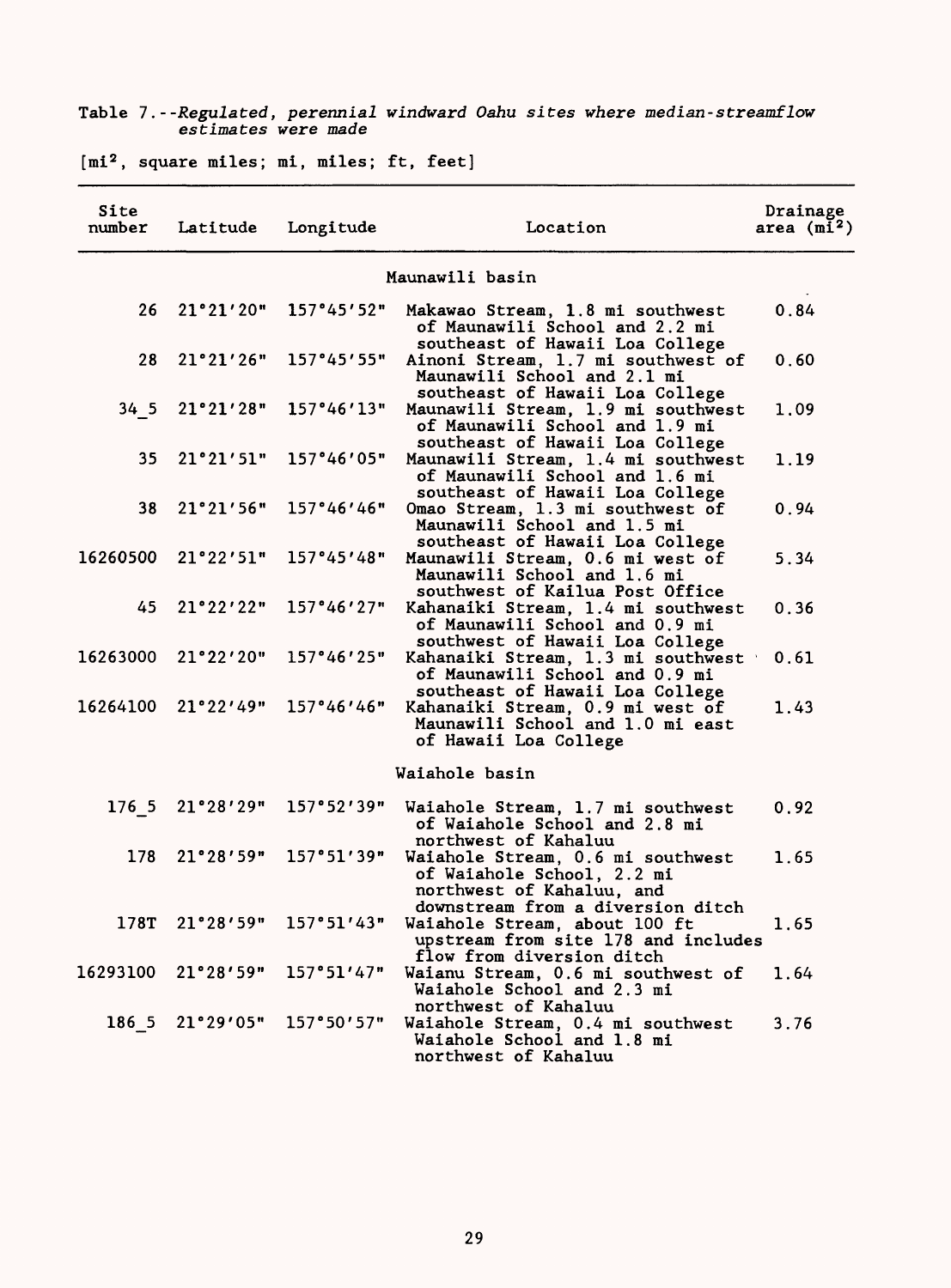|                |                                            | estimates were made--Continued | lable 7. - Regulated, perchillar windwald band sites where median stream fow |                         |
|----------------|--------------------------------------------|--------------------------------|------------------------------------------------------------------------------|-------------------------|
|                | $[mi2, square miles; mi, miles; ft, feet]$ |                                |                                                                              |                         |
| Site<br>number | Latitude                                   | Longitude                      | Location                                                                     | Drainage<br>area $(m2)$ |
|                |                                            |                                | Waikane basin                                                                |                         |
|                | $187$ 5 $21°30'21"$ $157°52'42$            |                                | North Fork Waikang Stream 1 7 mi                                             |                         |

Table 7. --Regulated, perennial windward Oahu sites where median-streamflow

|          |                           |                                                        | Waikane basin                                                                                                                     |      |
|----------|---------------------------|--------------------------------------------------------|-----------------------------------------------------------------------------------------------------------------------------------|------|
|          |                           |                                                        |                                                                                                                                   |      |
|          | 187 5 21°30'21" 157°52'42 |                                                        | North Fork Waikane Stream, 1.7 mi<br>west of Waikane and 2.0 mi<br>northwest of Waiahole School                                   | 0.58 |
| 1878     |                           | $21°30'17"$ 157°52'43"                                 | Waikane Stream, 1.7 mi west of<br>Waikane and 1.8 mi northwest<br>of Waiahole School                                              | 0.67 |
|          |                           | $190$ $21°30'07"$ $157°52'12"$                         | Waikane Stream, 1.1 mi west of<br>Waikane and 1.4 mi west of<br>Waikane School                                                    | 1.57 |
|          |                           | $191 \quad 21^{\circ}30'02'' \quad 157^{\circ}52'14''$ | Waikeekee Stream, 1.1 mi west of<br>Waikane and 1.4 mi west of<br>Waikane School                                                  | 0.43 |
| 198      |                           | 21°29′56" 157°51′15"                                   | Waikane Stream 0.1 mi west of<br>Waikane and 0.7 mi north of<br>Waiahole School                                                   | 2.50 |
|          |                           |                                                        | Kahana basin                                                                                                                      |      |
| 16295995 |                           | 21°32'17" 157°53'29"                                   | Kahana Stream, 1.8 mi upstream<br>from main bridge on Kamehameha<br>Highway and $2.\overline{8}$ mi southwest<br>of Kaaawa School | 3.20 |
|          |                           | 16297000 21°32'35" 157°53'51"                          | Kawa Stream, 0.1 mi upstream<br>from mouth and 1.0 mi south<br>of Kahana                                                          | 2.10 |
|          |                           |                                                        | Punaluu basin                                                                                                                     |      |
|          |                           | $236$ $21°33'12"$ $157°54'05"$                         | Punaluu Stream, 1.4 mi west of<br>Kahana and 2.1 mi southwest of<br>Punaluu                                                       | 1.80 |
|          |                           | $241$ $21°33'15"$ $157°54'06"$                         | Waiaohi Stream, 1.4 mi west of<br>Kahana and 2.1 mi southwest<br>of Punaluu                                                       | 0.52 |
|          |                           | 251 5 21°34'41" 157°53'21"                             | Punaluu Stream, 1.4 mi north of<br>Kahana and 0.3 mi south of Punaluu                                                             | 3.51 |
|          |                           |                                                        | Kaluanui basin                                                                                                                    |      |
|          |                           | $253$ $21^{\circ}34'51"$ $157^{\circ}54'59"$           | Kaluanui Stream, 1.9 mi west of<br>Punaluu Beach Park and 2.3 mi                                                                  | 0.85 |
|          |                           | 253 5 21°34'14" 157°54'44"                             | south of cemetery in Hauula<br>Kaluanui Stream, 1.5 mi west of<br>of Punaluu Beach Park and 1.6 mi                                | 1.96 |
| 16304500 |                           | $21°35′57"$ 157°54′24″                                 | south of cemetery in Hauula<br>Kaluanui Stream, 1.2 mi southeast<br>of cemetery in Hauula and 1.4 mi<br>northeast of Sacred Falls | 2.12 |

 $\hat{\mathcal{A}}$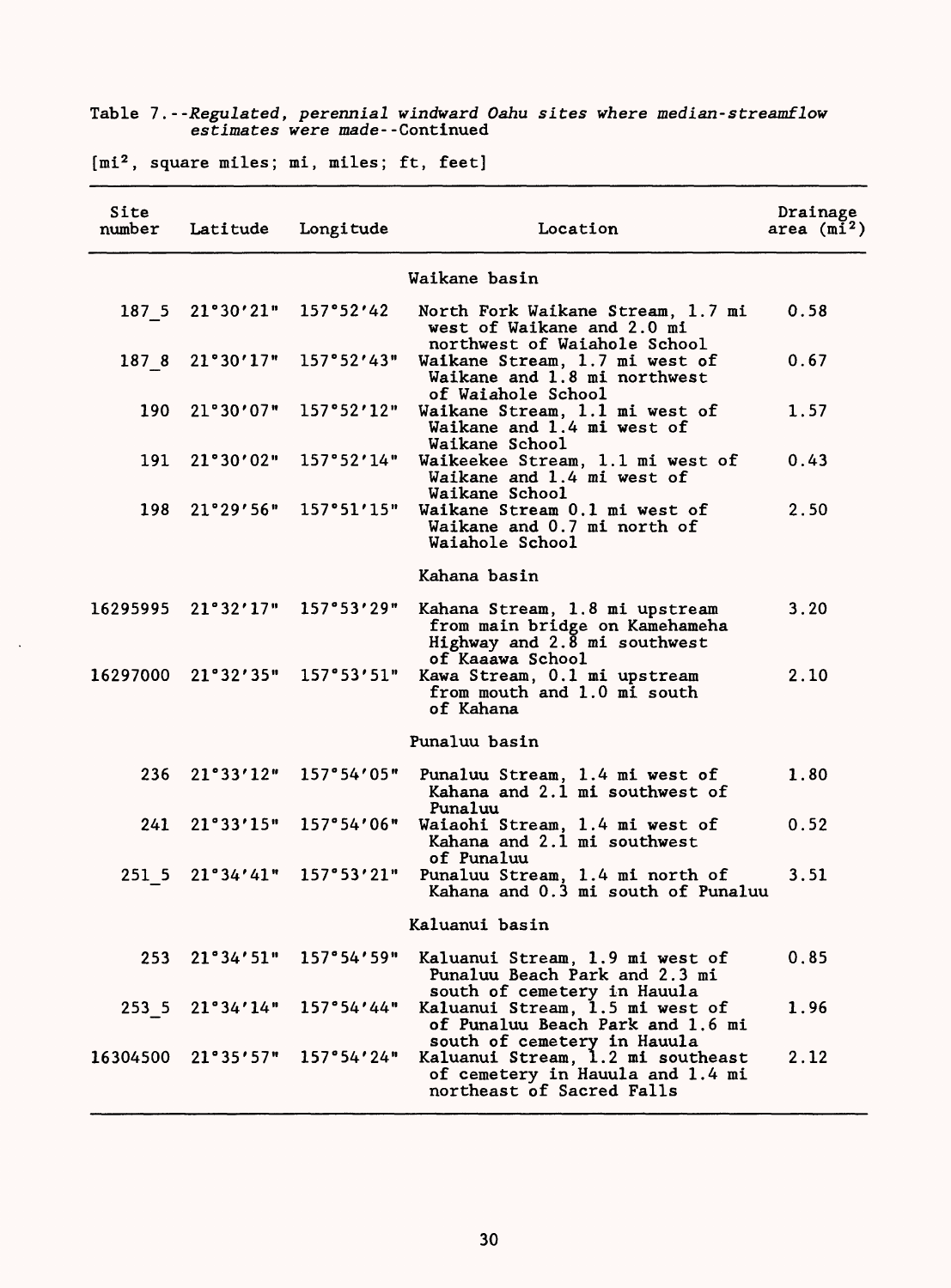Relations between discharge measurements for each of the 27 sites and concurrent daily mean discharge at a number of different continuous-record index stations were established using ordinary-least-squares regression. The pairing with highest correlation coefficient was selected as providing the best relation. Index stations considered for the analysis included those with at least 10 years of record that were located near any of the 27 sites. In addition, station 16240500, Waiakeakua Stream at Honolulu, was considered for use as an index station. Takasaki and others (1969) found station 16240500 to be hydrologically similar to windward Oahu basins. Following Searcy (1959), logarithmic transformations were made on all streamflow data before correlation and regression analysis. Index stations used for the analyses and their respective periods of record, drainage areas, and median streamflows are summarized in table 8.

Relations developed between discharge at the 27 sites and respective index stations can be used with computed median streamflows at the index stations to estimate median streamflows at the 27 sites. Regression statistics, selected index stations, and estimated median streamflows for the 27 windward Oahu sites are summarized in table 9. Bias-correction factors based on Duan's (1983) smearing estimate were included in the regression estimates.

Stedinger and Thomas (1986) have demonstrated that ordinary-least-squares regression tends to give biased estimates of low-flow frequency statistics when relating base-flow measurements and concurrent daily flows at index stations. Techniques recommended to avoid the bias include graphical correlation (Searcy, 1959), maintenance of variance procedures (Hirsch, 1982), or methods of moments (Gilroy, 1972; Stedinger and Thomas, 1986).

In this study, an estimate for only one value, median streamflow, is required. Regression equations are not provided. Hirsch and Gilroy (1984, p. 708) have demonstrated that when estimating individual values ordinary-leastsquares regression procedures are appropriate, assuming other ordinary-leastsquares regression assumptions (linear relation and constant variance) are met. Ordinary-least-squares regression statistics provided in table 9 are also appropriate for use especially because the one value estimated, median streamflow, is a measure of central tendency. Measures of central tendency are not subject to the bias that is often evident with data at the extreme ends of fitted regressions.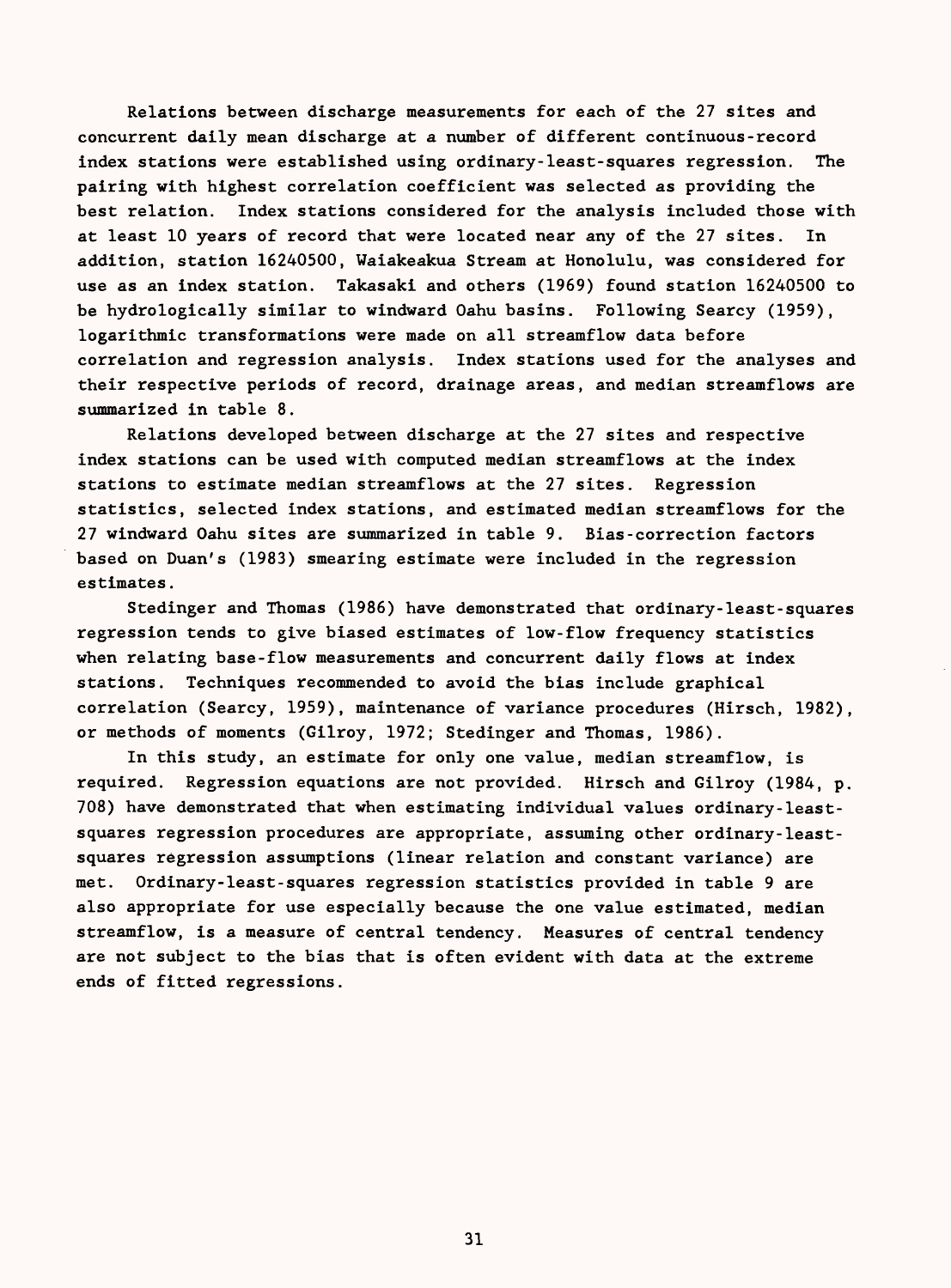| water year 1<br>[mi <sup>2</sup> , square |                         |                      | miles; ft <sup>3</sup> /s, cubic feet per second; p, station in operation as of end of<br>991; ft, feet] |                                  |                                                                                                                                           |                                        |                                    |
|-------------------------------------------|-------------------------|----------------------|----------------------------------------------------------------------------------------------------------|----------------------------------|-------------------------------------------------------------------------------------------------------------------------------------------|----------------------------------------|------------------------------------|
| Station<br>number                         | Latitude                | Longitude            | Station name                                                                                             | (years)<br>Length<br>record<br>đ | Period<br>record<br>ب<br>6                                                                                                                | Drainage<br>area<br>(m1 <sup>2</sup> ) | streamflow<br>Median<br>$(ft^3/s)$ |
| 16240500                                  | .9'53"<br>21°1          | 157°48'12"           | Waiakeakua Stream                                                                                        | 76                               | $1913 - 21;$                                                                                                                              | 1.06                                   | ი<br>ო                             |
| 16254000                                  | 21°21'49"               | 157°46'02"           | Makawao Stream<br>at Honolulu                                                                            | 39                               |                                                                                                                                           | 2.04                                   | 2.6                                |
| 16291000                                  |                         | 21°28'35" 157°52'30" | Waiahole Stream at<br>altitude 250 ft,<br>near Kailua                                                    | $\overline{14}$                  | $\begin{array}{l} 1975 - 7 \\ 1912 - 16 \\ 1912 - 16 \\ 1953 - 63 \\ 1953 - 63 \\ 1970 \\ 1988 - 90 \\ 1988 - 90 \\ 1959 - p \end{array}$ | 0.99                                   | 5.2                                |
| 16294900                                  |                         | 21°30'00" 157°51'54" | Waikane Stream at<br>altitude 75 ft,<br>near Waiahole                                                    | 33                               |                                                                                                                                           | 2.22                                   | $\frac{0}{4}$                      |
| 16296500                                  |                         | 21°32'37" 157°53'07" | Kahana Stream at<br>altitude 30 ft,<br>at Waikane                                                        | $\frac{34}{5}$                   | 1958-p                                                                                                                                    | 3.74                                   | 22.6                               |
| 16303003                                  |                         | 21°33'33" 157°54'06" | of Punaluu Ditch<br>$(16302000)$ with<br>Combined records<br>near Kahana                                 | 38                               | $1953-p$                                                                                                                                  | 2.78                                   | 219.1                              |
| 16304200                                  |                         | 21°35'22" 157°54'38" | 16303000) near<br>Punaluu Stream<br>Kaluanui Stream<br>near Punaluu<br>Punaluu                           | 24                               | 1967-p                                                                                                                                    | 1.11                                   | 1.4                                |
|                                           | low-flow partial-record | station              | <sup>2</sup> Median streamflow extended to represent base period 1912 through 1986 (see table 3)         |                                  |                                                                                                                                           |                                        |                                    |

Table 8.--Index stations used to estimate median streamflows for windward Oahu sites Table 8.--Index stations used to estimate median streamflows for windward Oahu sites

 $\ddot{\phantom{1}}$ 

**10** to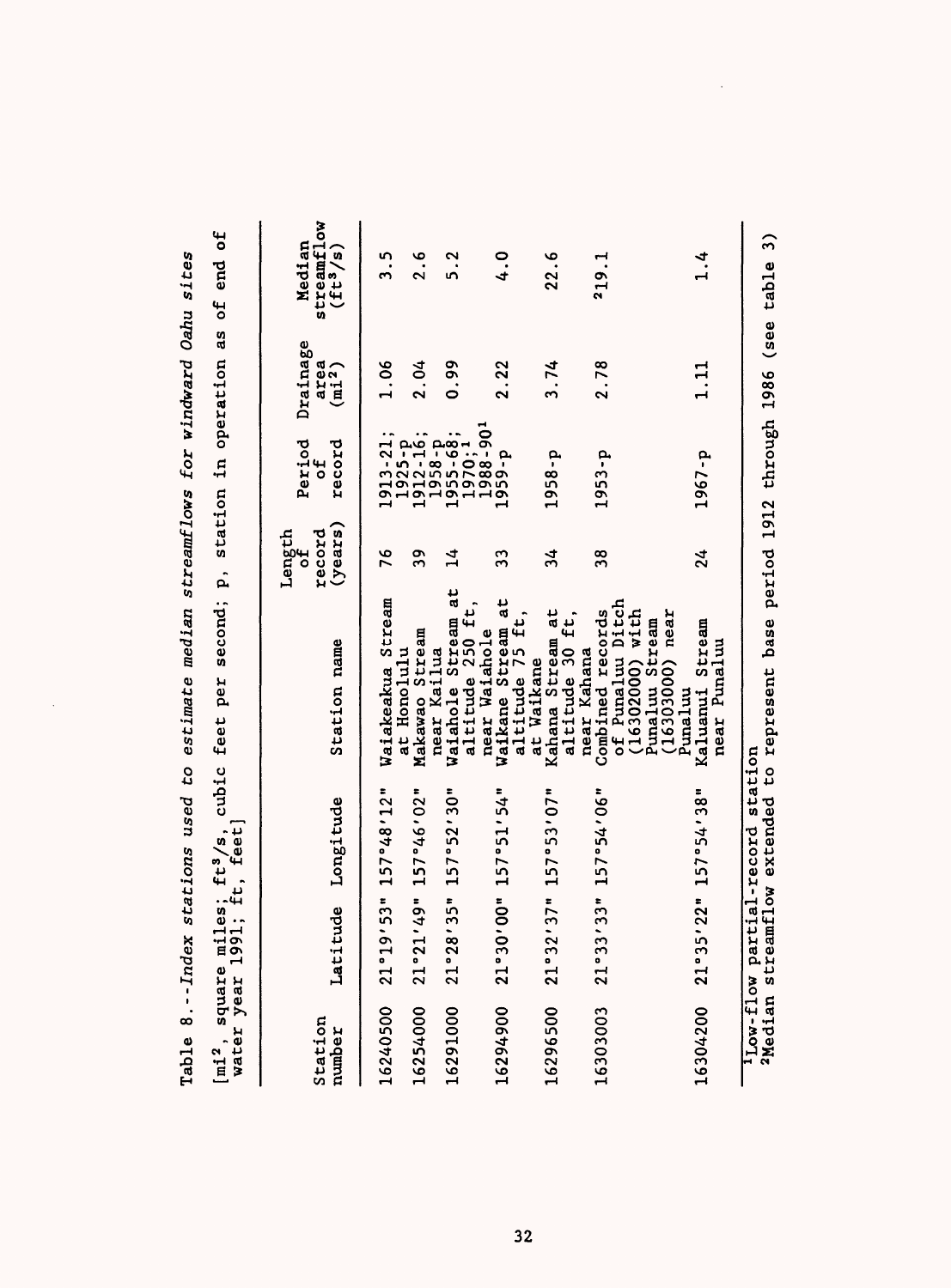#### Table 9.- -Regression-equation statistics and estimated median streamflows for selected regulated, perennial windward Oahu sites

| Site<br>number                                                         | Number of<br>concurrent<br>measurements               | $R^2$                                                                                             | $\texttt{SE}_\texttt{r}$                                                                          | $SE_p$                                                                                         | Index station<br>number                                                                                  | Estimated<br>median<br>streamflow<br>$(ft^3/s)$                  |  |  |  |
|------------------------------------------------------------------------|-------------------------------------------------------|---------------------------------------------------------------------------------------------------|---------------------------------------------------------------------------------------------------|------------------------------------------------------------------------------------------------|----------------------------------------------------------------------------------------------------------|------------------------------------------------------------------|--|--|--|
|                                                                        |                                                       |                                                                                                   | Maunawili basin                                                                                   |                                                                                                |                                                                                                          |                                                                  |  |  |  |
| 26<br>28<br>34 5<br>35<br>38<br>16260500<br>45<br>16263000<br>16264100 | 14<br>15<br>12<br>16<br>14<br>1,758<br>12<br>12<br>46 | 0.61<br>0.74<br>$\overline{\phantom{a}}$<br>$\sim$ $\sim$<br>0.69<br>0.94<br>0.77<br>0.75<br>0.65 | 19.3<br>29.4<br>$\overline{\phantom{a}}$<br>$\sim$ $\sim$<br>21.2<br>19.6<br>22.2<br>21.5<br>27.6 | 22.2<br>32.2<br>$\sim$ $\sim$ $\sim$<br>$\overline{a}$<br>23.4<br>19.7<br>27.3<br>25.6<br>28.8 | 16254000<br>16254000<br>16254000<br>16254000<br>16254000<br>16254000<br>16254000<br>16254000<br>16254000 | 1.2<br>0.98<br>11.6<br>11.6<br>1.2<br>6.7<br>0.52<br>0.82<br>1.3 |  |  |  |
|                                                                        |                                                       |                                                                                                   | Waiahole basin                                                                                    |                                                                                                |                                                                                                          |                                                                  |  |  |  |
| 176 5<br>178<br>178T<br>16293100<br>186 5                              | 11<br>12<br>9<br>15<br>11                             | 0.72<br>0.75<br>0.95<br>0.72<br>0.85                                                              | 7.4<br>10.0<br>4.4<br>17.6<br>9.1                                                                 | 9.2<br>13.3<br>5.3<br>20.4<br>10.6                                                             | 16291000<br>16291000<br>16291000<br>16294900<br>16291000                                                 | 3.4<br>4.8<br>6.0<br>3.0<br>8.5                                  |  |  |  |
| Waikane basin                                                          |                                                       |                                                                                                   |                                                                                                   |                                                                                                |                                                                                                          |                                                                  |  |  |  |
| 187 5<br>$187^-8$<br>$1\overline{9}0$<br>191<br>198                    | 12<br>12<br>14<br>16<br>12                            | 0.71<br>0.97<br>0.74<br>0.83<br>0.94                                                              | 23.4<br>9.4<br>16.6<br>30.2<br>8.1                                                                | 28.1<br>11.4<br>20.1<br>33.5<br>9.9                                                            | 16294900<br>16294900<br>16294900<br>16294900<br>16294900                                                 | $\ddot{1}$ .1<br>0.66<br>2.7<br>0.38<br>4.0                      |  |  |  |
|                                                                        |                                                       |                                                                                                   | Kahana basin                                                                                      |                                                                                                |                                                                                                          |                                                                  |  |  |  |
| 16295995<br>16297000                                                   | 39<br>31                                              | 0.77<br>0.60                                                                                      | 11.6<br>27.8                                                                                      | 12.4<br>29.9                                                                                   | 16296500<br>16294900                                                                                     | 19.2<br>3.0                                                      |  |  |  |
|                                                                        |                                                       |                                                                                                   | Punaluu basin                                                                                     |                                                                                                |                                                                                                          |                                                                  |  |  |  |
| 236<br>241<br>251 5                                                    | 13<br>13<br>12                                        | 0.84<br>0.90<br>$\ddot{\phantom{0}}$                                                              | 8.1<br>6.6<br>$\sim$ $\sim$                                                                       | 9.1<br>7.8<br>$\ddot{\phantom{0}}$                                                             | 16303003<br>16303003<br>16303003                                                                         | 14.7<br>4.4<br>116.7                                             |  |  |  |
|                                                                        |                                                       |                                                                                                   | Kaluanui basin                                                                                    |                                                                                                |                                                                                                          |                                                                  |  |  |  |
| 253<br>253 5<br>16304500                                               | 14<br>14<br>6                                         | 0.97<br>0.99<br>$\blacksquare$                                                                    | 10.7<br>7.2<br>$\ddot{\phantom{1}}$                                                               | 13.9<br>8.4<br>$\overline{\phantom{a}}$                                                        | 16304200<br>16304200<br>16304200                                                                         | 1.4<br>1.4<br>10.53                                              |  |  |  |

 $[ft<sup>3</sup>/s, cubic feet per second; --, see footnote]$ 

<sup>1</sup>No regression statistics are provided and estimated median streamflow should be used with caution.

Where:  $R^2$  is the coefficient of determination, adjusted for lost degrees of freedom

 $SE_r$  is the standard error of the regression, in percent, from units of natural logarithms

SE<sub>r</sub> is the standard error of prediction, in percent, from units of <sup>P</sup> natural logarithms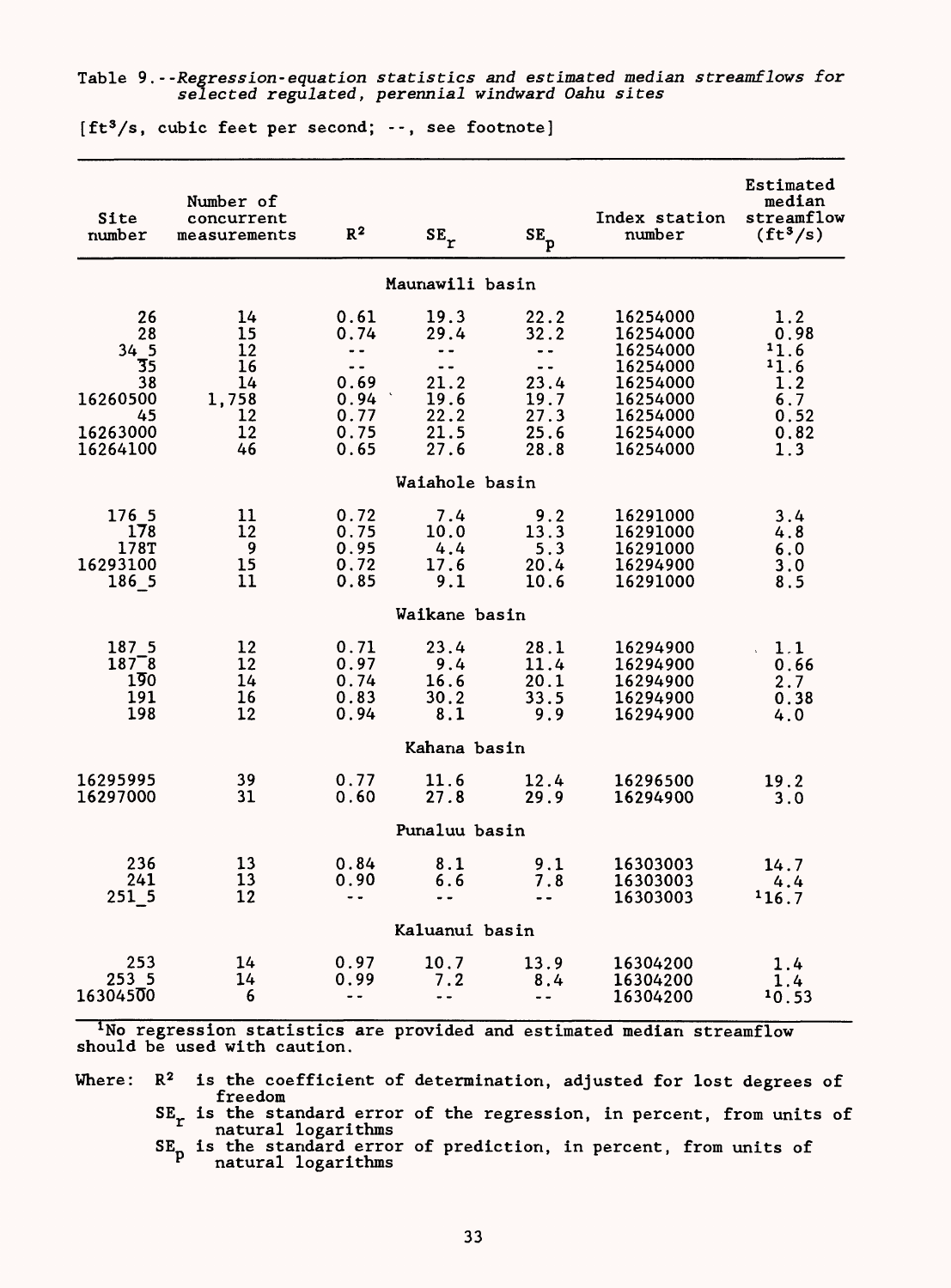### Accuracy and Limitations of Median-Streamflow Estimates

Median-streamflow estimates at ungaged, regulated sites can be no better than the correlation that exists between the site and an index station. The site and index stations, to be highly correlated, need to be reasonably proximate and subject to similar stresses and regulatory effects. As a result all but two of the 27 sites (sites 16293100 and 16297000) in table 9 had the highest correlation with an index station located within the same drainage basin. The coefficient of determination, standard error of the regression, and standard error of prediction are provided as measures of the strengths of the relations and accuracies of the estimates.

No regression statistics are provided for sites 34\_5, 35, 251\_5, and 16304500. Coefficients of determination for these sites were less than 0.60, or in the case of site 16304500, were based on an inadequate number of concurrent measurements. Although median streamflows are estimated for the four sites, they must be considered poor and of unknown accuracy. Standard errors of prediction for the remaining 23 sites vary between 5 and 34 percent and average 18 percent. The standard errors of prediction in table 9 represent an average error associated with estimated median streamflow at the site and corresponds only to the period of record at the index station. For example, site 187\_5 in the Waikane basin was correlated with station 16294900, which has a period of record from 1959 to present (33 years). The estimated median streamflow for site 187 5 of 1.1  $ft^3/s$  is the estimated median for the same period, or 1959 to present, and having a standard error of prediction of 28 percent. Standard errors provided for 23 of the sites in table 9 are comparable only when they are computed for the same period. In this study that means they would have had to be correlated to the same index station. The standard errors of prediction summarized above for regulated windward Oahu sites are likely to be representative of errors to be expected if the correlation techniques were applied to other ungaged, regulated or ungaged, unregulated perennial sites on the islands of Oahu, Kauai, Molokai, Maui, and Hawaii.

Changes in the regulatory patterns currently affecting the windward Oahu basins at the time of this study (1992) can alter flow regimes and therefore invalidate the estimated median streamflows as indicators of future medianstreamflow conditions. The overall utility or accuracy of an estimated median as an indicator of future flow conditions is based on the standard errors of prediction provided in table 9 and the length of record at the index station. For example, all other statistics being equal, the site correlated with the index station having the longest period of record provides the best estimates of future conditions. Time-sampling errors introduced by using index stations with short-term records are not included in the standard errors given in table 9. Average time-sampling errors can be estimated by using the mean record length for the index stations used in the analysis (30 years) and data from table 2. As noted in table 2, the standard error when 30 years of record is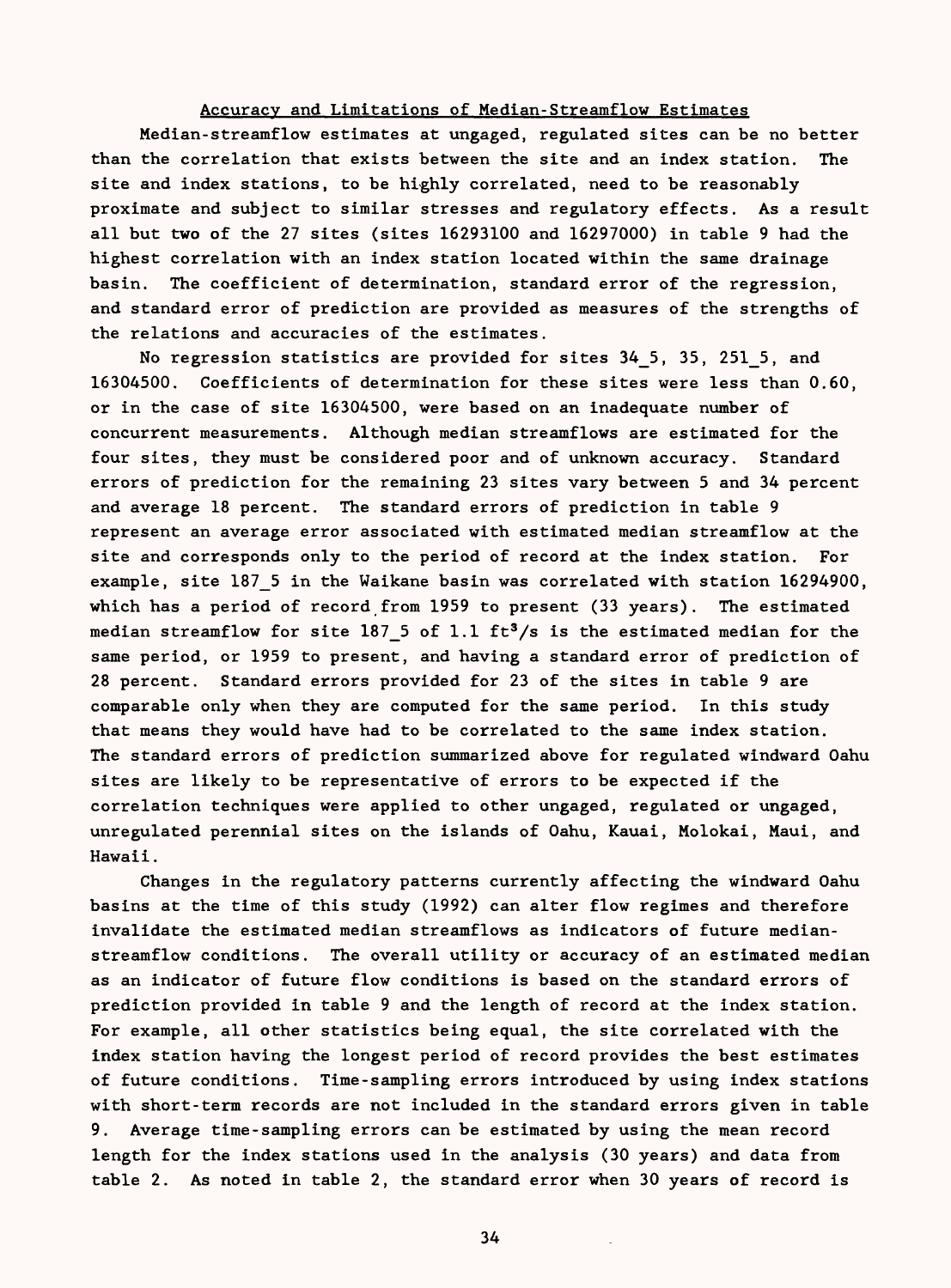available to compute the 1912 to 1986 median for station 16587000 is 10 percent.

#### **SUMMARY**

The State of Hawaii has selected median streamflow as the quantitative basis for establishing standards to protect instream uses of water. Median streamflow computed for the period of record at a gaging station has no timesampling error because the median statistic was based on the entire population of daily mean discharges for the period. Estimates of long-term median streamflows at gaged sites with only short-term records have errors that are inversely proportional to the length of record. For example, at station 16587000, estimates of median streamflow for the base period 1912 through 1986 would have a standard error of 24 percent if only 5 years of record were available. The standard error would decrease to 6 percent if 50 years of record were available. Errors in estimates of long-term median streamflows at short-term stations can be reduced when adjusted by correlation with data from long-term stations. To estimate median streamflows at ungaged, unregulated, perennial stream sites in Hawaii, a total of 56 stations with at least 10 years of streamflow record that represent both perennial and unregulated conditions were identified. To allow direct comparison of median streamflows computed for each of the stations, record-extension techniques were used to adjust all data to reflect base-period (1912-1986) conditions. Median streamflows and basin characteristics for the 56 sites were used to develop multiple-regression equations. The equations can be used to estimate median streamflows at ungaged, unregulated, perennial stream sites in Hawaii.

As part of the regression analysis, Hawaii was divided into two groupings and separate equations were developed for each. The basin characteristics selected as providing the best estimates of median streamflow at ungaged, unregulated perennial sites were drainage area for Oahu, Molokai, and Hawaii, and drainage area, mean altitude of the main channel, and mean annual precipitation for Kauai and Maui. Standard errors of prediction for the two groupings were 41 percent (Oahu, Molokai, and Hawaii) and 54 percent (Kauai and Maui).

Median-streamflow estimates were made for 27 regulated, perennial windward Oahu sites. Estimates were based on correlations between discharge measurements made at the 27 sites and data available at proximate, hydrologically similar, continuous-record stations. Median-streamflow estimates provided for four of the sites were considered poor and no measures of accuracy were provided. Standard errors of prediction for the remaining 23 sites vary between 5 percent and 34 percent. These standard errors correspond to a median-streamflow estimate only for the period of record available at the correlated continuous-record stations. Techniques that use discharge measurements at the ungaged, regulated, perennial sites provide reasonable estimates of median streamflows. Discharge measurements can also be used to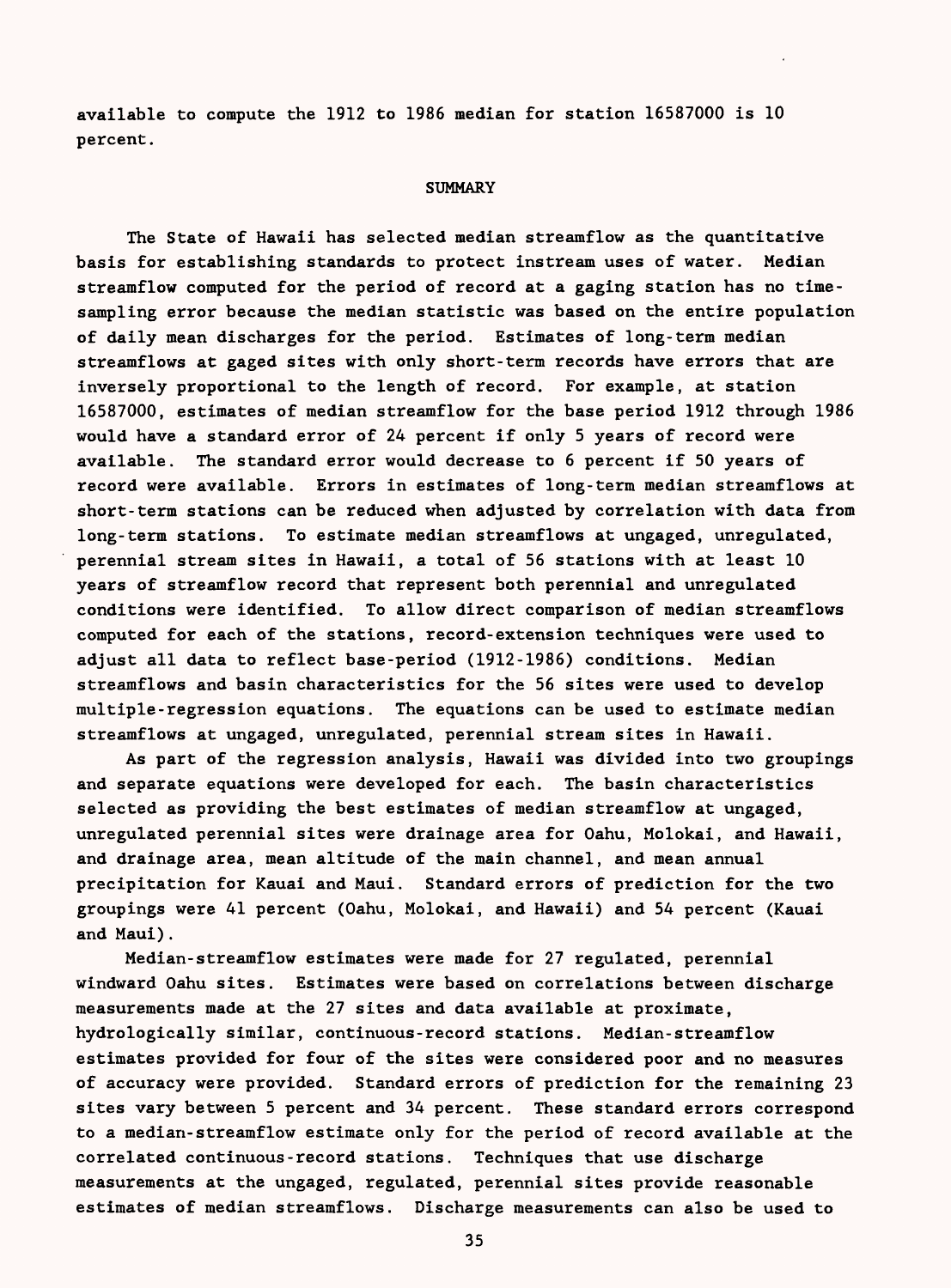provide estimates of median streamflows at ungaged, unregulated sites. Estimates of median streamflows based on discharge measurements have greater errors than estimates based on continuous streamflow records and in general have smaller standard errors than estimates based on regression equations.

#### REFERENCES CITED

- Carter, Virginia, 1986, An overview of the hydrologic concerns related to wetlands in the United States: Canadian Journal of Botany, vol. 64, p. 364-374.
- Choquette, A.F., 1988, Regionalization of peak discharges for streams in Kentucky: U.S. Geological Survey Water-Resources Investigations Report 87- 4209, 105 p.
- Draper, N.R., and Smith, Harry, 1981, Applied regression analysis (2d ed.): New York, Wiley, 709 p.
- Duan, Naihua, 1983, Smearing estimate: a non-parametric retransformation method: Journal of the American Statistical Association, vol. 78, no. 383, p. 605-610.
- Giambelluca, T.W., Nullet, M.A., and Schroeder, T.A., 1986, Rainfall atlas of Hawaii: Hawaii Department of Land and Natural Resources Report R76, 267 p.
- Gilroy, E.J., 1972, Outline of derivations: in U.S. Geological Survey Water-Supply Paper 1542-B.
- Hirsch, R.M., 1982, A comparison of four record extension techniques: Water Resources Research, vol. 18, no. 4, p. 1081-1088.
- Hirsch, R.M., and Gilroy, E.J., 1984, Methods of fitting a straight line to data: examples in water resources: American Water Resources Association, Water Resources Bulletin, vol. 20, no. 5, p. 705-711.
- Lee, Reuben, and Valenciano, Santos, 1986, Hawaii surface-water resources: in National Water Summary 1985--Hydrologic events and surface-water resources, U.S. Geological Survey Water-Supply Paper 2300, p. 201-206.
- Lettenmaier, D.P., Wallis, J.R., and Wood, E.F., 1987, Effect of regional heterogeneity on flood frequency estimation: Water Resources Research, vol. 23, no. 2, p. 313-323.
- Matsuoka, Iwao, 1981, Summary of available data on surface water, State of Hawaii, Volume 1-Island of Kauai: U.S. Geological Survey Open-File Report 81-1056, 537 p.
- Matsuoka, Iwao, 1983, Summary of available data on surface water, State of Hawaii, Volume 2-General information and station list for the islands of Oahu, Molokai, Maui, and Hawaii: U.S. Geological Survey Open-File Report 81-1056-A, 50 p.
- Nakahara, R.H., 1980, An analysis of the magnitude and frequency of floods on Oahu, Hawaii: U.S. Geological Survey Water-Resources Investigations 80-45, 20 p.